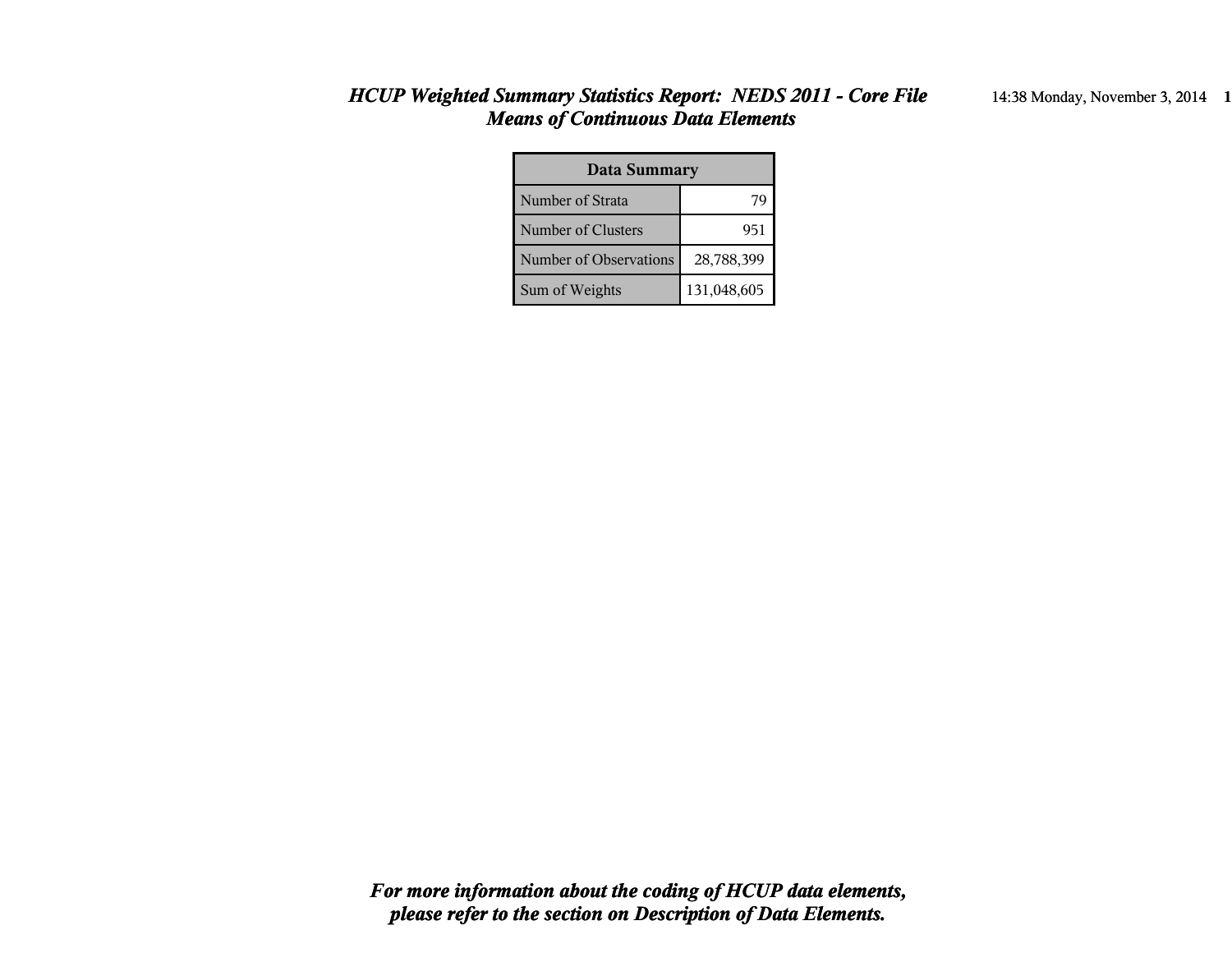| <b>Statistics</b>  |                                                                            |          |                   |                  |                |           |                             |                 |          |
|--------------------|----------------------------------------------------------------------------|----------|-------------------|------------------|----------------|-----------|-----------------------------|-----------------|----------|
| <b>Variable</b>    | Label                                                                      | N        | Sum of<br>Weights | Min              | <b>Max</b>     | Mean      | <b>Std Error of</b><br>Mean | 95% CL for Mean |          |
| AGE                | Age in years at admission                                                  | 28786951 | 131,041,380       | $\boldsymbol{0}$ | 124            | 38.861298 | 0.318010                    | 38.23714        | 39.48545 |
| <b>AMONTH</b>      | Admission month                                                            | 24464164 | 113,528,336       | $\mathbf{1}$     | 12             | 6.486837  | 0.006355                    | 6.47436         | 6.49931  |
| <b>AWEEKEND</b>    | Admission day is a weekend                                                 | 28787489 | 131,044,160       | $\boldsymbol{0}$ | 1              | 0.287201  | 0.000666                    | 0.28589         | 0.28851  |
| CHRON1             | Chronic condition indicator 1                                              | 28776614 | 130,990,334       | $\Omega$         | 1              | 0.168192  | 0.001545                    | 0.16516         | 0.17122  |
| CHRON2             | Chronic condition indicator 2                                              | 20253414 | 92,141,302        | $\boldsymbol{0}$ | 1              | 0.369878  | 0.003895                    | 0.36223         | 0.37752  |
| CHRON3             | Chronic condition indicator 3                                              | 13885629 | 63,322,035        | $\boldsymbol{0}$ | 1              | 0.499478  | 0.004473                    | 0.49070         | 0.50826  |
| CHRON4             | Chronic condition indicator 4                                              | 10045142 | 45,925,420        | $\boldsymbol{0}$ | $\mathbf{1}$   | 0.560462  | 0.004151                    | 0.55231         | 0.56861  |
| CHRON5             | Chronic condition indicator 5                                              | 7635444  | 34,971,494        | $\overline{0}$   | 1              | 0.579806  | 0.003826                    | 0.57230         | 0.58731  |
| CHRON <sub>6</sub> | Chronic condition indicator 6                                              | 6037519  | 27,680,395        | $\boldsymbol{0}$ | 1              | 0.583056  | 0.003700                    | 0.57579         | 0.59032  |
| CHRON7             | Chronic condition indicator 7                                              | 4869078  | 22,323,111        | $\boldsymbol{0}$ | 1              | 0.581720  | 0.003632                    | 0.57459         | 0.58885  |
| <b>CHRON8</b>      | Chronic condition indicator 8                                              | 4032927  | 18,492,010        | $\boldsymbol{0}$ | $\mathbf{1}$   | 0.575632  | 0.003493                    | 0.56878         | 0.58249  |
| CHRON9             | Chronic condition indicator 9                                              | 3373850  | 15,468,881        | $\overline{0}$   | $\mathbf{1}$   | 0.566805  | 0.003351                    | 0.56023         | 0.57338  |
| CHRON10            | Chronic condition indicator 10                                             | 2699224  | 12,420,775        | $\overline{0}$   | $\mathbf{1}$   | 0.560463  | 0.003359                    | 0.55387         | 0.56706  |
| CHRON11            | Chronic condition indicator 11                                             | 2222072  | 10,239,459        | $\boldsymbol{0}$ | $\mathbf{1}$   | 0.556190  | 0.003212                    | 0.54988         | 0.56249  |
| CHRON12            | Chronic condition indicator 12                                             | 1889935  | 8,706,685         | $\overline{0}$   | 1              | 0.545491  | 0.003197                    | 0.53921         | 0.55177  |
| CHRON13            | Chronic condition indicator 13                                             | 1606038  | 7,398,327         | $\boldsymbol{0}$ | 1              | 0.533489  | 0.003198                    | 0.52721         | 0.53977  |
| CHRON14            | Chronic condition indicator 14                                             | 1357986  | 6,255,222         | $\Omega$         | $\mathbf{1}$   | 0.521701  | 0.003227                    | 0.51536         | 0.52804  |
| CHRON15            | Chronic condition indicator 15                                             | 1131499  | 5,207,121         | $\bf{0}$         | 1              | 0.510477  | 0.003284                    | 0.50403         | 0.51692  |
| <b>DIED VISIT</b>  | Died in the ED $(1)$ , Died in the hospital $(2)$ ,<br>$did$ not die $(0)$ | 28737201 | 130,810,494       | $\Omega$         | $\overline{2}$ | 0.009161  | 0.000187                    | 0.00880         | 0.00953  |
| DISP ED            | Disposition of patient (uniform) from ED                                   | 28788399 | 131,048,605       | $\mathbf{1}$     | 99             | 2.550742  | 0.039122                    | 2.47396         | 2.62753  |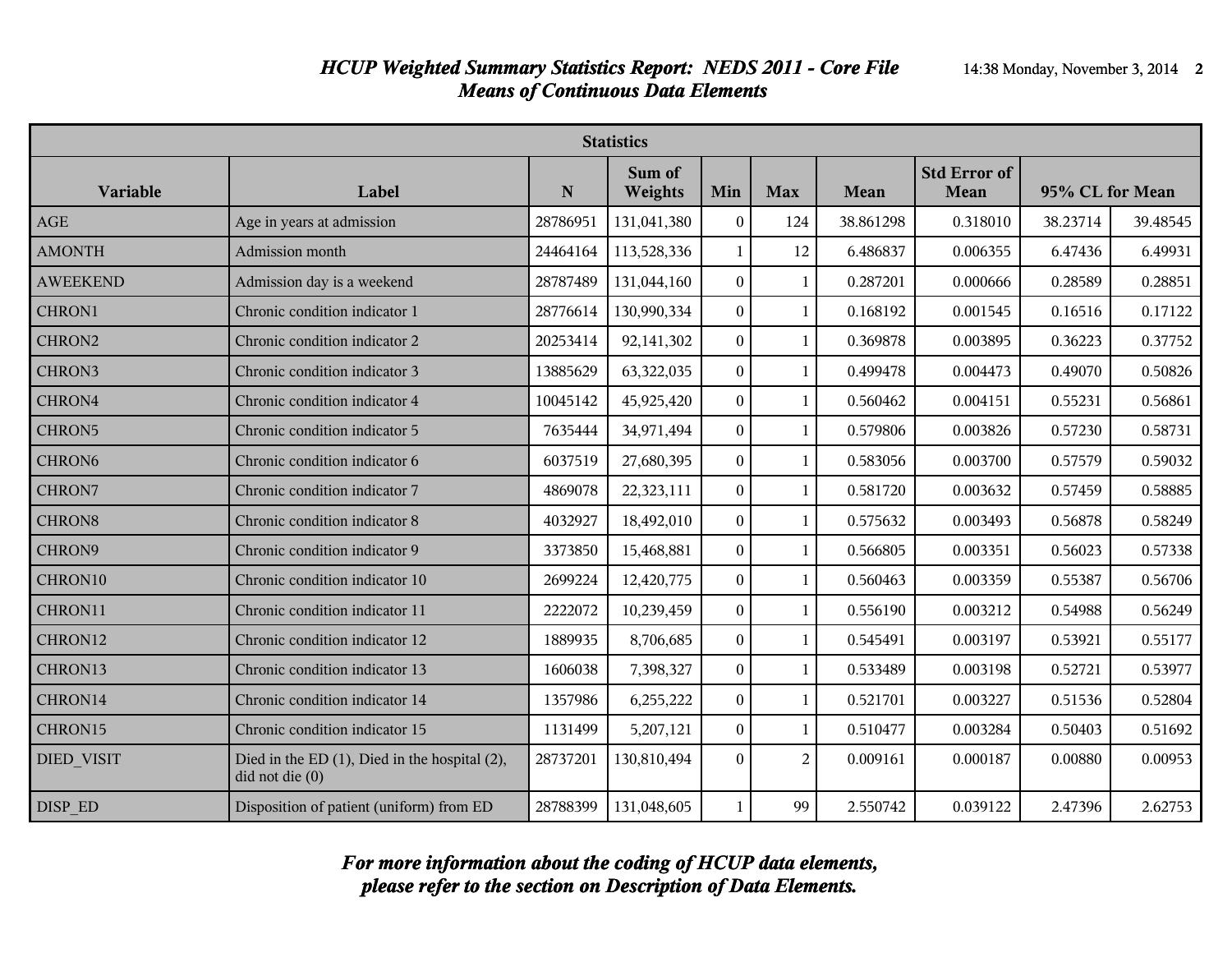| <b>Statistics</b> |                   |           |                   |              |                |             |                                    |                 |            |
|-------------------|-------------------|-----------|-------------------|--------------|----------------|-------------|------------------------------------|-----------------|------------|
| Variable          | Label             | ${\bf N}$ | Sum of<br>Weights | Min          | <b>Max</b>     | Mean        | <b>Std Error of</b><br><b>Mean</b> | 95% CL for Mean |            |
| <b>DQTR</b>       | Discharge quarter | 28771283  | 130,971,914       | 1            | $\overline{4}$ | 2.496443    | 0.001853                           | 2.49280         | 2.50008    |
| DXCCS1            | CCS: diagnosis 1  | 28776614  | 130,990,334       | $\mathbf{1}$ | 670            | 189.819828  | 0.568282                           | 188.70447       | 190.93519  |
| DXCCS2            | CCS: diagnosis 2  | 20253414  | 92,141,302        | $\mathbf{1}$ | 670            | 197.783505  | 0.866481                           | 196.08287       | 199.48414  |
| DXCCS3            | CCS: diagnosis 3  | 13885629  | 63,322,035        | $\mathbf{1}$ | 670            | 199.345026  | 1.088722                           | 197.20820       | 201.48185  |
| DXCCS4            | CCS: diagnosis 4  | 10045142  | 45,925,420        | $\mathbf{1}$ | 670            | 196.348305  | 1.137509                           | 194.11573       | 198.58088  |
| DXCCS5            | CCS: diagnosis 5  | 7635444   | 34,971,494        | $\mathbf{1}$ | 670            | 192.850188  | 1.099469                           | 190.69227       | 195.00810  |
| DXCCS6            | CCS: diagnosis 6  | 6037519   | 27,680,395        | $\mathbf{1}$ | 670            | 190.548757  | 1.029379                           | 188.52840       | 192.56911  |
| DXCCS7            | CCS: diagnosis 7  | 4869078   | 22,323,111        | $\mathbf{1}$ | 670            | 188.645435  | 0.955880                           | 186.76933       | 190.52154  |
| DXCCS8            | CCS: diagnosis 8  | 4032927   | 18,492,010        | $\mathbf{1}$ | 670            | 187.658276  | 0.853215                           | 185.98367       | 189.33289  |
| DXCCS9            | CCS: diagnosis 9  | 3373850   | 15,468,881        | $\mathbf{1}$ | 670            | 187.173660  | 0.782183                           | 185.63845       | 188.70887  |
| DXCCS10           | CCS: diagnosis 10 | 2699224   | 12,420,775        | $\mathbf{1}$ | 670            | 186.192372  | 0.774791                           | 184.67144       | 187.71330  |
| DXCCS11           | CCS: diagnosis 11 | 2222072   | 10,239,459        | $\mathbf{1}$ | 670            | 185.476536  | 0.724636                           | 184.05400       | 186.89907  |
| DXCCS12           | CCS: diagnosis 12 | 1889935   | 8,706,685         | $\mathbf{1}$ | 670            | 185.408976  | 0.684234                           | 184.06572       | 186.75223  |
| DXCCS13           | CCS: diagnosis 13 | 1606038   | 7,398,327         | $\mathbf{1}$ | 670            | 185.764866  | 0.672853                           | 184.44393       | 187.08581  |
| DXCCS14           | CCS: diagnosis 14 | 1357986   | 6,255,222         | $\mathbf{1}$ | 670            | 185.812456  | 0.665717                           | 184.50550       | 187.11942  |
| DXCCS15           | CCS: diagnosis 15 | 1131499   | 5,207,121         | $\mathbf{1}$ | 670            | 186.042115  | 0.680631                           | 184.70583       | 187.37839  |
| <b>EDEVENT</b>    | Type of ED Event  | 28788399  | 131,048,605       | 1            | 99             | 1.359210    | 0.032646                           | 1.29514         | 1.42328    |
| E CCS1            | CCS: E Code 1     | 7213923   | 32,762,391        | 662          | 2,621          | 2584.470291 | 0.545213                           | 2583.40020      | 2585.54038 |
| E CCS2            | CCS: E Code 2     | 4453312   | 20,451,099        | 662          | 2,621          | 2608.745603 | 0.619265                           | 2607.53001      | 2609.96120 |
| E CCS3            | CCS: E Code 3     | 1592697   | 7,406,617         | 662          | 2,621          | 2609.237907 | 0.746189                           | 2607.77298      | 2610.70284 |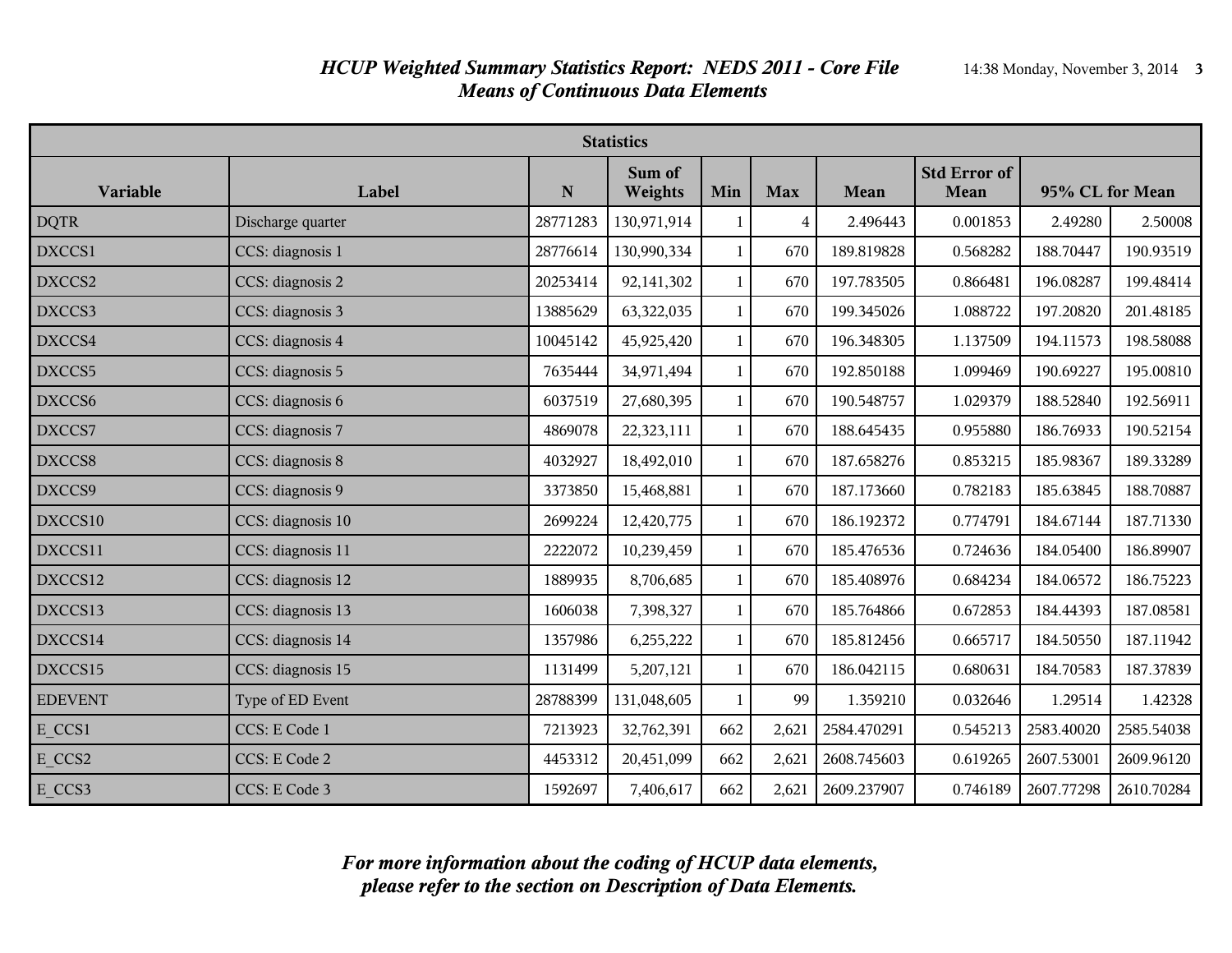| <b>Statistics</b>         |                                                                                                   |          |                   |                  |                |             |                             |                 |            |
|---------------------------|---------------------------------------------------------------------------------------------------|----------|-------------------|------------------|----------------|-------------|-----------------------------|-----------------|------------|
| <b>Variable</b>           | Label                                                                                             | N        | Sum of<br>Weights | Min              | <b>Max</b>     | Mean        | <b>Std Error of</b><br>Mean | 95% CL for Mean |            |
| E CCS4                    | CCS: E Code 4                                                                                     | 729176   | 3,292,718         | 662              | 2,621          | 2613.131707 | 0.613027                    | 2611.92746      | 2614.33595 |
| <b>FEMALE</b>             | Indicator of sex                                                                                  | 28784173 | 131,026,736       | $\theta$         | $\mathbf{1}$   | 0.553619    | 0.001403                    | 0.55087         | 0.55637    |
| <b>INJURY</b>             | Injury diagnosis reported on record (1:DX1 is<br>an injury; $2:DX2+$ is an injury; $0:No$ injury) | 28788399 | 131,048,605       | $\Omega$         | $\overline{2}$ | 0.249903    | 0.001745                    | 0.24648         | 0.25333    |
| <b>INJURY CUT</b>         | Injury by cutting or piercing (by E codes)                                                        | 28788399 | 131,048,605       | $\theta$         | $\mathbf{1}$   | 0.017125    | 0.000258                    | 0.01662         | 0.01763    |
| <b>INJURY DROWN</b>       | Injury by drowning or submersion (by E<br>codes)                                                  | 28788399 | 131,048,605       | $\mathbf{0}$     | 1              | 0.000105    | 0.000005091                 | 0.00009         | 0.00011    |
| <b>INJURY FALL</b>        | Injury by falling (by E codes)                                                                    | 28788399 | 131,048,605       | $\mathbf{0}$     | $\mathbf{1}$   | 0.070073    | 0.000924                    | 0.06826         | 0.07189    |
| <b>INJURY FIRE</b>        | Injury by fire, flame or hot object (by E codes)                                                  | 28788399 | 131,048,605       | $\Omega$         | $\mathbf{1}$   | 0.003055    | 0.000060250                 | 0.00294         | 0.00317    |
| <b>INJURY FIREARM</b>     | Injury by firearm (by E codes)                                                                    | 28788399 | 131,048,605       | $\boldsymbol{0}$ | 1              | 0.000521    | 0.000034340                 | 0.00045         | 0.00059    |
| <b>INJURY MACHINERY</b>   | Injury by machinery (by E codes)                                                                  | 28788399 | 131,048,605       | $\mathbf{0}$     | $\mathbf{1}$   | 0.000938    | 0.000024185                 | 0.00089         | 0.00099    |
| <b>INJURY MVT</b>         | Injury involving motor vehicle traffic (by E<br>codes)                                            | 28788399 | 131,048,605       | $\mathbf{0}$     | $\mathbf{1}$   | 0.024349    | 0.000441                    | 0.02348         | 0.02521    |
| INJURY_NATURE             | Injury involving nature or environmental<br>factors (by E codes)                                  | 28788399 | 131,048,605       | $\mathbf{0}$     | $\mathbf{1}$   | 0.010625    | 0.000150                    | 0.01033         | 0.01092    |
| <b>INJURY POISON</b>      | Injury by poison (by E codes)                                                                     | 28788399 | 131,048,605       | $\mathbf{0}$     | $\mathbf{1}$   | 0.007368    | 0.000137                    | 0.00710         | 0.00764    |
| <b>INJURY SEVERITY</b>    | Injury severity score assigned by ICDPIC Stata 28788399<br>program                                |          | 131,048,605       | $\mathbf{0}$     | 99             | 0.793360    | 0.007734                    | 0.77818         | 0.80854    |
| <b>INJURY STRUCK</b>      | Injury from being struck by or against (by E<br>codes)                                            | 28788399 | 131,048,605       | $\mathbf{0}$     | $\mathbf{1}$   | 0.032137    | 0.000474                    | 0.03121         | 0.03307    |
| <b>INJURY SUFFOCATION</b> | Injury by suffocation (by E codes)                                                                | 28788399 | 131,048,605       | $\mathbf{0}$     | 1              | 0.000420    | 0.000016048                 | 0.00039         | 0.00045    |
| <b>INTENT ASSAULT</b>     | Injury by assault indicated on the record (by E<br>codes)                                         | 28788399 | 131,048,605       | $\theta$         | $\mathbf{1}$   | 0.009414    | 0.000230                    | 0.00896         | 0.00987    |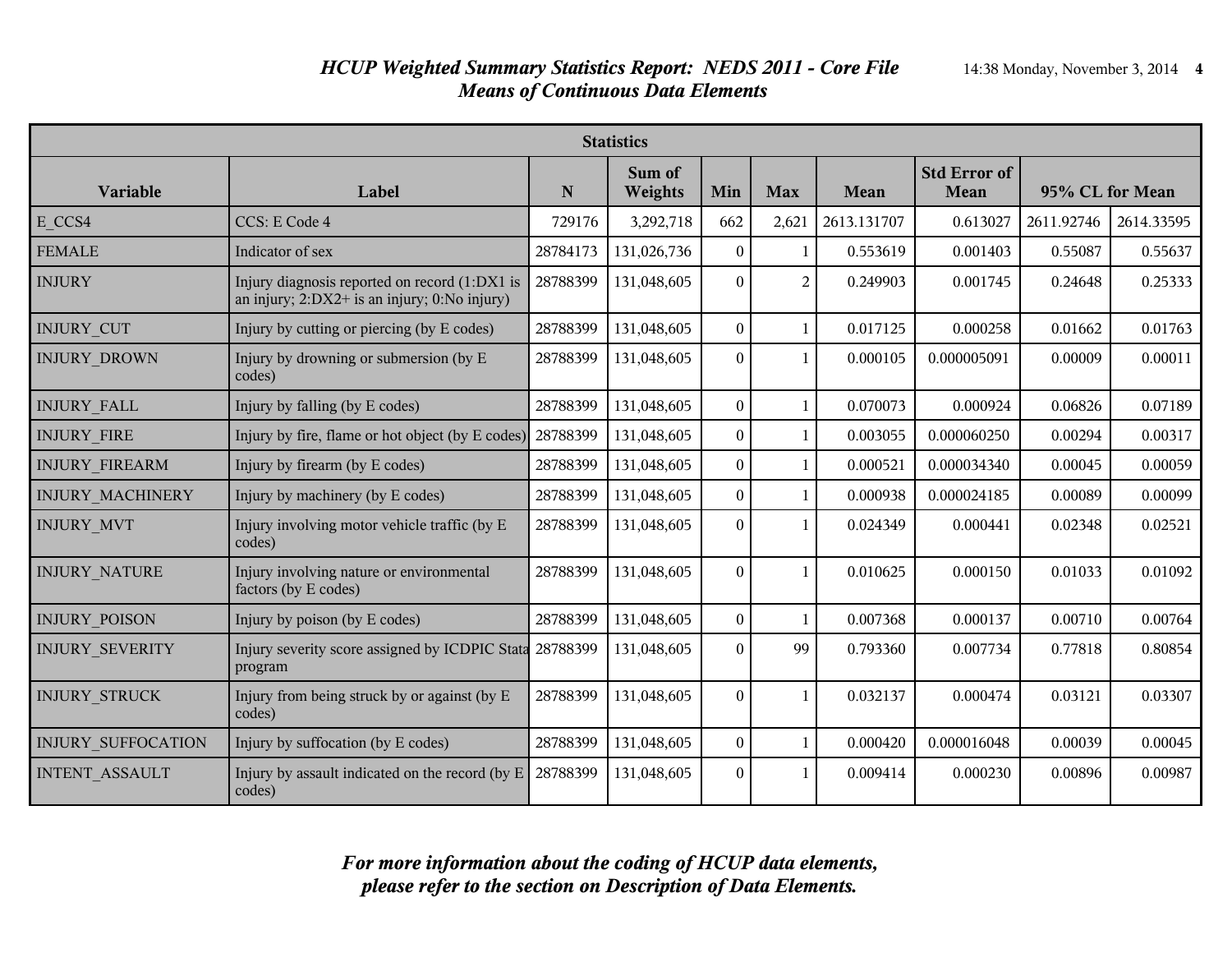#### *HCUP Weighted Summary Statistics Report: NEDS 2011 - Core File* 14:38 Monday, November 3, 2014 **5** *Means of Continuous Data Elements*

| <b>Statistics</b>       |                                                                                |          |                   |          |            |             |                                    |                 |            |
|-------------------------|--------------------------------------------------------------------------------|----------|-------------------|----------|------------|-------------|------------------------------------|-----------------|------------|
| Variable                | Label                                                                          | N        | Sum of<br>Weights | Min      | <b>Max</b> | Mean        | <b>Std Error of</b><br><b>Mean</b> | 95% CL for Mean |            |
| <b>INTENT SELF HARM</b> | Intentional self harm indicated on the record<br>(by diagnosis and/or E codes) | 28788399 | 131,048,605       | $\theta$ |            | 0.009228    | 0.000252                           | 0.00873         | 0.00972    |
| INTENT UNINTENTIONAL    | Unintentional injury indicated on the record<br>(by E codes)                   | 28788399 | 131,048,605       | $\Omega$ |            | 0.225784    | 0.002670                           | 0.22054         | 0.23102    |
| <b>MULTINJURY</b>       | More than one injury diagnosis reported on<br>record                           | 28788399 | 131,048,605       | $\theta$ |            | 0.056336    | 0.000971                           | 0.05443         | 0.05824    |
| <b>NDX</b>              | Number of diagnoses on this record                                             | 28788399 | 131,048,605       | $\theta$ | 57         | 3.968109    | 0.049201                           | 3.87154         | 4.06468    |
| <b>NECODE</b>           | Number of E codes on this record                                               | 28788399 | 131,048,605       | $\Omega$ | 19         | 0.494384    | 0.009270                           | 0.47619         | 0.51258    |
| PAY1                    | Primary expected payer (uniform)                                               | 28690937 | 130,614,412       |          | 6          | 2.603080    | 0.012284                           | 2.57897         | 2.62719    |
| PAY <sub>2</sub>        | Secondary expected payer (uniform)                                             | 8046072  | 37,516,520        |          | 6          | 3.046787    | 0.037263                           | 2.97359         | 3.11998    |
| PL NCHS2006             | Patient Location: NCHS Urban-Rural Code<br>(V2006)                             | 28654262 | 130,454,322       |          | 6          | 2.782526    | 0.030312                           | 2.72303         | 2.84202    |
| <b>TOTCHG ED</b>        | Total charge for ED services                                                   | 24277865 | 111,471,963       | 100      | 936,811    | 2205.865370 | 47.424284                          | 2112.76857      | 2298.96217 |
| <b>YEAR</b>             | Calendar year                                                                  | 28788399 | 131,048,605       | 2,011    | 2,011      | 2011.000000 | 1.038443E-10                       | 2011.00000      | 2011.00000 |
| ZIPINC_QRTL             | Median household income national quartile<br>for patient ZIP Code              | 28183403 | 128,351,703       |          | 4          | 2.274128    | 0.025469                           | 2.22414         | 2.32412    |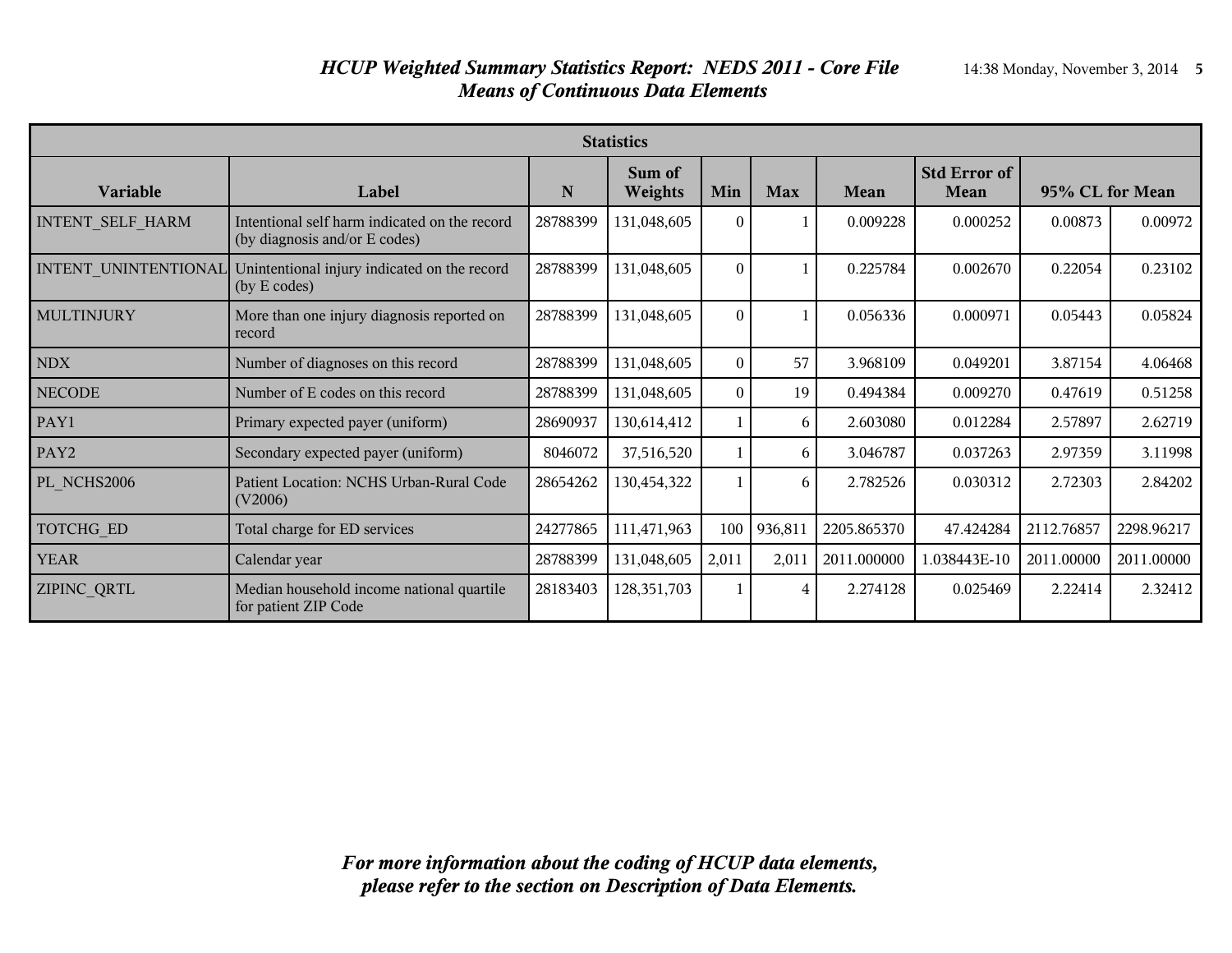| <b>AGE</b>           | Frequency | Percent |
|----------------------|-----------|---------|
| $\therefore$ Missing | 1,236     | 0.00    |
| .A: Invalid          | 24        | 0.00    |
| .C: Inconsistent     | 5,966     | 0.00    |
| 0                    | 3,288,858 | 2.51    |
| $\mathbf{1}$         | 3,066,401 | 2.34    |
| $\overline{c}$       | 2,327,890 | 1.78    |
| 3                    | 1,881,971 | 1.44    |
| $\overline{4}$       | 1,592,403 | 1.22    |
| 5                    | 1,421,135 | 1.08    |
| 6                    | 1,213,087 | 0.93    |
| 7                    | 1,070,754 | 0.82    |
| 8                    | 990,164   | 0.76    |
| 9                    | 976,274   | 0.74    |
| 10                   | 978,474   | 0.75    |
| 11                   | 974,730   | 0.74    |
| 12                   | 974,437   | 0.74    |
| 13                   | 1,029,410 | 0.79    |
| 14                   | 1,110,686 | 0.85    |
| 15                   | 1,220,961 | 0.93    |
| 16                   | 1,360,012 | 1.04    |
| 17                   | 1,533,061 | 1.17    |
| 18                   | 1,926,706 | 1.47    |
| 19                   | 2,115,932 | 1.61    |
| 20                   | 2,275,871 | 1.74    |
| 21                   | 2,340,507 | 1.79    |
| 22                   | 2,320,144 | 1.77    |
| 23                   | 2,262,711 | 1.73    |
| 24                   | 2,221,124 | 1.69    |
| 25                   | 2,193,563 | 1.67    |
| 26                   | 2,149,223 | 1.64    |
| 27                   | 2,087,306 | 1.59    |
| 28                   | 2,082,333 | 1.59    |
| 29                   | 2,067,556 | 1.58    |

*please refer to the section on Description of Data Elements. For more information about the coding of HCUP data elements,*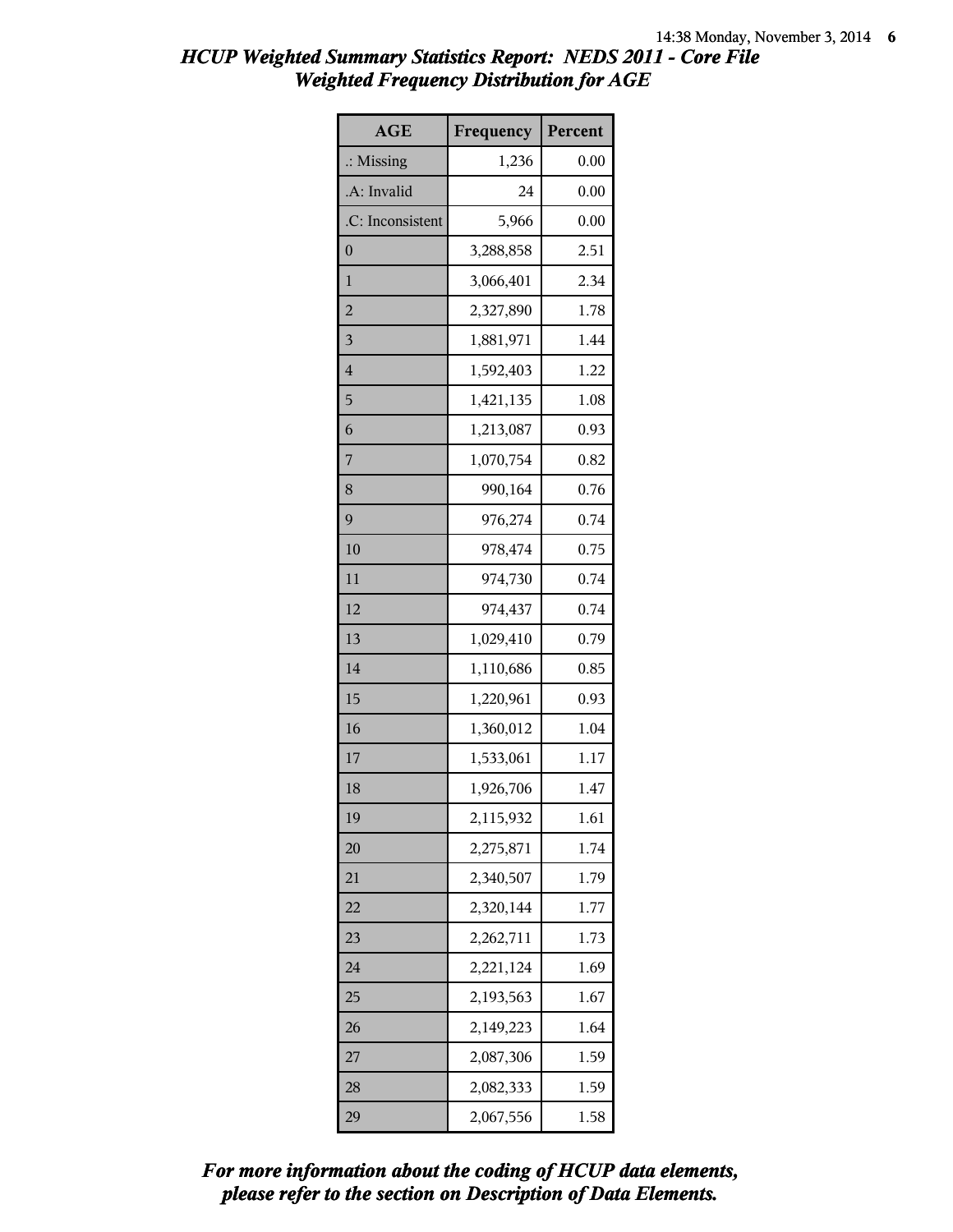| <b>AGE</b> | Frequency | Percent |
|------------|-----------|---------|
| 30         | 2,025,964 | 1.55    |
| 31         | 1,975,929 | 1.51    |
| 32         | 1,879,665 | 1.43    |
| 33         | 1,791,126 | 1.37    |
| 34         | 1,720,038 | 1.31    |
| 35         | 1,628,866 | 1.24    |
| 36         | 1,611,264 | 1.23    |
| 37         | 1,570,332 | 1.20    |
| 38         | 1,589,064 | 1.21    |
| 39         | 1,626,113 | 1.24    |
| 40         | 1,713,724 | 1.31    |
| 41         | 1,671,695 | 1.28    |
| 42         | 1,618,922 | 1.24    |
| 43         | 1,585,777 | 1.21    |
| 44         | 1,610,530 | 1.23    |
| 45         | 1,655,380 | 1.26    |
| 46         | 1,709,473 | 1.30    |
| 47         | 1,757,604 | 1.34    |
| 48         | 1,748,031 | 1.33    |
| 49         | 1,749,997 | 1.34    |
| 50         | 1,755,200 | 1.34    |
| 51         | 1,705,783 | 1.30    |
| 52         | 1,657,143 | 1.26    |
| 53         | 1,606,247 | 1.23    |
| 54         | 1,573,586 | 1.20    |
| 55         | 1,496,572 | 1.14    |
| 56         | 1,432,504 | 1.09    |
| 57         | 1,372,826 | 1.05    |
| 58         | 1,303,175 | 0.99    |
| 59         | 1,263,002 | 0.96    |
| 60         | 1,208,676 | 0.92    |
| 61         | 1,160,063 | 0.89    |
| 62         | 1,134,204 | 0.87    |

*please refer to the section on Description of Data Elements. For more information about the coding of HCUP data elements,*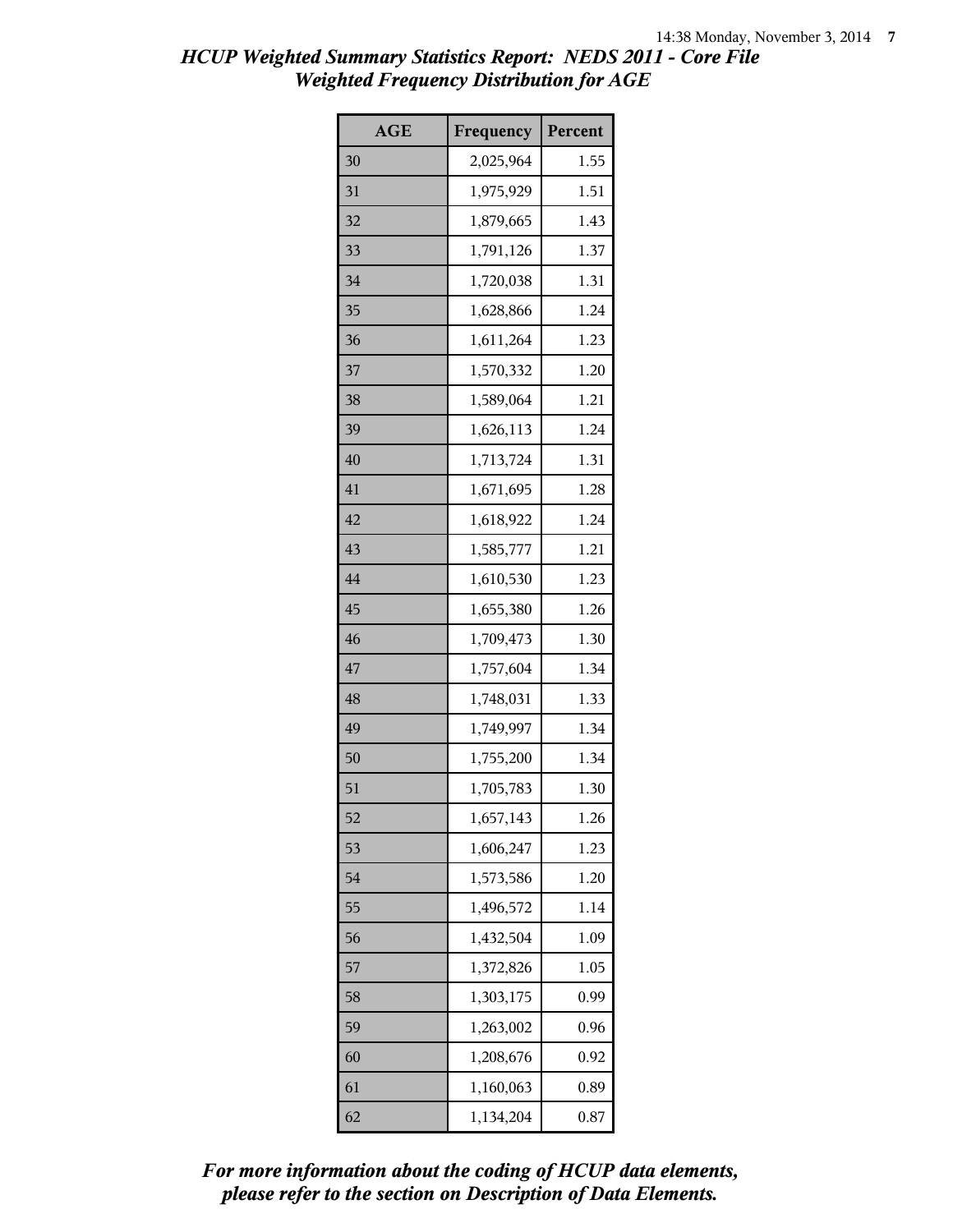| <b>AGE</b> | Frequency | Percent |
|------------|-----------|---------|
| 63         | 1,133,771 | 0.87    |
| 64         | 1,153,994 | 0.88    |
| 65         | 992,241   | 0.76    |
| 66         | 971,322   | 0.74    |
| 67         | 989,742   | 0.76    |
| 68         | 1,025,480 | 0.78    |
| 69         | 946,249   | 0.72    |
| 70         | 899,992   | 0.69    |
| 71         | 877,394   | 0.67    |
| 72         | 874,573   | 0.67    |
| 73         | 864,519   | 0.66    |
| 74         | 837,584   | 0.64    |
| 75         | 844,256   | 0.64    |
| 76         | 841,973   | 0.64    |
| 77         | 813,115   | 0.62    |
| 78         | 821,111   | 0.63    |
| 79         | 824,306   | 0.63    |
| 80         | 830,810   | 0.63    |
| 81         | 833,729   | 0.64    |
| 82         | 810,442   | 0.62    |
| 83         | 807,859   | 0.62    |
| 84         | 780,052   | 0.60    |
| 85         | 733,804   | 0.56    |
| 86         | 707,043   | 0.54    |
| 87         | 656,190   | 0.50    |
| 88         | 592,905   | 0.45    |
| 89         | 537,766   | 0.41    |
| 90         | 466,169   | 0.36    |
| 91         | 382,861   | 0.29    |
| 92         | 300,303   | 0.23    |
| 93         | 250,545   | 0.19    |
| 94         | 193,060   | 0.15    |
| 95         | 145,691   | 0.11    |

*please refer to the section on Description of Data Elements. For more information about the coding of HCUP data elements,*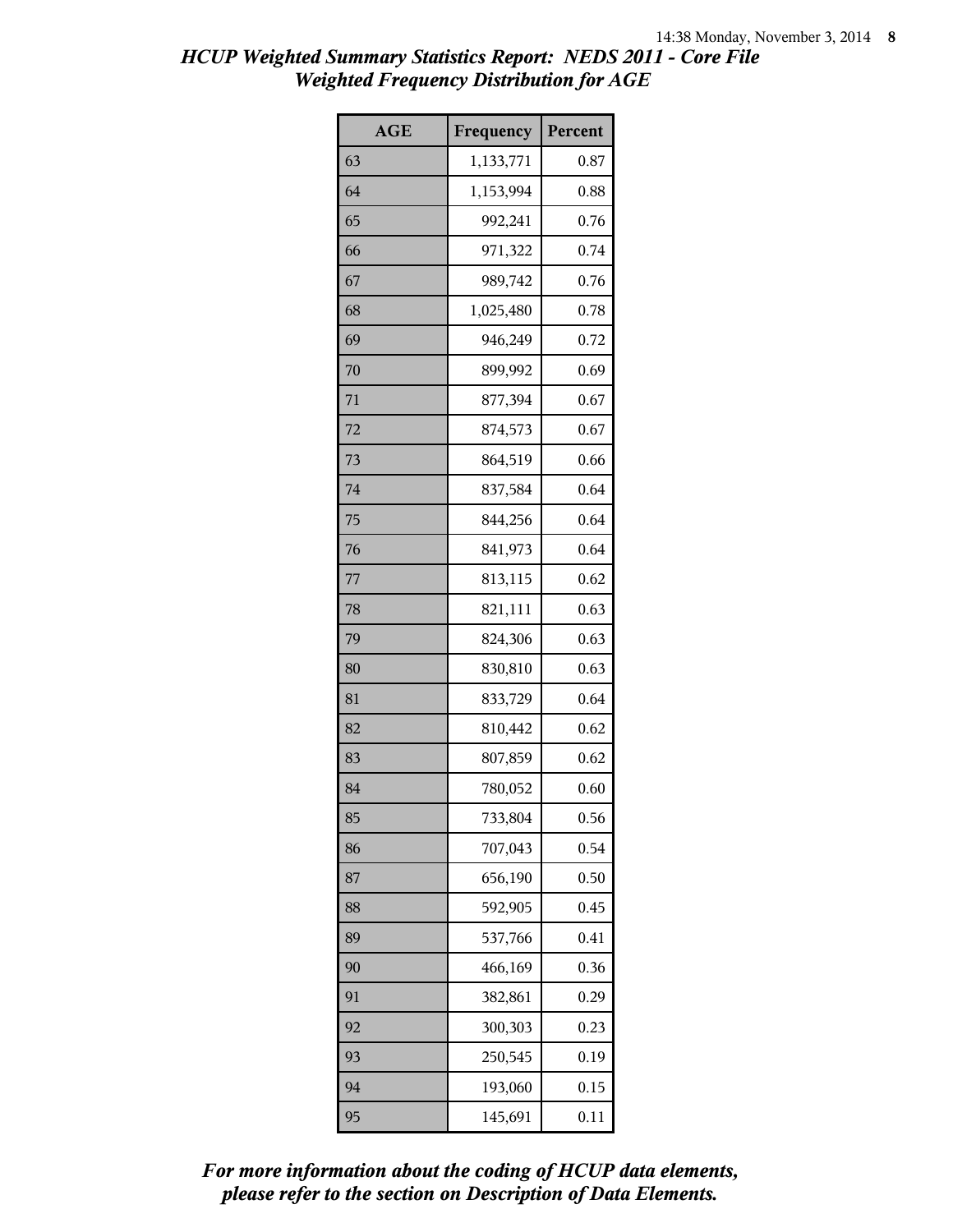| <b>AGE</b>   | Frequency | Percent |
|--------------|-----------|---------|
| 96           | 110,859   | 0.08    |
| 97           | 78,463    | 0.06    |
| 98           | 53,305    | 0.04    |
| 99           | 38,429    | 0.03    |
| 100          | 22,476    | 0.02    |
| 101          | 13,882    | 0.01    |
| 102          | 8,675     | 0.01    |
| 103          | 4,542     | 0.00    |
| 104          | 2,789     | 0.00    |
| 105          | 1,353     | 0.00    |
| 106          | 750       | 0.00    |
| 107          | 329       | 0.00    |
| 108          | 217       | 0.00    |
| 109          | 207       | 0.00    |
| 110 or older | 2,097     | 0.00    |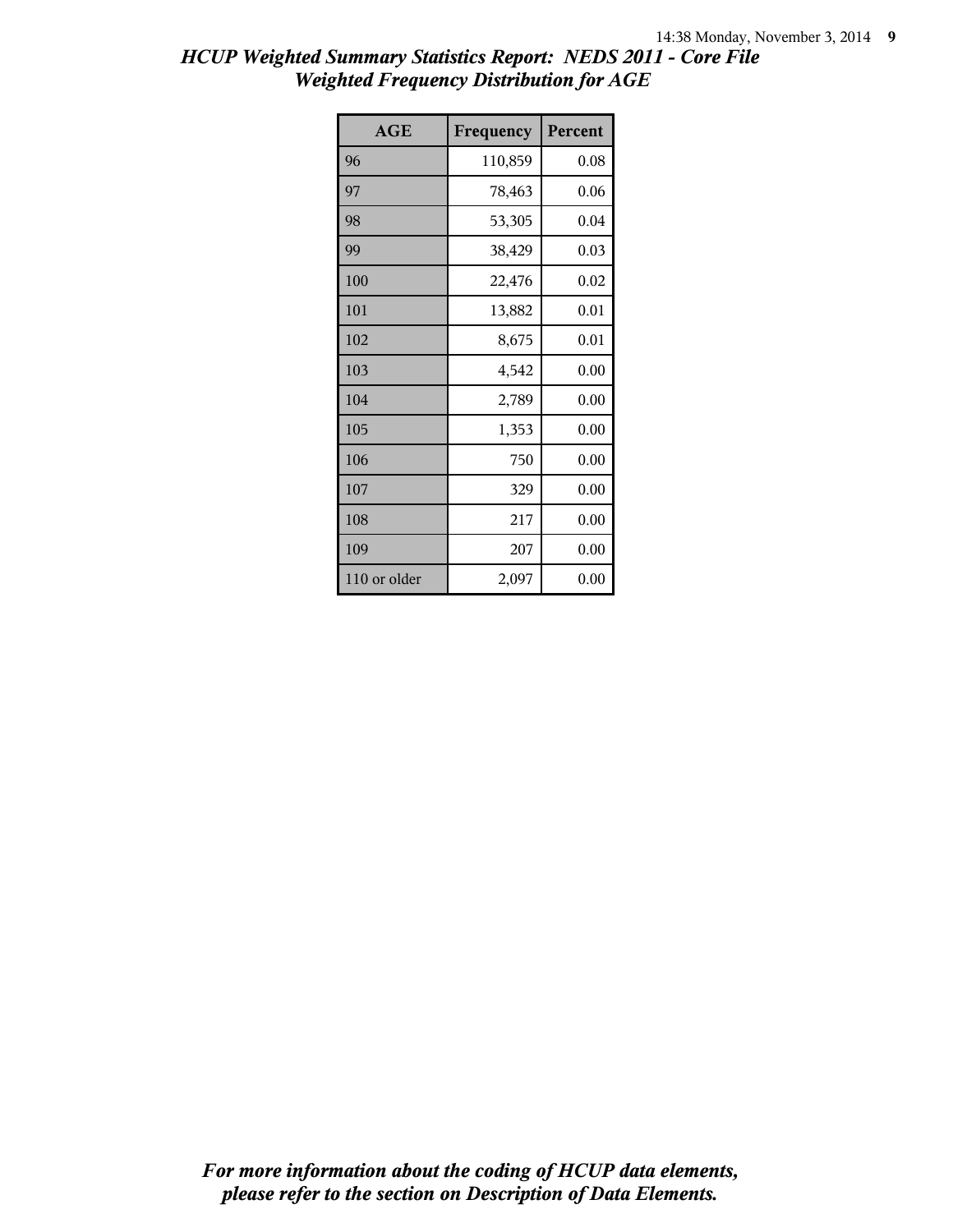| HCUP Weighted Summary Statistics Report: NEDS 2011 - Core File |                                                   |  |
|----------------------------------------------------------------|---------------------------------------------------|--|
|                                                                | <b>Weighted Frequency Distribution for AMONTH</b> |  |

| <b>AMONTH</b>        | Frequency  | Percent |
|----------------------|------------|---------|
| $\therefore$ Missing | 17,520,269 | 13.37   |
| 1: January           | 9,594,852  | 7.32    |
| 2: February          | 8,991,378  | 6.86    |
| 3: March             | 9,694,695  | 7.40    |
| 4: April             | 9,220,944  | 7.04    |
| $5:$ May             | 9,781,267  | 7.46    |
| 6: June              | 9,381,989  | 7.16    |
| $7:$ July            | 9,847,795  | 7.51    |
| 8: August            | 9,748,363  | 7.44    |
| 9: September         | 9,441,448  | 7.20    |
| 10: October          | 9,522,842  | 7.27    |
| 11: November         | 9,059,995  | 6.91    |
| 12: December         | 9,242,768  | 7.05    |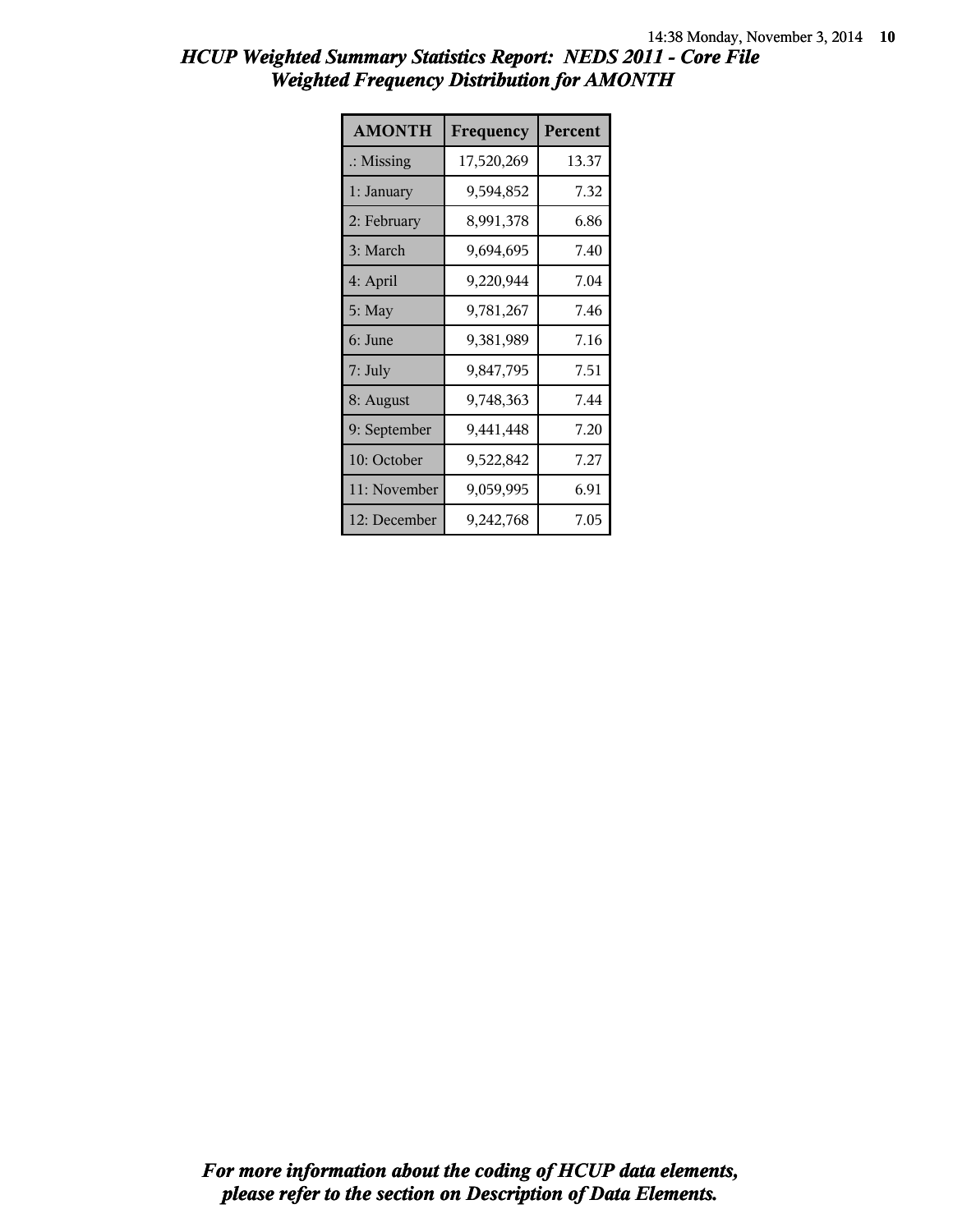| <b>AWEEKEND</b>      | Frequency  | Percent |
|----------------------|------------|---------|
| $\therefore$ Missing | 4,445      | 0.00    |
| 0: Monday-Friday     | 93,408,147 | 71.28   |
| 1: Saturday-Sunday   | 37,636,013 | 28.72   |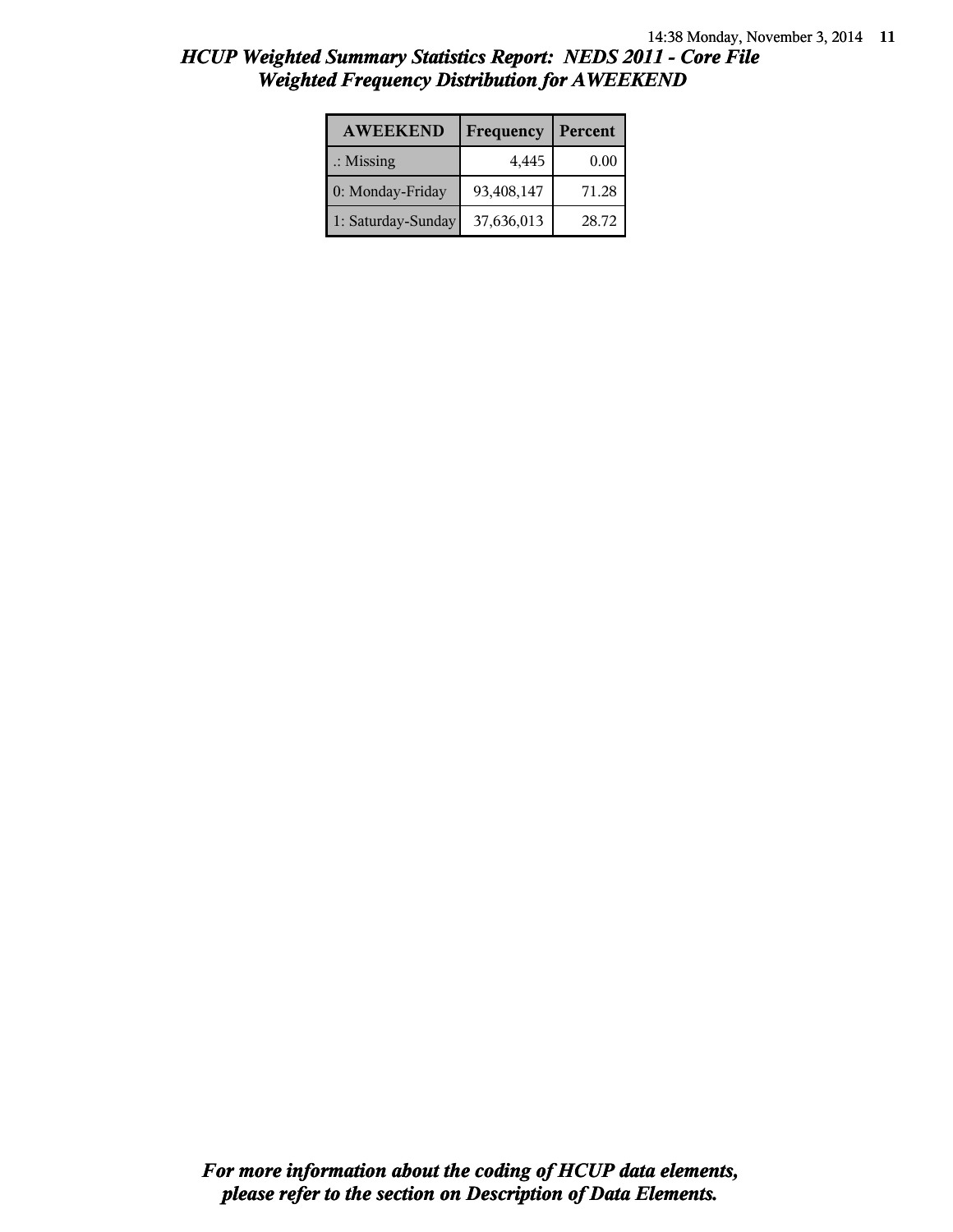| $\cdots$ $\cdots$    |           |          |
|----------------------|-----------|----------|
| <b>CHRON1</b>        | Frequency | Percent  |
| $\therefore$ Missing | 47,396    | 0.04     |
| A: Invalid code      | 10,224    | $0.01\,$ |
|                      |           |          |

 $\therefore$  Inconsistent code 651 0.00 0: Non-chronic condition  $|108,958,803|$  83.14 1: Chronic condition 22,031,530 16.81

#### *HCUP Weighted Summary Statistics Report: NEDS 2011 - Core File Weighted Frequency Distribution for CHRON1*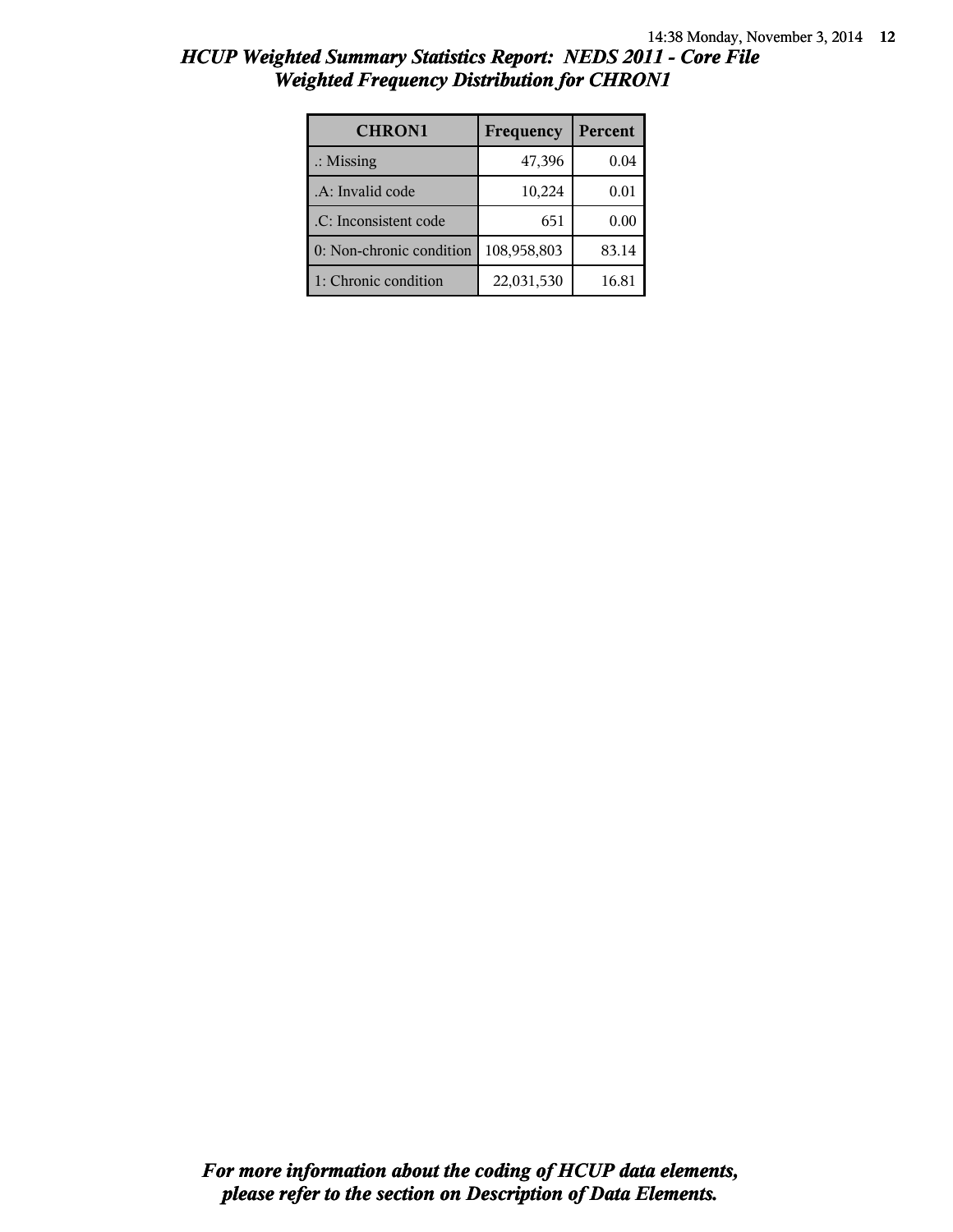| <b>DIED VISIT</b>       | Frequency   | Percent |
|-------------------------|-------------|---------|
| $\therefore$ Missing    | 238,111     | 0.18    |
| 0: Did not die          | 130,113,576 | 99.29   |
| 1: Died in the ED       | 195,439     | 0.15    |
| 2: Died in the hospital | 501,479     | 0.38    |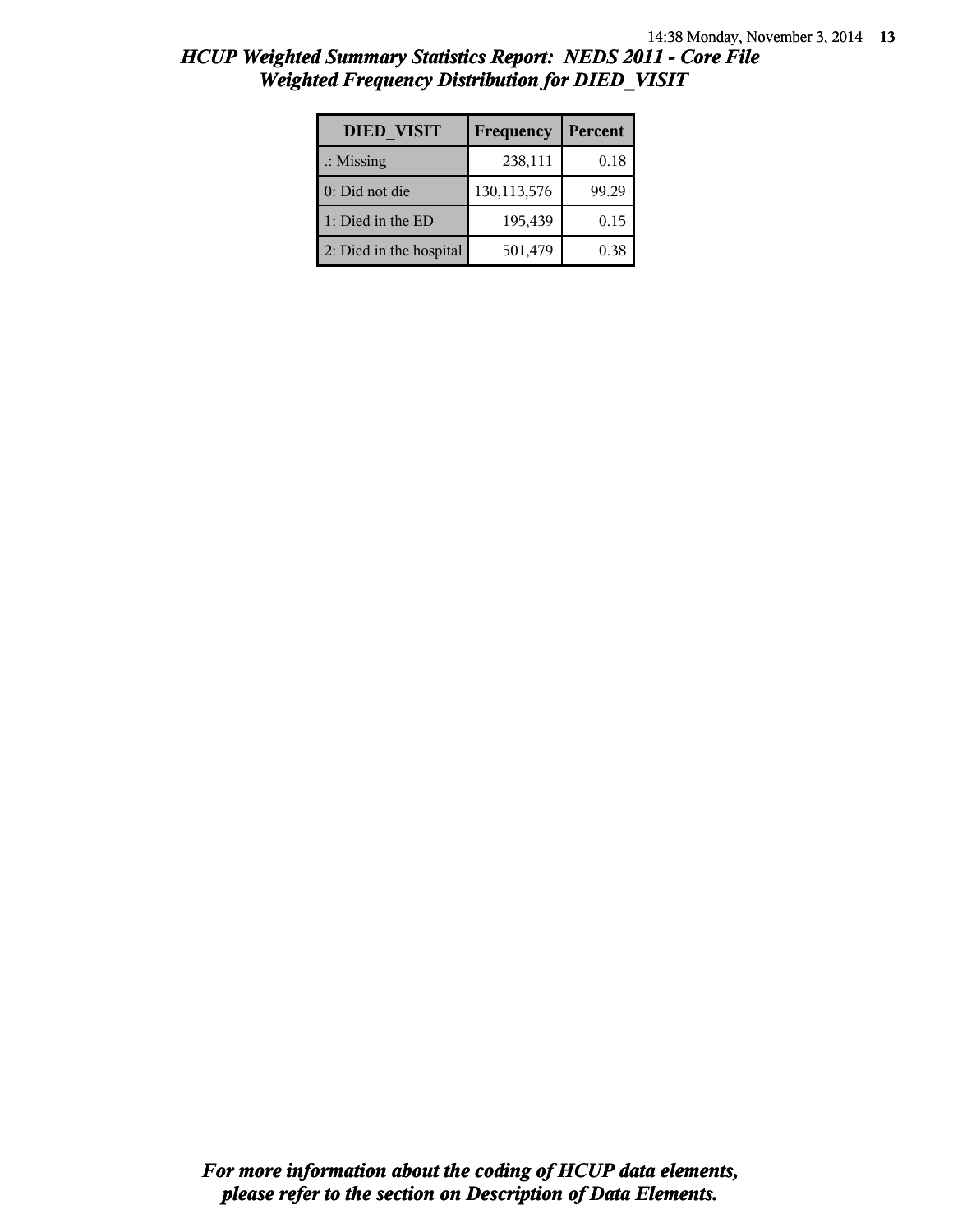| <b>DISCWT</b>   Frequency   Percent |        |
|-------------------------------------|--------|
| Non-blank   131,048,605             | 100.00 |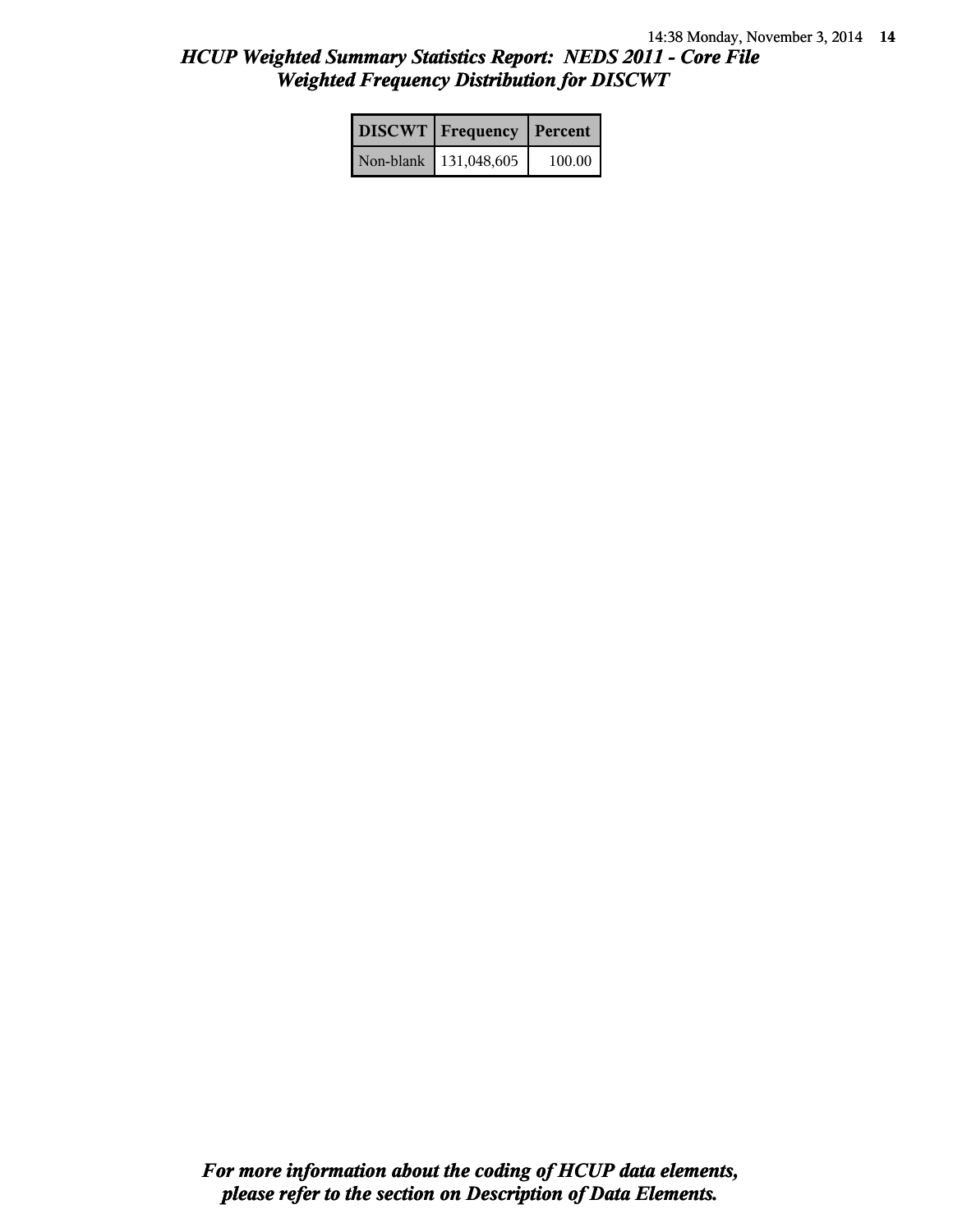| DISP ED                                                | Frequency   | Percent |
|--------------------------------------------------------|-------------|---------|
| 1: Routine                                             | 105,368,172 | 80.40   |
| 2: Transfer: short-term hospital                       | 2,005,324   | 1.53    |
| 5: Transfer: other type of facility                    | 1,405,614   | 1.07    |
| 6: Home health care                                    | 337,015     | 0.26    |
| 7: Against medical advice                              | 1,884,287   | 1.44    |
| 9: Admitted as an inpatient to this hospital           | 19,627,277  | 14.98   |
| 20: Died in ED                                         | 195,439     | 0.15    |
| 98: Not admitted to this hospital, destination unknown | 224,306     | 0.17    |
| 99: Discharged alive, destination unknown              | 1,172       | 0.00    |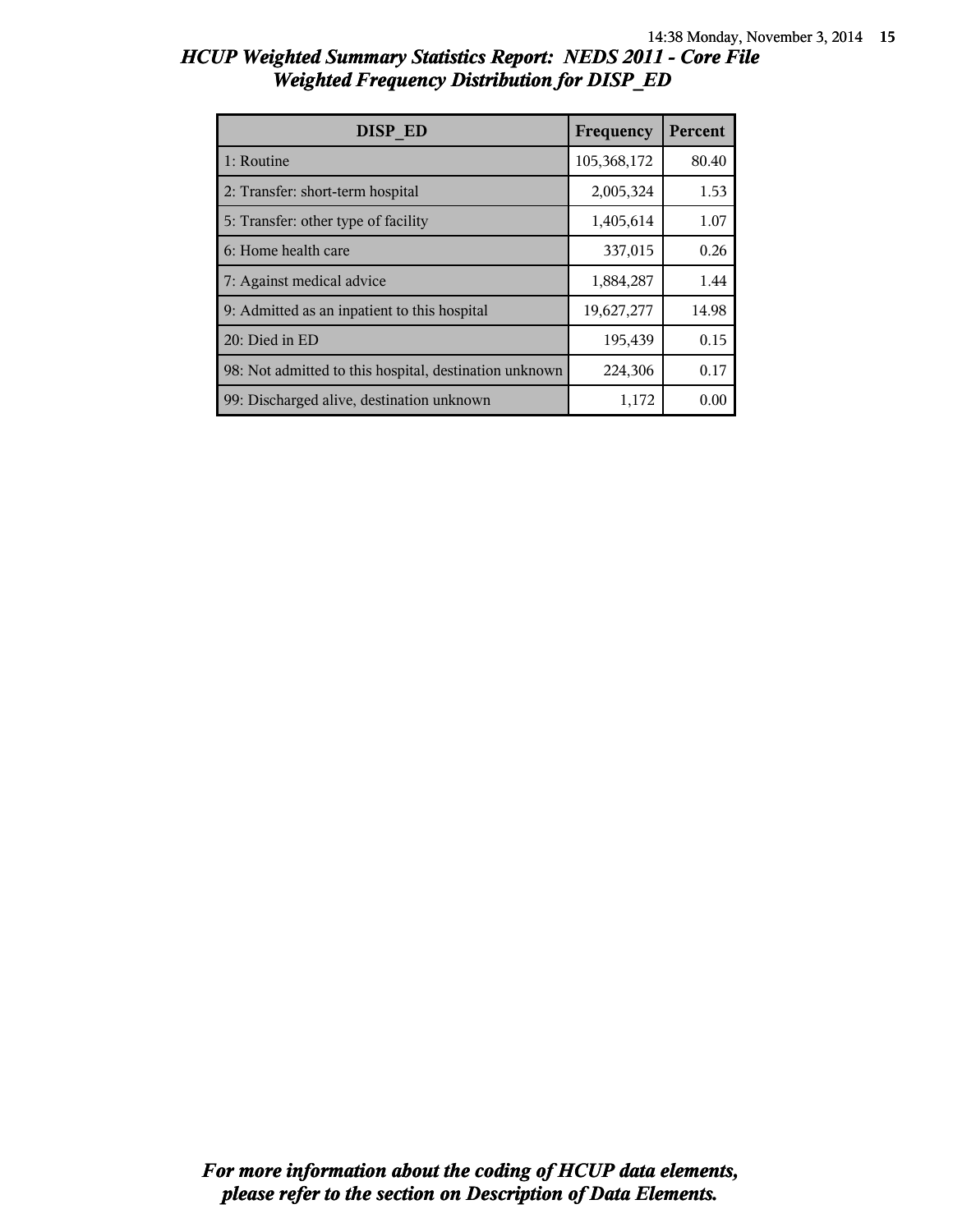| <b>DQTR</b>       | Frequency  | Percent |
|-------------------|------------|---------|
|                   | 76,691     | 0.06    |
| 1: First quarter  | 32,740,020 | 24.98   |
| 2: Second quarter | 32,688,327 | 24.94   |
| 3: Third quarter  | 33,327,068 | 25.43   |
| 4: Fourth quarter | 32,216,498 | 24.58   |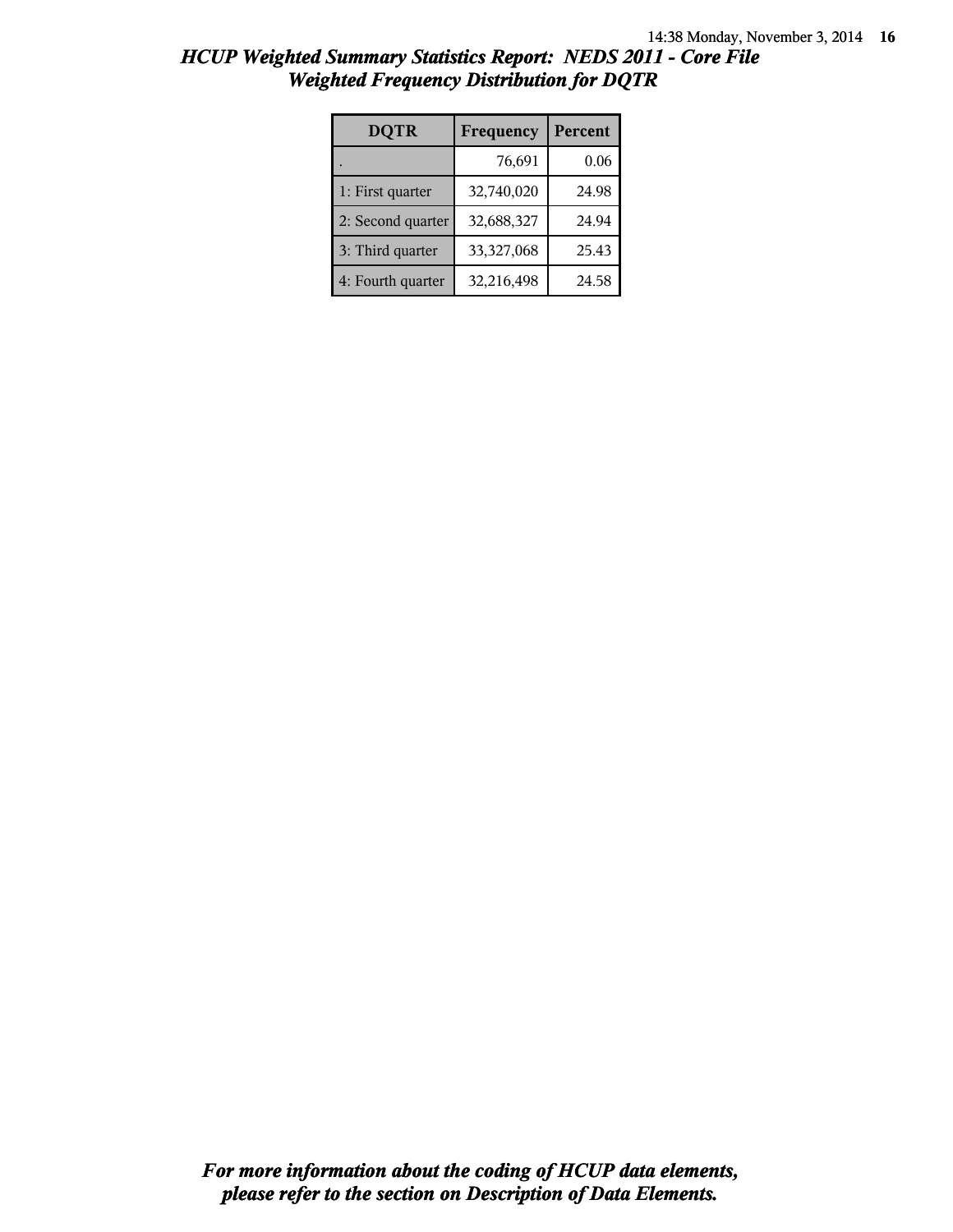| DX1                    | Frequency   | Percent |
|------------------------|-------------|---------|
| <b>Blank</b>           | 47,396      | 0.04    |
| Valid DX               | 130,990,334 | 99.96   |
| Inconsistent DX (incn) | 651         | 0.00    |
| Invalid DX (invl)      | 10,224      | 0.01    |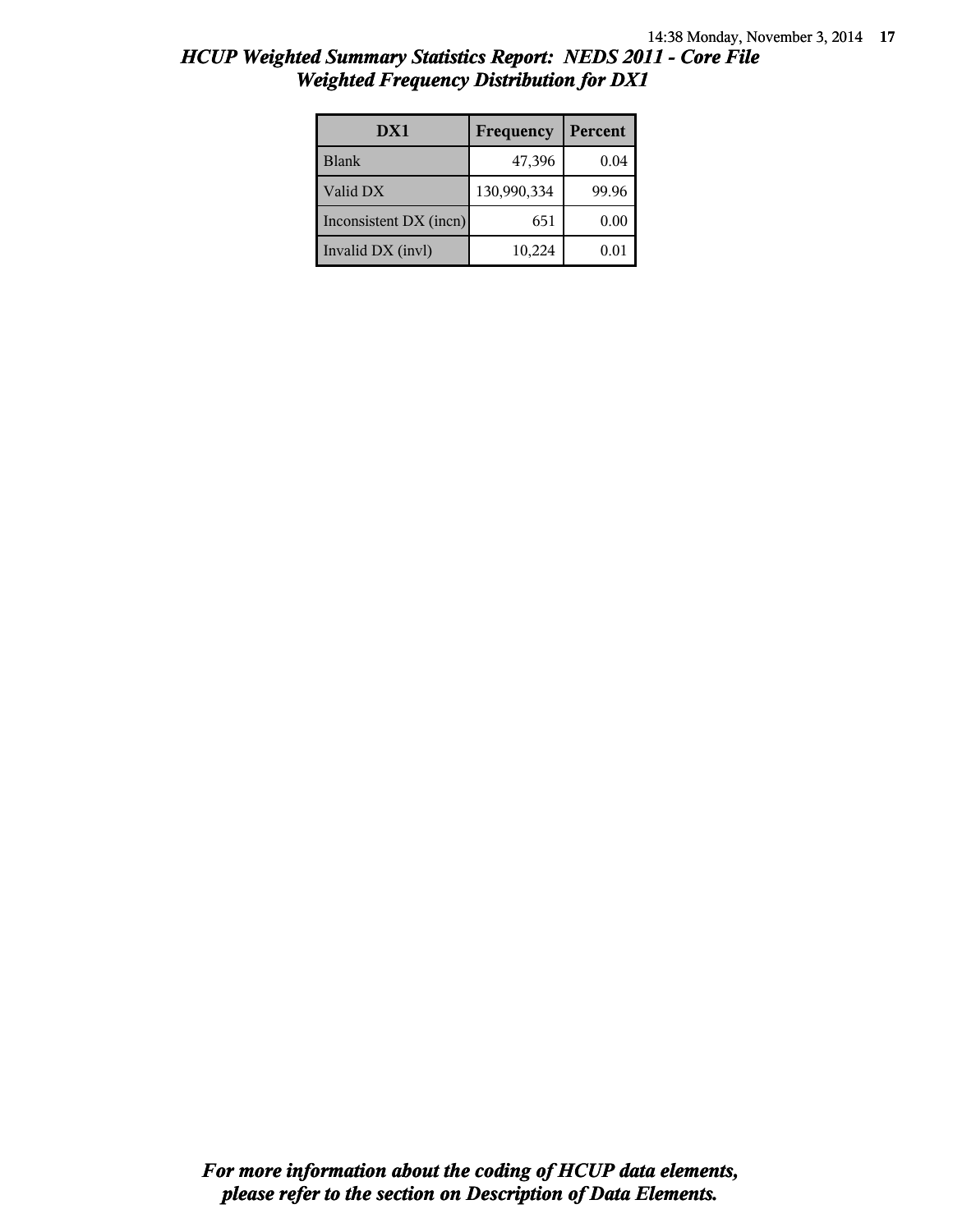| DXCCS1                                                    | Frequency | Percent |
|-----------------------------------------------------------|-----------|---------|
| $\therefore$ Missing                                      | 47,396    | 0.04    |
| A: Invalid diagnosis                                      | 10,224    | 0.01    |
| C: Inconsistent                                           | 651       | 0.00    |
| 1: Tuberculosis                                           | 5,193     | 0.00    |
| 2: Septicemia (except in labor)                           | 941,847   | 0.72    |
| 3: Bacterial infection; unspecified site                  | 46,651    | 0.04    |
| 4: Mycoses                                                | 344,087   | 0.26    |
| 5: HIV infection                                          | 48,058    | 0.04    |
| 6: Hepatitis                                              | 51,123    | 0.04    |
| 7: Viral infection                                        | 1,389,176 | 1.06    |
| 8: Other infections; including parasitic                  | 223,918   | 0.17    |
| 9: Sexually transmitted infections (not HIV or hepatitis) | 45,242    | 0.03    |
| 10: Immunizations and screening for infectious disease    | 161,357   | 0.12    |
| 11: Cancer of head and neck                               | 10,296    | 0.01    |
| 12: Cancer of esophagus                                   | 6,821     | 0.01    |
| 13: Cancer of stomach                                     | 10,535    | 0.01    |
| 14: Cancer of colon                                       | 35,498    | 0.03    |
| 15: Cancer of rectum and anus                             | 10,826    | 0.01    |
| 16: Cancer of liver and intrahepatic bile duct            | 12,333    | 0.01    |
| 17: Cancer of pancreas                                    | 19,752    | 0.02    |
| 18: Cancer of other GI organs; peritoneum                 | 8,019     | 0.01    |
| 19: Cancer of bronchus; lung                              | 77,624    | 0.06    |
| 20: Cancer; other respiratory and intrathoracic           | 778       | 0.00    |
| 21: Cancer of bone and connective tissue                  | 4,036     | 0.00    |
| 22: Melanomas of skin                                     | 1,105     | 0.00    |
| 23: Other non-epithelial cancer of skin                   | 2,423     | 0.00    |
| 24: Cancer of breast                                      | 11,207    | 0.01    |
| 25: Cancer of uterus                                      | 4,445     | 0.00    |
| 26: Cancer of cervix                                      | 3,322     | 0.00    |
| 27: Cancer of ovary                                       | 8,140     | 0.01    |
| 28: Cancer of other female genital organs                 | 1,052     | 0.00    |
| 29: Cancer of prostate                                    | 7,914     | 0.01    |
| 30: Cancer of testis                                      | 862       | 0.00    |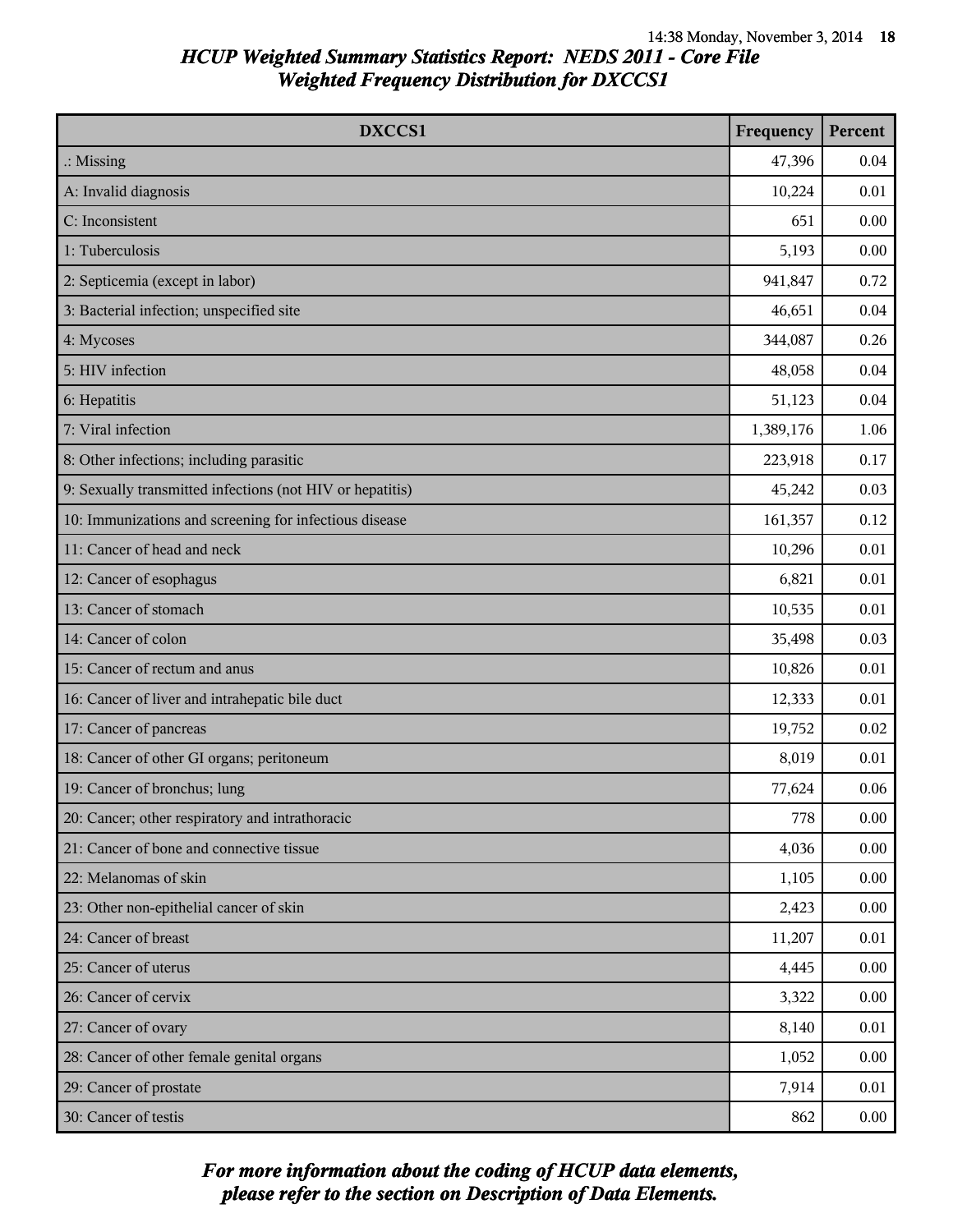| DXCCS1                                                    | Frequency | Percent |
|-----------------------------------------------------------|-----------|---------|
| 31: Cancer of other male genital organs                   | 229       | 0.00    |
| 32: Cancer of bladder                                     | 11,138    | 0.01    |
| 33: Cancer of kidney and renal pelvis                     | 6,753     | 0.01    |
| 34: Cancer of other urinary organs                        | 509       | 0.00    |
| 35: Cancer of brain and nervous system                    | 17,564    | 0.01    |
| 36: Cancer of thyroid                                     | 925       | 0.00    |
| 37: Hodgkin's disease                                     | 2,520     | 0.00    |
| 38: Non-Hodgkin's lymphoma                                | 21,662    | 0.02    |
| 39: Leukemias                                             | 24,424    | 0.02    |
| 40: Multiple myeloma                                      | 9,269     | 0.01    |
| 41: Cancer; other and unspecified primary                 | 3,867     | 0.00    |
| 42: Secondary malignancies                                | 119,946   | 0.09    |
| 43: Malignant neoplasm without specification of site      | 6,822     | 0.01    |
| 44: Neoplasms of unspecified nature or uncertain behavior | 33,279    | 0.03    |
| 45: Maintenance chemotherapy; radiotherapy                | 3,257     | 0.00    |
| 46: Benign neoplasm of uterus                             | 45,619    | 0.03    |
| 47: Other and unspecified benign neoplasm                 | 54,097    | 0.04    |
| 48: Thyroid disorders                                     | 45,898    | 0.04    |
| 49: Diabetes mellitus without complication                | 320,352   | 0.24    |
| 50: Diabetes mellitus with complications                  | 787,337   | 0.60    |
| 51: Other endocrine disorders                             | 96,101    | 0.07    |
| 52: Nutritional deficiencies                              | 8,475     | 0.01    |
| 53: Disorders of lipid metabolism                         | 6,001     | 0.00    |
| 54: Gout and other crystal arthropathies                  | 209,220   | 0.16    |
| 55: Fluid and electrolyte disorders                       | 920,378   | 0.70    |
| 56: Cystic fibrosis                                       | 3,990     | 0.00    |
| 57: Immunity disorders                                    | 1,830     | 0.00    |
| 58: Other nutritional; endocrine; and metabolic disorders | 87,569    | 0.07    |
| 59: Deficiency and other anemia                           | 296,253   | 0.23    |
| 60: Acute posthemorrhagic anemia                          | 32,345    | 0.02    |
| 61: Sickle cell anemia                                    | 224,585   | 0.17    |
| 62: Coagulation and hemorrhagic disorders                 | 65,233    | 0.05    |
| 63: Diseases of white blood cells                         | 64,541    | 0.05    |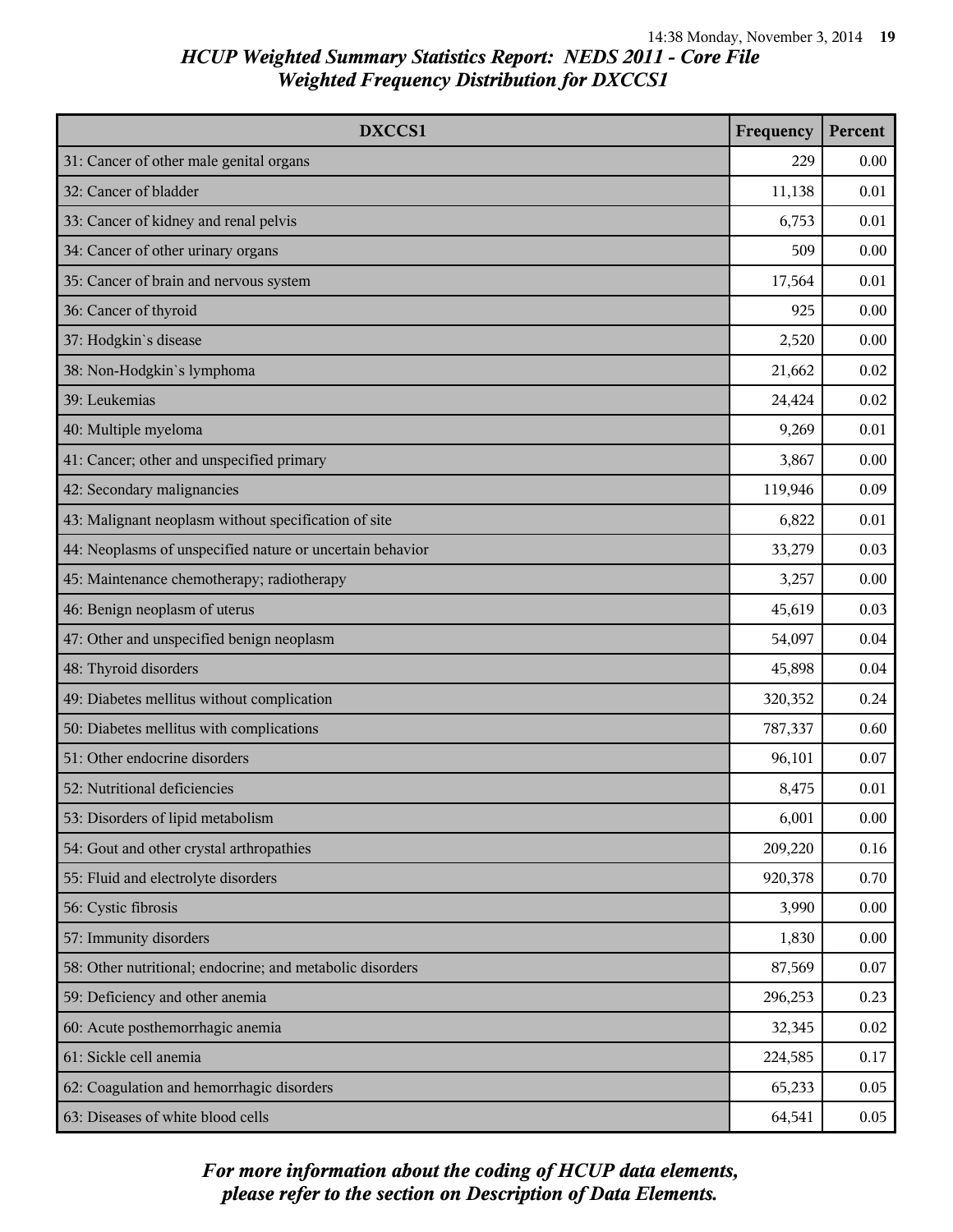| DXCCS1                                                                                                                    | Frequency | Percent |
|---------------------------------------------------------------------------------------------------------------------------|-----------|---------|
| 64: Other hematologic conditions                                                                                          | 5,340     | 0.00    |
| 76: Meningitis (except that caused by tuberculosis or sexually transmitted disease)                                       | 40,014    | 0.03    |
| 77: Encephalitis (except that caused by tuberculosis or sexually transmitted disease)                                     | 7,919     | 0.01    |
| 78: Other CNS infection and poliomyelitis                                                                                 | 6,515     | 0.00    |
| 79: Parkinson's disease                                                                                                   | 14,227    | 0.01    |
| 80: Multiple sclerosis                                                                                                    | 32,388    | 0.02    |
| 81: Other hereditary and degenerative nervous system conditions                                                           | 72,243    | 0.06    |
| 82: Paralysis                                                                                                             | 12,051    | 0.01    |
| 83: Epilepsy; convulsions                                                                                                 | 1,085,059 | 0.83    |
| 84: Headache; including migraine                                                                                          | 3,064,082 | 2.34    |
| 85: Coma; stupor; and brain damage                                                                                        | 89,606    | 0.07    |
| 86: Cataract                                                                                                              | 4,329     | 0.00    |
| 87: Retinal detachments; defects; vascular occlusion; and retinopathy                                                     | 19,201    | 0.01    |
| 88: Glaucoma                                                                                                              | 12,213    | 0.01    |
| 89: Blindness and vision defects                                                                                          | 107,657   | 0.08    |
| 90: Inflammation; infection of eye (except that caused by tuberculosis or sexually transmitted disease)                   | 890,337   | 0.68    |
| 91: Other eye disorders                                                                                                   | 328,670   | 0.25    |
| 92: Otitis media and related conditions                                                                                   | 1,977,610 | 1.51    |
| 93: Conditions associated with dizziness or vertigo                                                                       | 1,143,248 | 0.87    |
| 94: Other ear and sense organ disorders                                                                                   | 722,547   | 0.55    |
| 95: Other nervous system disorders                                                                                        | 1,638,263 | 1.25    |
| 96: Heart valve disorders                                                                                                 | 28,950    | 0.02    |
| 97: Peri-; endo-; and myocarditis; cardiomyopathy (except that caused by tuberculosis or sexually<br>transmitted disease) | 64,858    | 0.05    |
| 98: Essential hypertension                                                                                                | 749,508   | 0.57    |
| 99: Hypertension with complications and secondary hypertension                                                            | 258,549   | 0.20    |
| 100: Acute myocardial infarction                                                                                          | 522,965   | 0.40    |
| 101: Coronary atherosclerosis and other heart disease                                                                     | 466,628   | 0.36    |
| 102: Nonspecific chest pain                                                                                               | 4,428,991 | 3.38    |
| 103: Pulmonary heart disease                                                                                              | 177,714   | 0.14    |
| 104: Other and ill-defined heart disease                                                                                  | 9,890     | 0.01    |
| 105: Conduction disorders                                                                                                 | 51,497    | 0.04    |
| 106: Cardiac dysrhythmias                                                                                                 | 1,471,443 | 1.12    |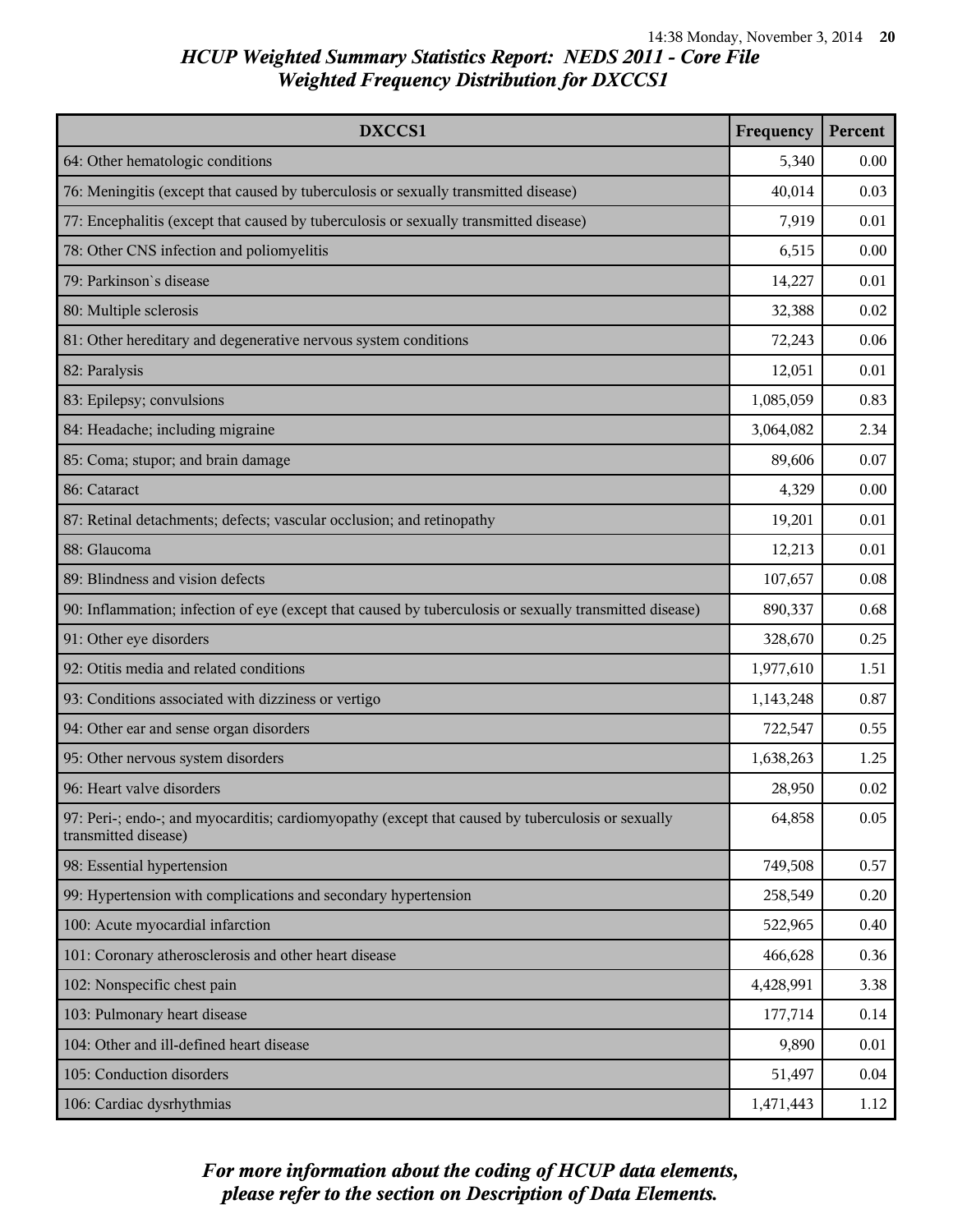| DXCCS1                                                                              | Frequency | Percent |
|-------------------------------------------------------------------------------------|-----------|---------|
| 107: Cardiac arrest and ventricular fibrillation                                    | 164,736   | 0.13    |
| 108: Congestive heart failure; nonhypertensive                                      | 927,791   | 0.71    |
| 109: Acute cerebrovascular disease                                                  | 597,804   | 0.46    |
| 110: Occlusion or stenosis of precerebral arteries                                  | 22,048    | 0.02    |
| 111: Other and ill-defined cerebrovascular disease                                  | 21,281    | 0.02    |
| 112: Transient cerebral ischemia                                                    | 286,986   | 0.22    |
| 113: Late effects of cerebrovascular disease                                        | 21,516    | 0.02    |
| 114: Peripheral and visceral atherosclerosis                                        | 99,847    | 0.08    |
| 115: Aortic; peripheral; and visceral artery aneurysms                              | 39,123    | 0.03    |
| 116: Aortic and peripheral arterial embolism or thrombosis                          | 22,515    | 0.02    |
| 117: Other circulatory disease                                                      | 282,128   | 0.22    |
| 118: Phlebitis; thrombophlebitis and thromboembolism                                | 277,739   | 0.21    |
| 119: Varicose veins of lower extremity                                              | 32,873    | 0.03    |
| 120: Hemorrhoids                                                                    | 200,880   | 0.15    |
| 121: Other diseases of veins and lymphatics                                         | 60,443    | 0.05    |
| 122: Pneumonia (except that caused by tuberculosis or sexually transmitted disease) | 1,760,494 | 1.34    |
| 123: Influenza                                                                      | 351,767   | 0.27    |
| 124: Acute and chronic tonsillitis                                                  | 336,940   | 0.26    |
| 125: Acute bronchitis                                                               | 1,548,404 | 1.18    |
| 126: Other upper respiratory infections                                             | 5,781,344 | 4.41    |
| 127: Chronic obstructive pulmonary disease and bronchiectasis                       | 1,979,926 | 1.51    |
| 128: Asthma                                                                         | 1,942,429 | 1.48    |
| 129: Aspiration pneumonitis; food/vomitus                                           | 159,508   | 0.12    |
| 130: Pleurisy; pneumothorax; pulmonary collapse                                     | 219,437   | 0.17    |
| 131: Respiratory failure; insufficiency; arrest (adult)                             | 327,255   | 0.25    |
| 132: Lung disease due to external agents                                            | 14,699    | 0.01    |
| 133: Other lower respiratory disease                                                | 2,073,806 | 1.58    |
| 134: Other upper respiratory disease                                                | 846,670   | 0.65    |
| 135: Intestinal infection                                                           | 456,598   | 0.35    |
| 136: Disorders of teeth and jaw                                                     | 1,968,865 | 1.50    |
| 137: Diseases of mouth; excluding dental                                            | 222,406   | 0.17    |
| 138: Esophageal disorders                                                           | 414,953   | 0.32    |
| 139: Gastroduodenal ulcer (except hemorrhage)                                       | 69,793    | 0.05    |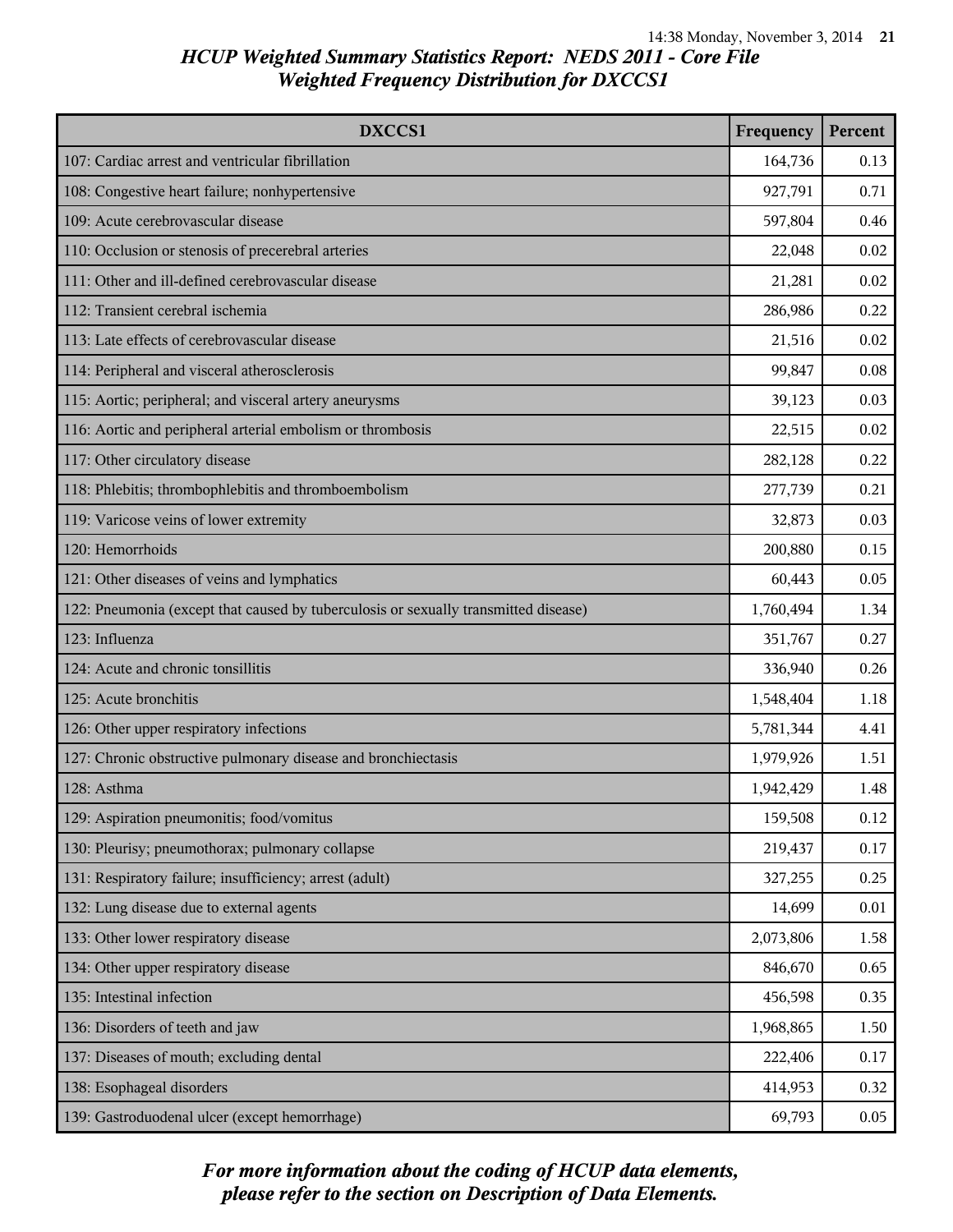| DXCCS1                                                 | Frequency | Percent |
|--------------------------------------------------------|-----------|---------|
| 140: Gastritis and duodenitis                          | 591,038   | 0.45    |
| 141: Other disorders of stomach and duodenum           | 158,637   | 0.12    |
| 142: Appendicitis and other appendiceal conditions     | 362,533   | 0.28    |
| 143: Abdominal hernia                                  | 272,600   | 0.21    |
| 144: Regional enteritis and ulcerative colitis         | 120,953   | 0.09    |
| 145: Intestinal obstruction without hernia             | 374,647   | 0.29    |
| 146: Diverticulosis and diverticulitis                 | 427,977   | 0.33    |
| 147: Anal and rectal conditions                        | 164,669   | 0.13    |
| 148: Peritonitis and intestinal abscess                | 25,151    | 0.02    |
| 149: Biliary tract disease                             | 672,695   | 0.51    |
| 151: Other liver diseases                              | 166,542   | 0.13    |
| 152: Pancreatic disorders (not diabetes)               | 374,532   | 0.29    |
| 153: Gastrointestinal hemorrhage                       | 647,914   | 0.49    |
| 154: Noninfectious gastroenteritis                     | 1,168,179 | 0.89    |
| 155: Other gastrointestinal disorders                  | 1,506,894 | 1.15    |
| 156: Nephritis; nephrosis; renal sclerosis             | 8,848     | 0.01    |
| 157: Acute and unspecified renal failure               | 437,618   | 0.33    |
| 158: Chronic renal failure                             | 39,884    | 0.03    |
| 159: Urinary tract infections                          | 3,189,122 | 2.43    |
| 160: Calculus of urinary tract                         | 1,239,064 | 0.95    |
| 161: Other diseases of kidney and ureters              | 60,245    | 0.05    |
| 162: Other diseases of bladder and urethra             | 26,950    | 0.02    |
| 163: Genitourinary symptoms and ill-defined conditions | 759,936   | 0.58    |
| 164: Hyperplasia of prostate                           | 37,711    | 0.03    |
| 165: Inflammatory conditions of male genital organs    | 212,872   | 0.16    |
| 166: Other male genital disorders                      | 189,174   | 0.14    |
| 167: Nonmalignant breast conditions                    | 149,340   | 0.11    |
| 168: Inflammatory diseases of female pelvic organs     | 468,146   | 0.36    |
| 169: Endometriosis                                     | 15,563    | 0.01    |
| 170: Prolapse of female genital organs                 | 10,996    | 0.01    |
| 171: Menstrual disorders                               | 365,392   | 0.28    |
| 172: Ovarian cyst                                      | 284,965   | 0.22    |
| 173: Menopausal disorders                              | 13,208    | 0.01    |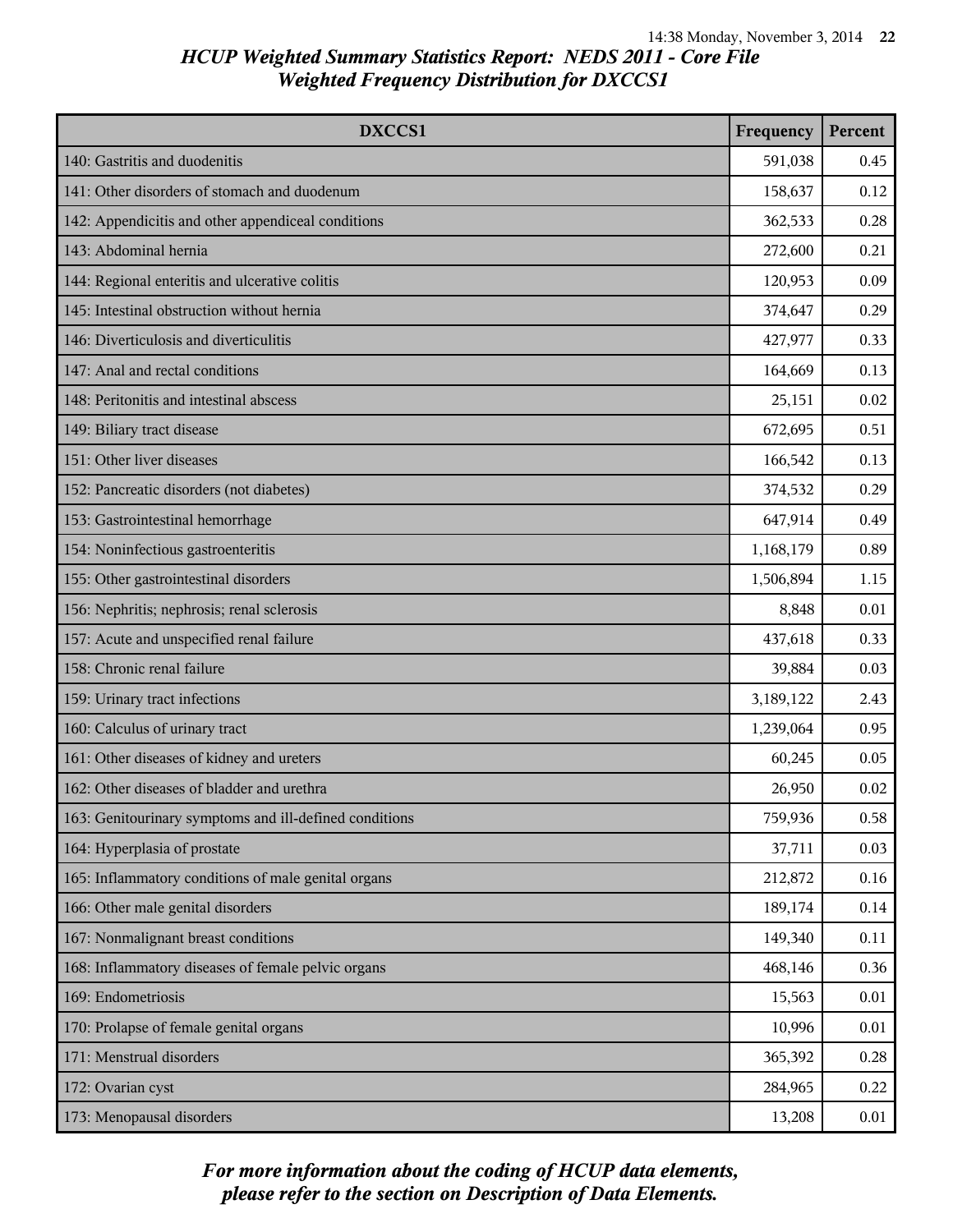| DXCCS1                                                                                                             | Frequency | Percent |
|--------------------------------------------------------------------------------------------------------------------|-----------|---------|
| 174: Female infertility                                                                                            | 451       | 0.00    |
| 175: Other female genital disorders                                                                                | 621,268   | 0.47    |
| 176: Contraceptive and procreative management                                                                      | 4,120     | 0.00    |
| 177: Spontaneous abortion                                                                                          | 163,235   | 0.12    |
| 178: Induced abortion                                                                                              | 38,612    | 0.03    |
| 179: Postabortion complications                                                                                    | 7,844     | 0.01    |
| 180: Ectopic pregnancy                                                                                             | 46,078    | 0.04    |
| 181: Other complications of pregnancy                                                                              | 1,708,410 | 1.30    |
| 182: Hemorrhage during pregnancy; abruptio placenta; placenta previa                                               | 576,977   | 0.44    |
| 183: Hypertension complicating pregnancy; childbirth and the puerperium                                            | 43,079    | 0.03    |
| 184: Early or threatened labor                                                                                     | 129,074   | 0.10    |
| 185: Prolonged pregnancy                                                                                           | 21,499    | 0.02    |
| 186: Diabetes or abnormal glucose tolerance complicating pregnancy; childbirth; or the puerperium                  | 15,023    | 0.01    |
| 187: Malposition; malpresentation                                                                                  | 7,423     | 0.01    |
| 188: Fetopelvic disproportion; obstruction                                                                         | 3,376     | 0.00    |
| 189: Previous C-section                                                                                            | 18,147    | 0.01    |
| 190: Fetal distress and abnormal forces of labor                                                                   | 29,132    | 0.02    |
| 191: Polyhydramnios and other problems of amniotic cavity                                                          | 26,196    | 0.02    |
| 192: Umbilical cord complication                                                                                   | 10,848    | 0.01    |
| 193: OB-related trauma to perineum and vulva                                                                       | 45,504    | 0.03    |
| 194: Forceps delivery                                                                                              | 598       | 0.00    |
| 195: Other complications of birth; puerperium affecting management of mother                                       | 204,335   | 0.16    |
| 196: Normal pregnancy and/or delivery                                                                              | 80,396    | 0.06    |
| 197: Skin and subcutaneous tissue infections                                                                       | 3,354,191 | 2.56    |
| 198: Other inflammatory condition of skin                                                                          | 158,352   | 0.12    |
| 199: Chronic ulcer of skin                                                                                         | 83,915    | 0.06    |
| 200: Other skin disorders                                                                                          | 917,692   | 0.70    |
| 201: Infective arthritis and osteomyelitis (except that caused by tuberculosis or sexually transmitted<br>disease) | 56,069    | 0.04    |
| 202: Rheumatoid arthritis and related disease                                                                      | 36,131    | 0.03    |
| 203: Osteoarthritis                                                                                                | 135,322   | 0.10    |
| 204: Other non-traumatic joint disorders                                                                           | 1,739,498 | 1.33    |
| 205: Spondylosis; intervertebral disc disorders; other back problems                                               | 3,773,616 | 2.88    |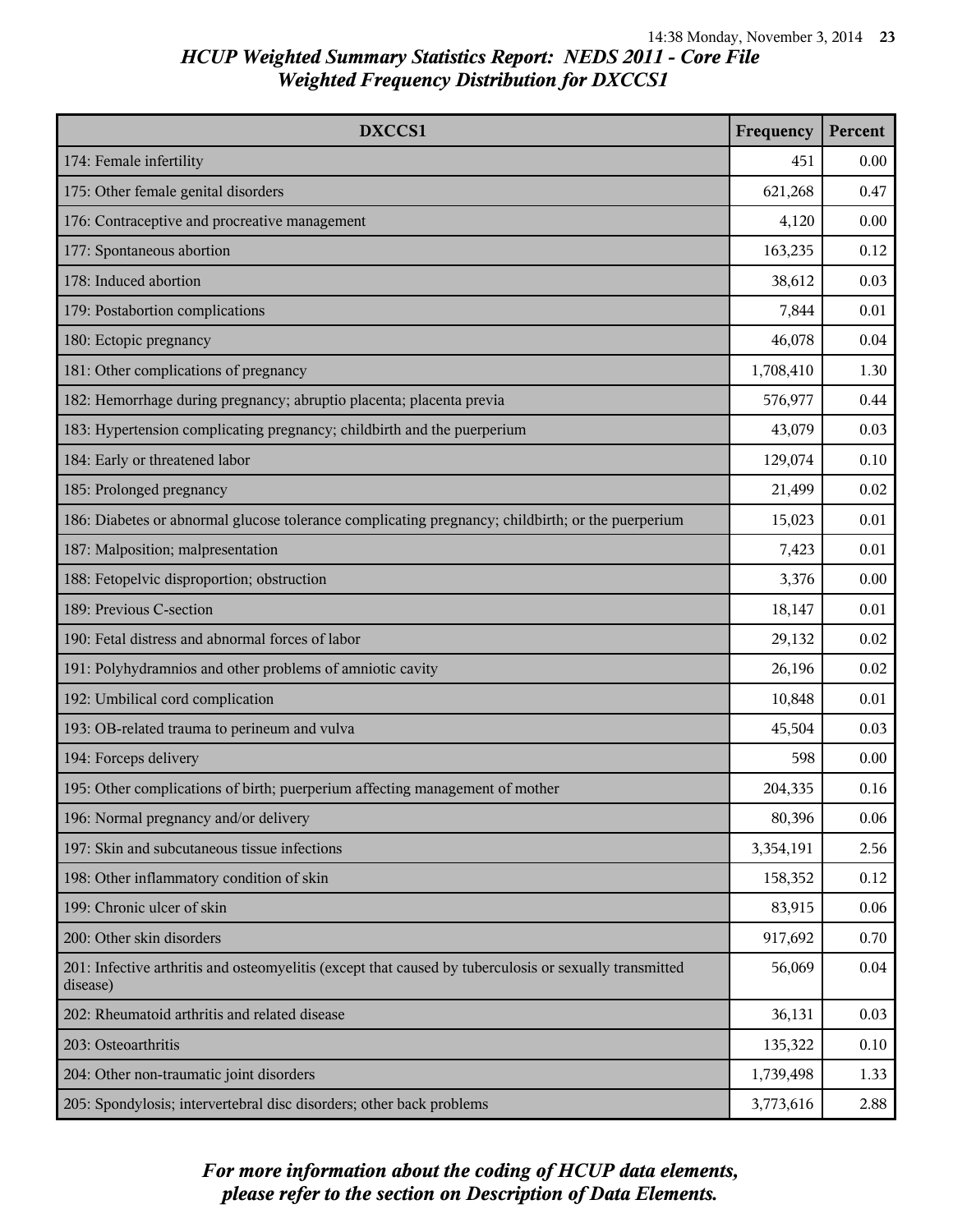| DXCCS1                                                               | Frequency | Percent |
|----------------------------------------------------------------------|-----------|---------|
| 206: Osteoporosis                                                    | 1,932     | 0.00    |
| 207: Pathological fracture                                           | 55,190    | 0.04    |
| 208: Acquired foot deformities                                       | 6,678     | 0.01    |
| 209: Other acquired deformities                                      | 14,586    | 0.01    |
| 210: Systemic lupus erythematosus and connective tissue disorders    | 27,794    | 0.02    |
| 211: Other connective tissue disease                                 | 2,168,153 | 1.65    |
| 212: Other bone disease and musculoskeletal deformities              | 204,275   | 0.16    |
| 213: Cardiac and circulatory congenital anomalies                    | 7,200     | 0.01    |
| 214: Digestive congenital anomalies                                  | 12,976    | 0.01    |
| 215: Genitourinary congenital anomalies                              | 9,247     | 0.01    |
| 216: Nervous system congenital anomalies                             | 2,188     | 0.00    |
| 217: Other congenital anomalies                                      | 16,326    | 0.01    |
| 218: Liveborn                                                        | 4,230     | 0.00    |
| 219: Short gestation; low birth weight; and fetal growth retardation | 580       | 0.00    |
| 220: Intrauterine hypoxia and birth asphyxia                         | 258       | 0.00    |
| 221: Respiratory distress syndrome                                   | 500       | 0.00    |
| 222: Hemolytic jaundice and perinatal jaundice                       | 27,771    | 0.02    |
| 223: Birth trauma                                                    | 794       | 0.00    |
| 224: Other perinatal conditions                                      | 188,088   | 0.14    |
| 225: Joint disorders and dislocations; trauma-related                | 521,494   | 0.40    |
| 226: Fracture of neck of femur (hip)                                 | 300,642   | 0.23    |
| 227: Spinal cord injury                                              | 14,497    | 0.01    |
| 228: Skull and face fractures                                        | 297,697   | 0.23    |
| 229: Fracture of upper limb                                          | 1,807,554 | 1.38    |
| 230: Fracture of lower limb                                          | 1,045,288 | 0.80    |
| 231: Other fractures                                                 | 550,405   | 0.42    |
| 232: Sprains and strains                                             | 6,060,229 | 4.62    |
| 233: Intracranial injury                                             | 712,189   | 0.54    |
| 234: Crushing injury or internal injury                              | 210,940   | 0.16    |
| 235: Open wounds of head; neck; and trunk                            | 2,381,645 | 1.82    |
| 236: Open wounds of extremities                                      | 3,057,912 | 2.33    |
| 237: Complication of device; implant or graft                        | 521,931   | 0.40    |
| 238: Complications of surgical procedures or medical care            | 683,148   | 0.52    |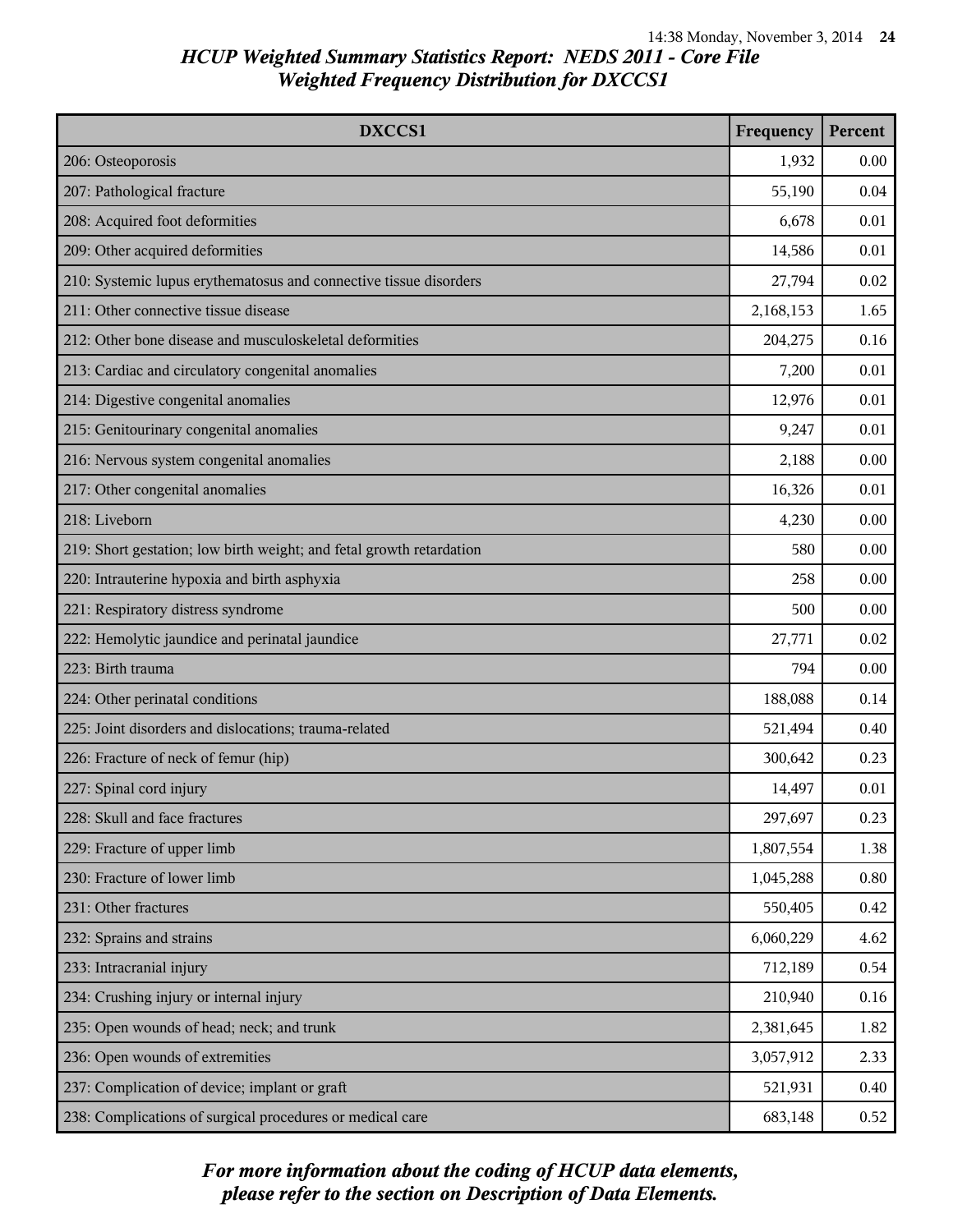| DXCCS1                                                                                     |           | Percent |
|--------------------------------------------------------------------------------------------|-----------|---------|
| 239: Superficial injury; contusion                                                         | 5,755,918 | 4.39    |
| 240: Burns                                                                                 | 386,051   | 0.29    |
| 241: Poisoning by psychotropic agents                                                      | 186,567   | 0.14    |
| 242: Poisoning by other medications and drugs                                              | 432,817   | 0.33    |
| 243: Poisoning by nonmedicinal substances                                                  | 315,132   | 0.24    |
| 244: Other injuries and conditions due to external causes                                  | 3,291,027 | 2.51    |
| 245: Syncope                                                                               | 1,179,716 | 0.90    |
| 246: Fever of unknown origin                                                               | 1,457,957 | 1.11    |
| 247: Lymphadenitis                                                                         | 171,226   | 0.13    |
| 248: Gangrene                                                                              | 14,913    | 0.01    |
| 249: Shock                                                                                 | 3,357     | 0.00    |
| 250: Nausea and vomiting                                                                   | 1,793,018 | 1.37    |
| 251: Abdominal pain                                                                        | 5,626,888 | 4.29    |
| 252: Malaise and fatigue                                                                   | 504,168   | 0.38    |
| 253: Allergic reactions                                                                    | 1,711,421 | 1.31    |
| 254: Rehabilitation care; fitting of prostheses; and adjustment of devices                 | 7,442     | 0.01    |
| 255: Administrative/social admission                                                       | 482,967   | 0.37    |
| 256: Medical examination/evaluation                                                        | 238,882   | 0.18    |
| 257: Other aftercare                                                                       | 1,045,390 | 0.80    |
| 258: Other screening for suspected conditions (not mental disorders or infectious disease) | 227,816   | 0.17    |
| 259: Residual codes; unclassified                                                          | 1,126,805 | 0.86    |
| 650: Adjustment disorders                                                                  | 132,971   | 0.10    |
| 651: Anxiety disorders                                                                     | 878,455   | 0.67    |
| 652: Attention-deficit, conduct, and disruptive behavior disorders                         | 98,447    | 0.08    |
| 653: Delirium, dementia, and amnestic and other cognitive disorders                        | 210,497   | 0.16    |
| 654: Developmental disorders                                                               | 35,914    | 0.03    |
| 655: Disorders usually diagnosed in infancy, childhood, or adolescence                     | 14,282    | 0.01    |
| 656: Impulse control disorders, NEC                                                        | 15,341    | 0.01    |
| 657: Mood disorders                                                                        | 1,244,641 | 0.95    |
| 658: Personality disorders                                                                 | 19,601    | 0.01    |
| 659: Schizophrenia and other psychotic disorders                                           | 584,576   | 0.45    |
| 660: Alcohol-related disorders                                                             | 1,153,794 | 0.88    |
| 661: Substance-related disorders                                                           | 625,064   | 0.48    |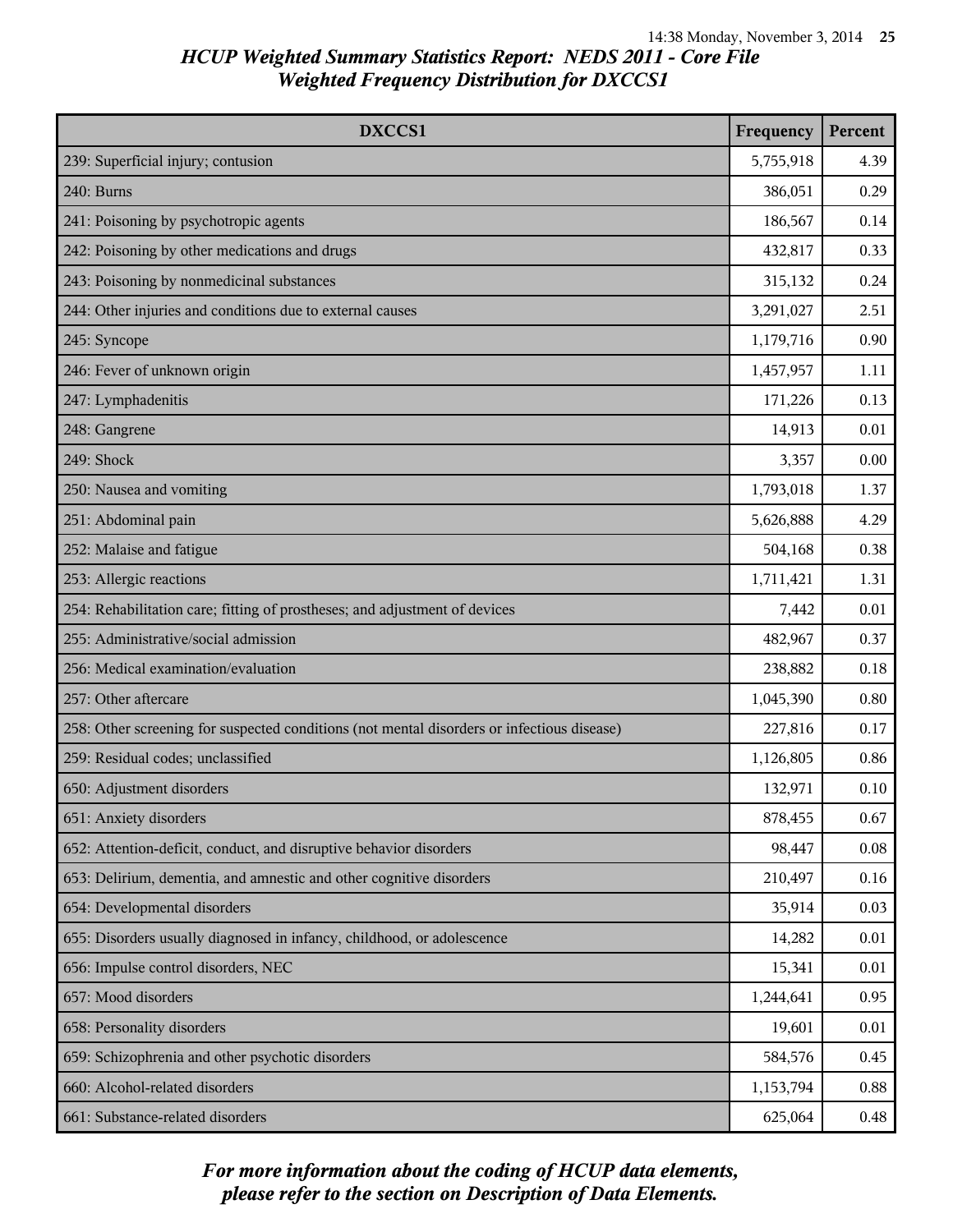| DXCCS1<br>Frequency                                                   |         | Percent |
|-----------------------------------------------------------------------|---------|---------|
| 662: Suicide and intentional self-inflicted injury                    | 143.495 | 0.11    |
| 663: Screening and history of mental health and substance abuse codes | 149.493 | 0.11    |
| 670: Miscellaneous disorders                                          | 146.401 | 0.11    |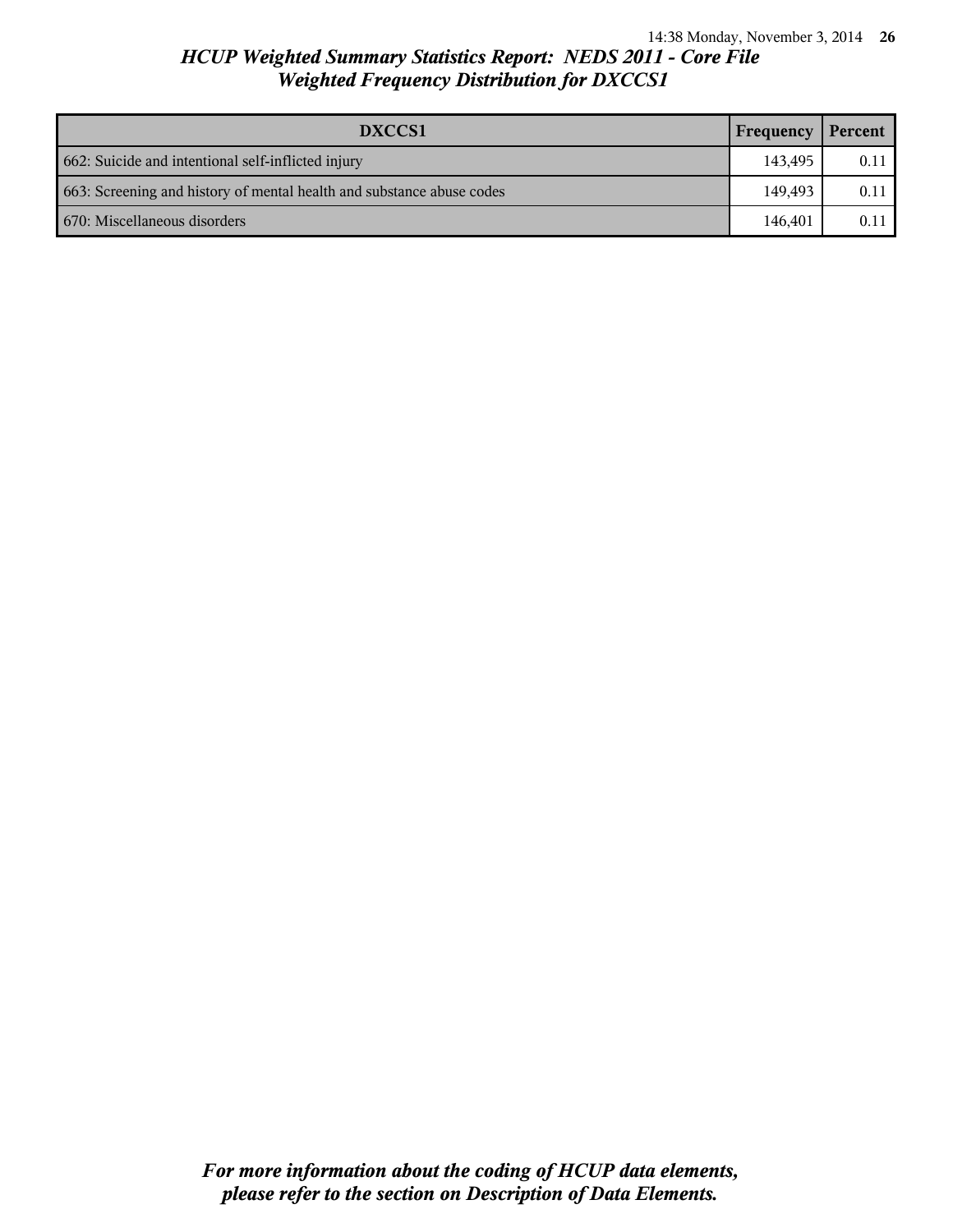| <b>ECODE1</b>     | Frequency  | Percent |
|-------------------|------------|---------|
| <b>Blank</b>      | 98,285,083 | 75.00   |
| Valid DX          | 32,762,391 | 25.00   |
| Invalid DX (invl) | 1,130      | 0.00    |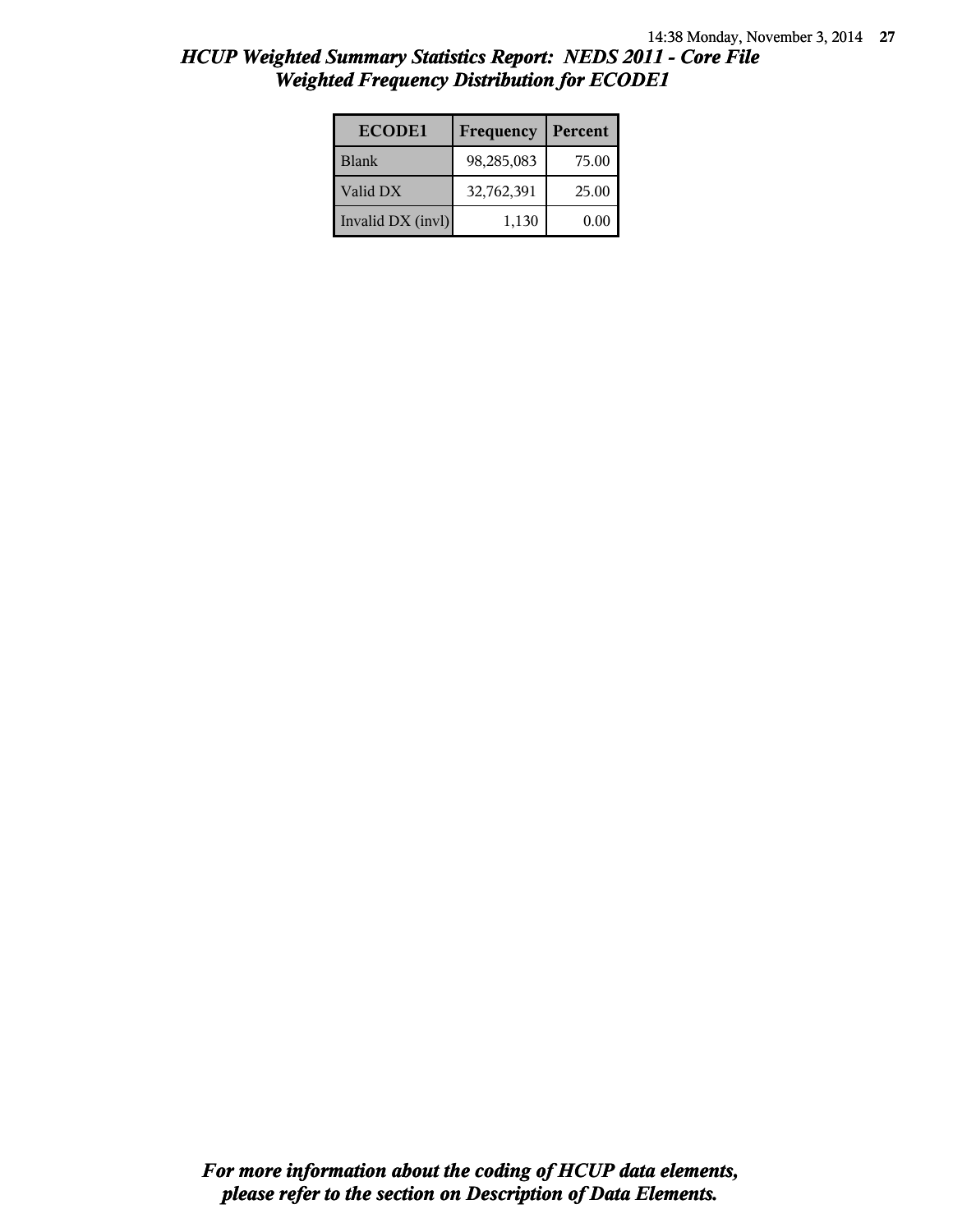| <b>EDEVENT</b><br>Frequency                                                              |            | Percent |
|------------------------------------------------------------------------------------------|------------|---------|
| 1: ED visit in which the patient is treated and released<br>108,995,088                  |            | 83.17   |
| 2: ED visit in which the patient is admitted to this same hospital                       | 19,627,277 | 14.98   |
| 3: ED visit in which the patient is transferred to another short-term hospital           |            | 1.53    |
| 9: ED visit in which the patient died in the ED                                          |            | 0.15    |
| 98: ED visit in which patient is not admitted to this same hospital, destination unknown | 224,306    | 0.17    |
| 99: ED visit in which the patient is discharged alive, destination unknown               | 1,172      | 0.00    |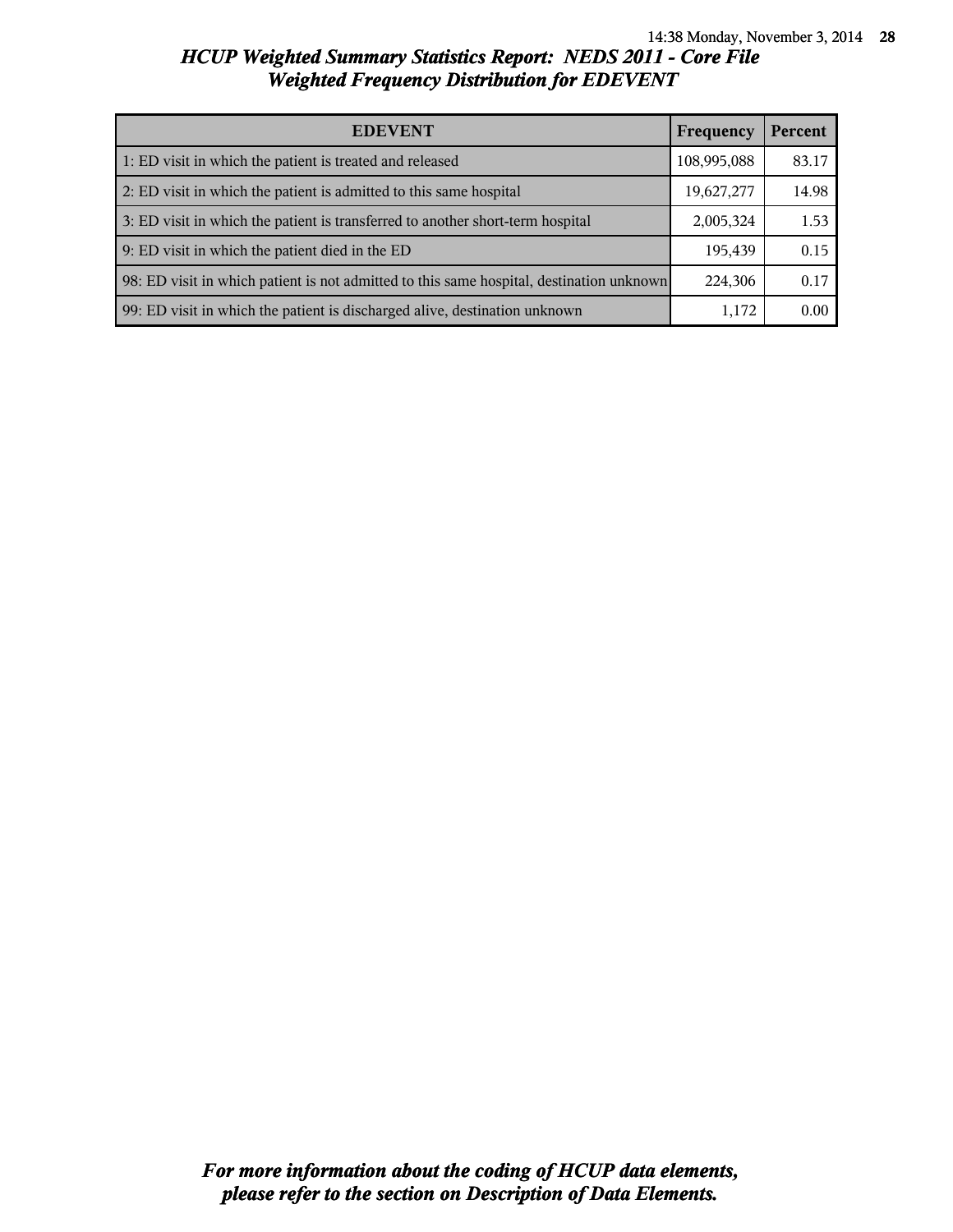| <b>HCUP Weighted Summary Statistics Report: NEDS 2011 - Core File</b> |  |  |
|-----------------------------------------------------------------------|--|--|
| <b>Weighted Frequency Distribution for E_CCS1</b>                     |  |  |

| E CCS1                                             | Frequency  | Percent |
|----------------------------------------------------|------------|---------|
| $\therefore$ Missing                               | 98,285,083 | 75.00   |
| A: Invalid diagnosis                               | 1,130      | 0.00    |
| 662: Suicide and intentional self-inflicted injury | 430,893    | 0.33    |
| 2601: E Codes: Cut/pierceb                         | 2,020,887  | 1.54    |
| 2602: E Codes: Drowning/submersion                 | 12,585     | 0.01    |
| 2603: E Codes: Fall                                | 8,890,848  | 6.78    |
| 2604: E Codes: Fire/burn                           | 383,658    | 0.29    |
| 2605: E Codes: Firearm                             | 65,036     | 0.05    |
| 2606: E Codes: Machinery                           | 117,200    | 0.09    |
| 2607: E Codes: Motor vehicle traffic (MVT)         | 3,120,350  | 2.38    |
| 2608: E Codes: Pedal cyclist; not MVT              | 345,853    | 0.26    |
| 2609: E Codes: Pedestrian; not MVT                 | 20,718     | 0.02    |
| 2610: E Codes: Transport; not MVT                  | 314,583    | 0.24    |
| 2611: E Codes: Natural/environment                 | 1,355,015  | 1.03    |
| 2612: E Codes: Overexertion                        | 2,410,011  | 1.84    |
| 2613: E Codes: Poisoning                           | 649,572    | 0.50    |
| 2614: E Codes: Struck by; against                  | 4,058,626  | 3.10    |
| 2615: E Codes: Suffocation                         | 51,770     | 0.04    |
| 2616: E Codes: Adverse effects of medical care     | 1,135,174  | 0.87    |
| 2617: E Codes: Adverse effects of medical drugs    | 1,860,539  | 1.42    |
| 2618: E Codes: Other specified and classifiable    | 1,366,870  | 1.04    |
| 2619: E Codes: Other specified; NEC                | 905,858    | 0.69    |
| 2620: E Codes: Unspecified                         | 2,589,805  | 1.98    |
| 2621: E Codes: Place of occurrence                 | 656,539    | 0.50    |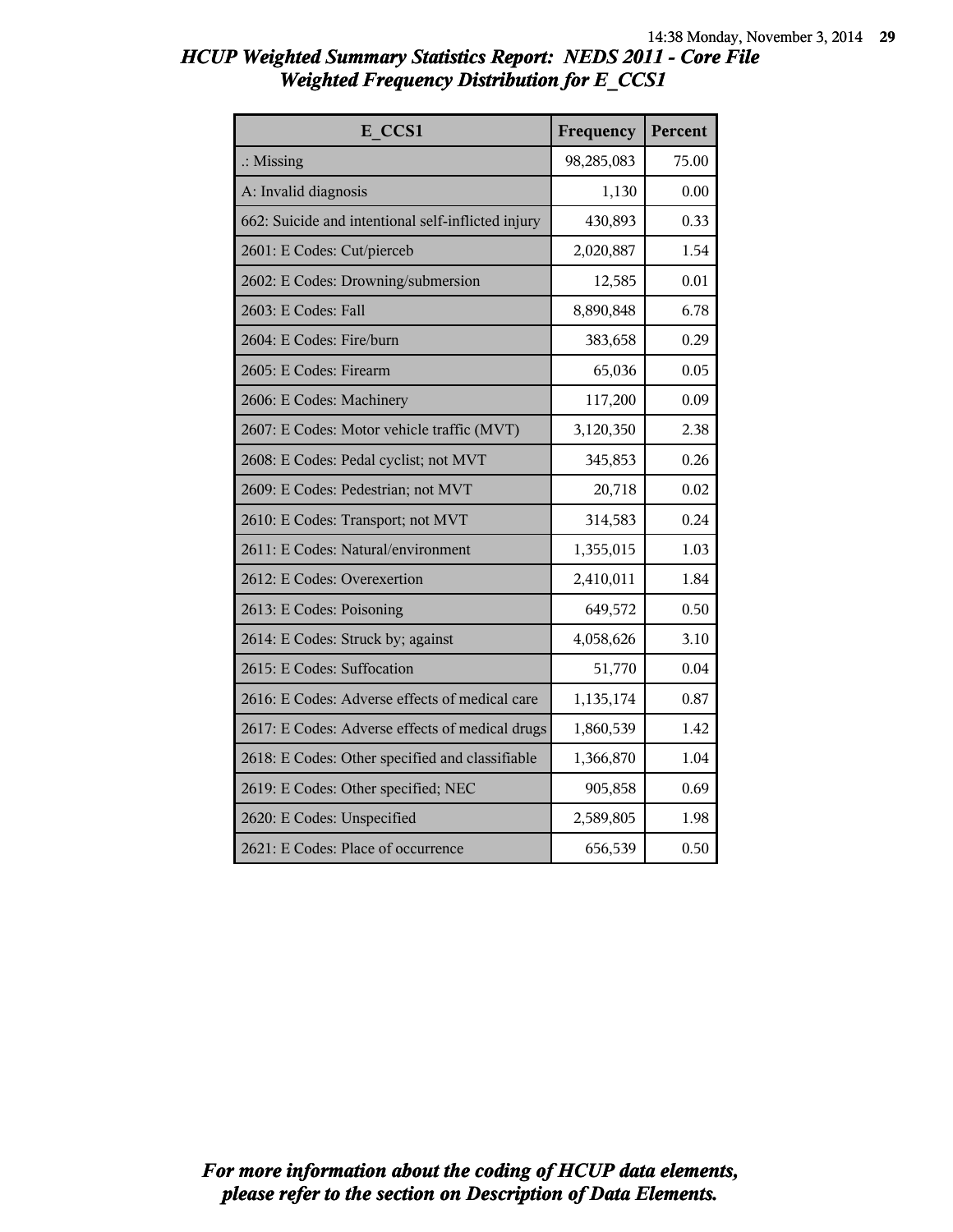| <b>FEMALE</b>        | Frequency  | Percent |
|----------------------|------------|---------|
| $\therefore$ Missing | 3,203      | 0.00    |
| .A: Invalid          | 104        | 0.00    |
| .C: Inconsistent     | 18,561     | 0.01    |
| 0: Male              | 58,487,786 | 44.63   |
| 1: Female            | 72,538,950 | 55.35   |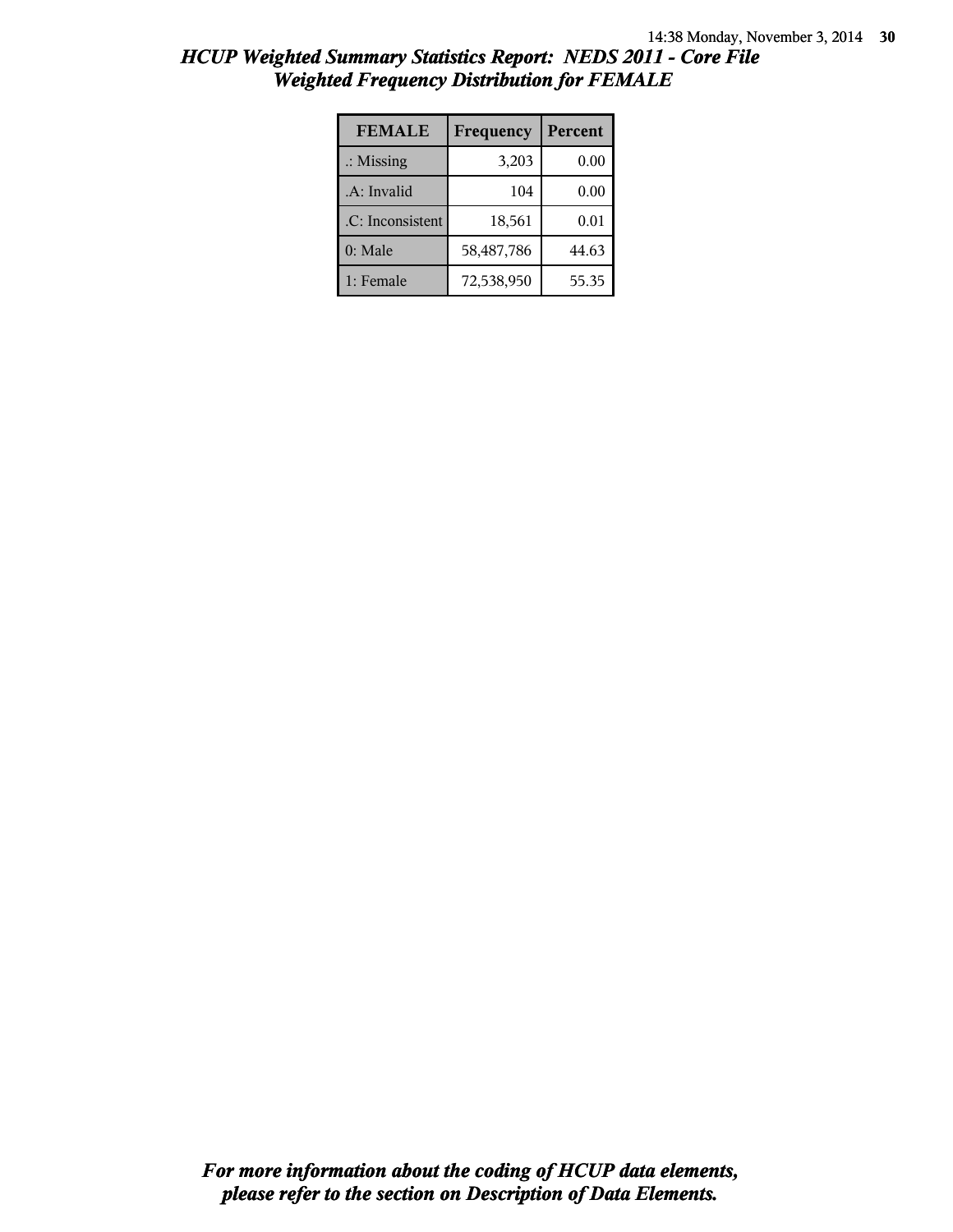| <b>HCUPFILE</b>   Frequency |             | Percent |
|-----------------------------|-------------|---------|
| <b>SEDD</b>                 | 111,421,328 | 85.02   |
| SID                         | 19,627,277  | 14.98   |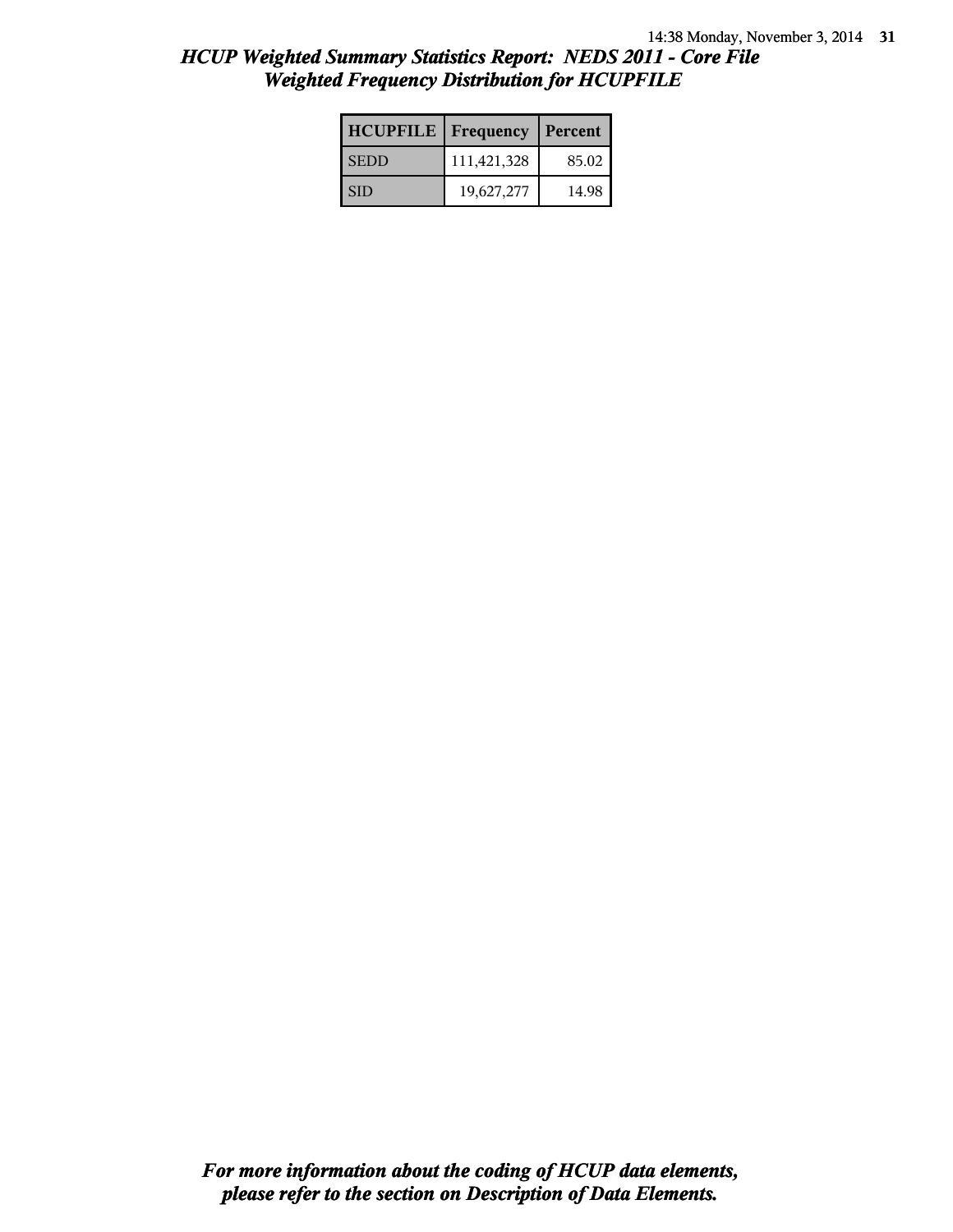| <b>INJURY</b>                                                              | Frequency   | Percent |
|----------------------------------------------------------------------------|-------------|---------|
| 0: No injury diagnoses reported                                            | 101,254,634 | 77.26   |
| 1: Injury is reported in first-listed diagnosis                            | 26,838,480  | 20.48   |
| 2: Injury is reported in a diagnosis other than the first-listed diagnosis | 2,955,491   | 2.26    |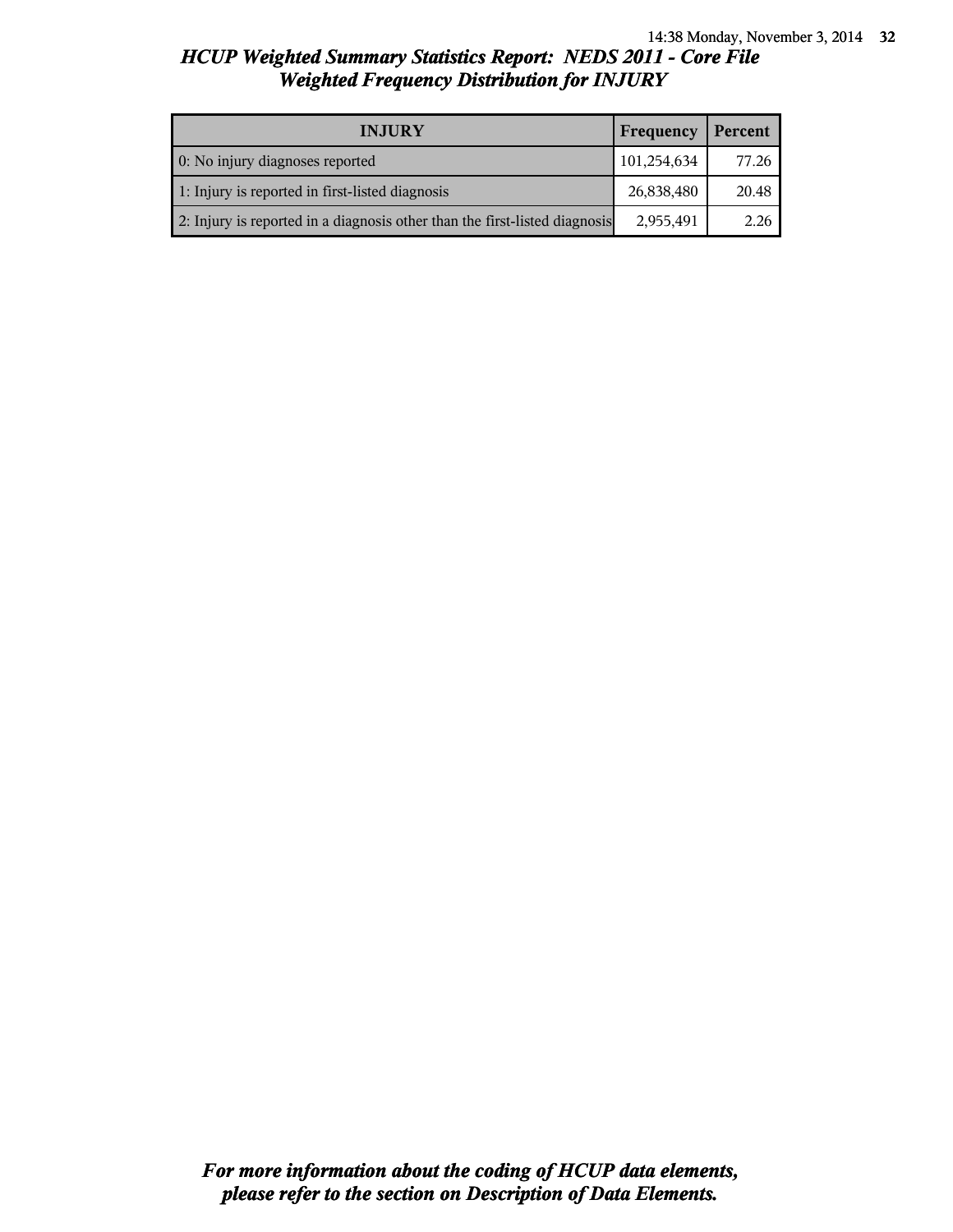| <b>INJURY CUT   Frequency</b> |             | Percent |
|-------------------------------|-------------|---------|
|                               | 128,804,350 | 98.29   |
|                               | 2,244,255   | 171     |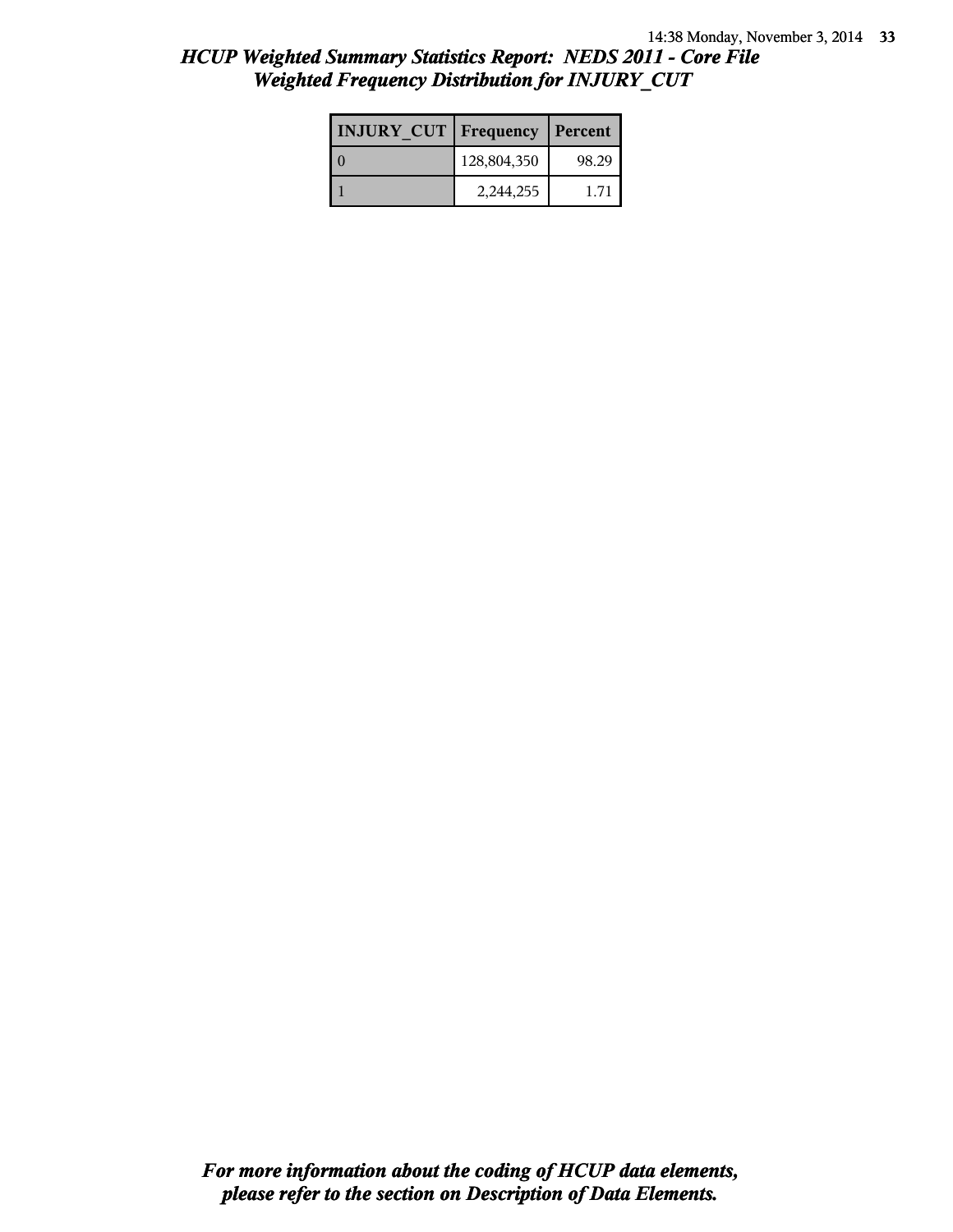| <b>INJURY DROWN</b> Frequency |             | Percent |
|-------------------------------|-------------|---------|
|                               | 131,034,875 | 99.99   |
|                               | 13,730      | 0.01    |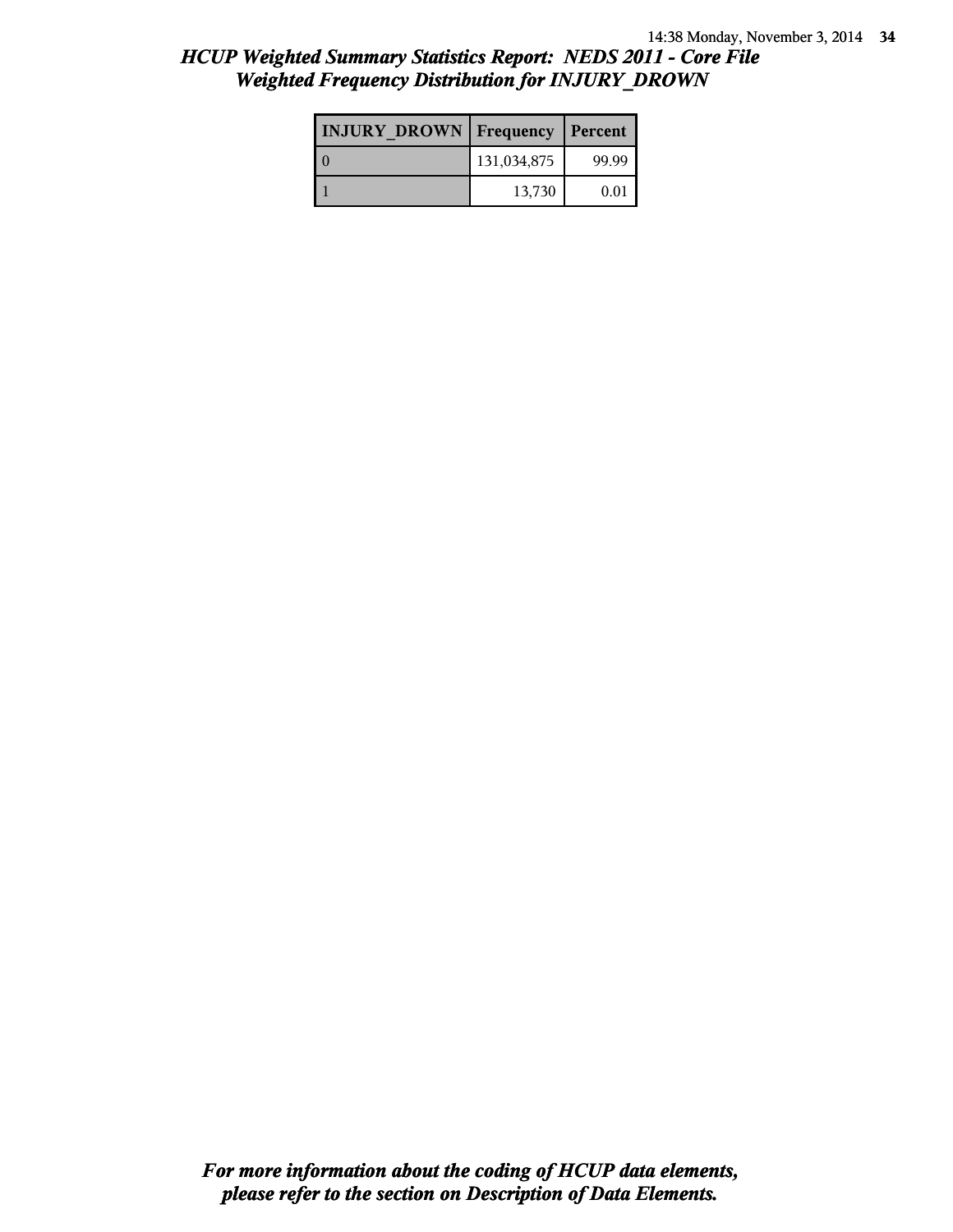| <b>INJURY FALL Frequency Percent</b> |             |       |
|--------------------------------------|-------------|-------|
|                                      | 121,865,621 | 92.99 |
|                                      | 9,182,984   | 7.01  |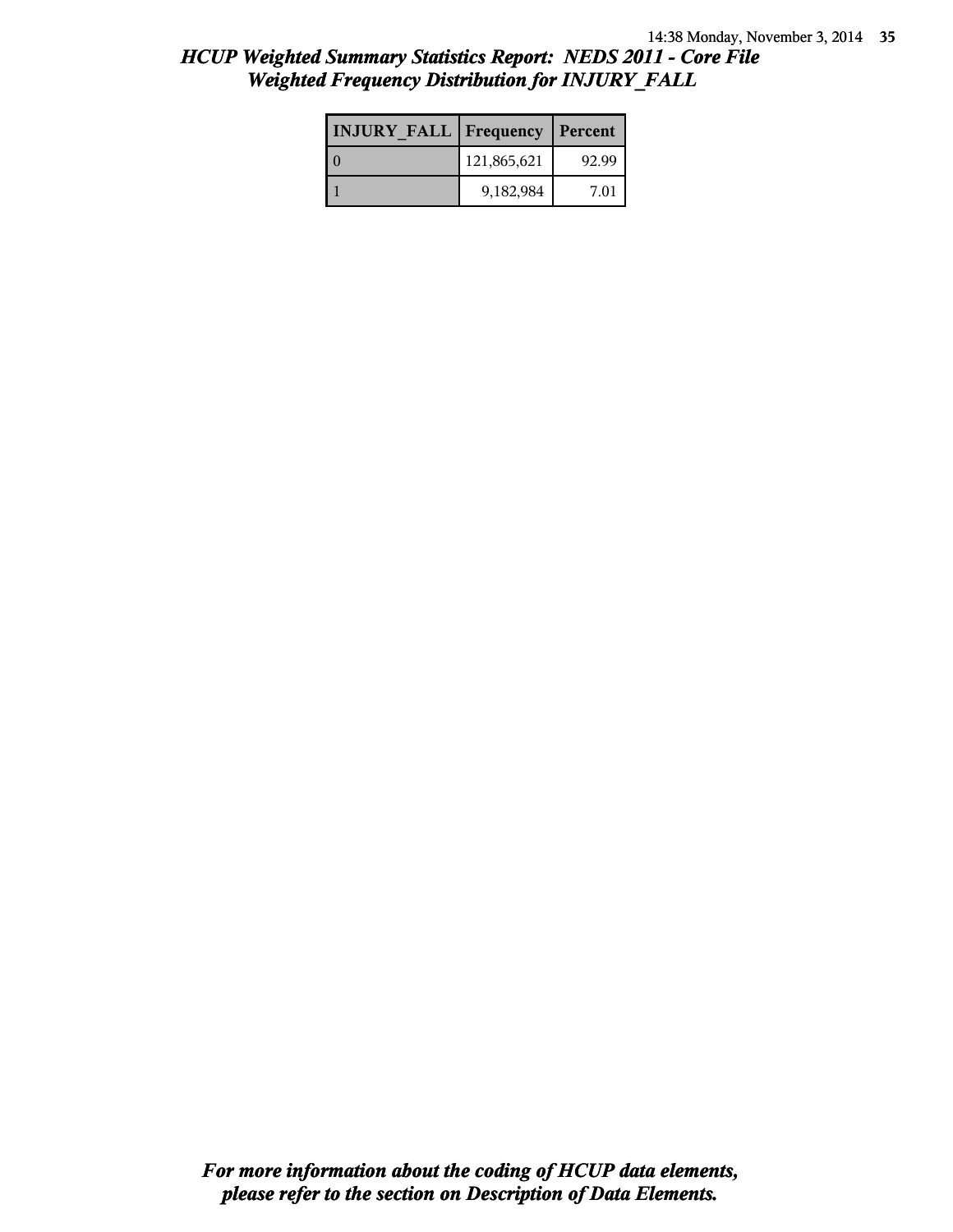| <b>INJURY FIRE   Frequency</b> |             | Percent |
|--------------------------------|-------------|---------|
|                                | 130,648,227 | 99.69   |
|                                | 400,378     | 0.31    |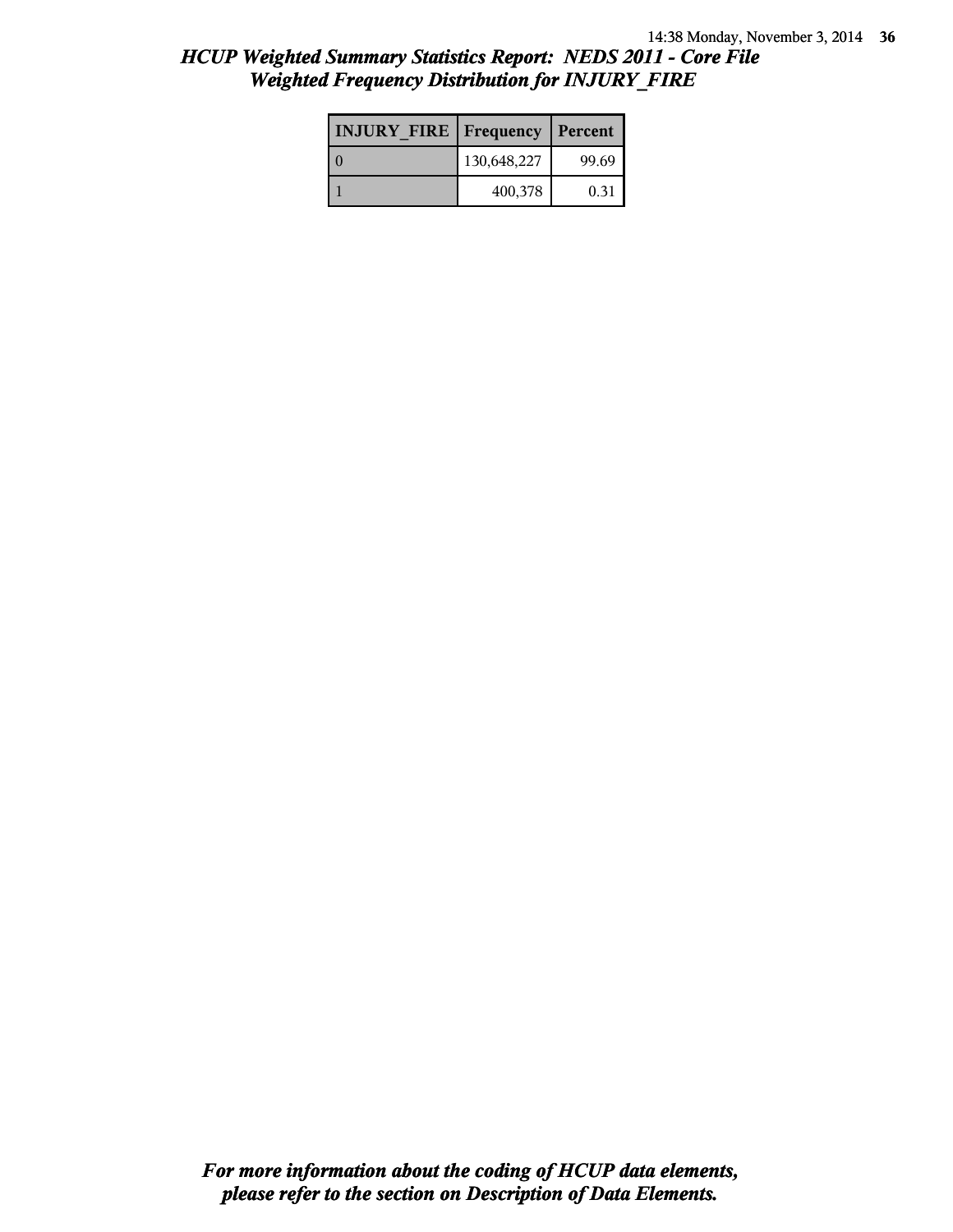| <b>INJURY FIREARM Frequency</b> |             | Percent |
|---------------------------------|-------------|---------|
|                                 | 130,980,312 | 99.95   |
|                                 | 68,293      | 0.05    |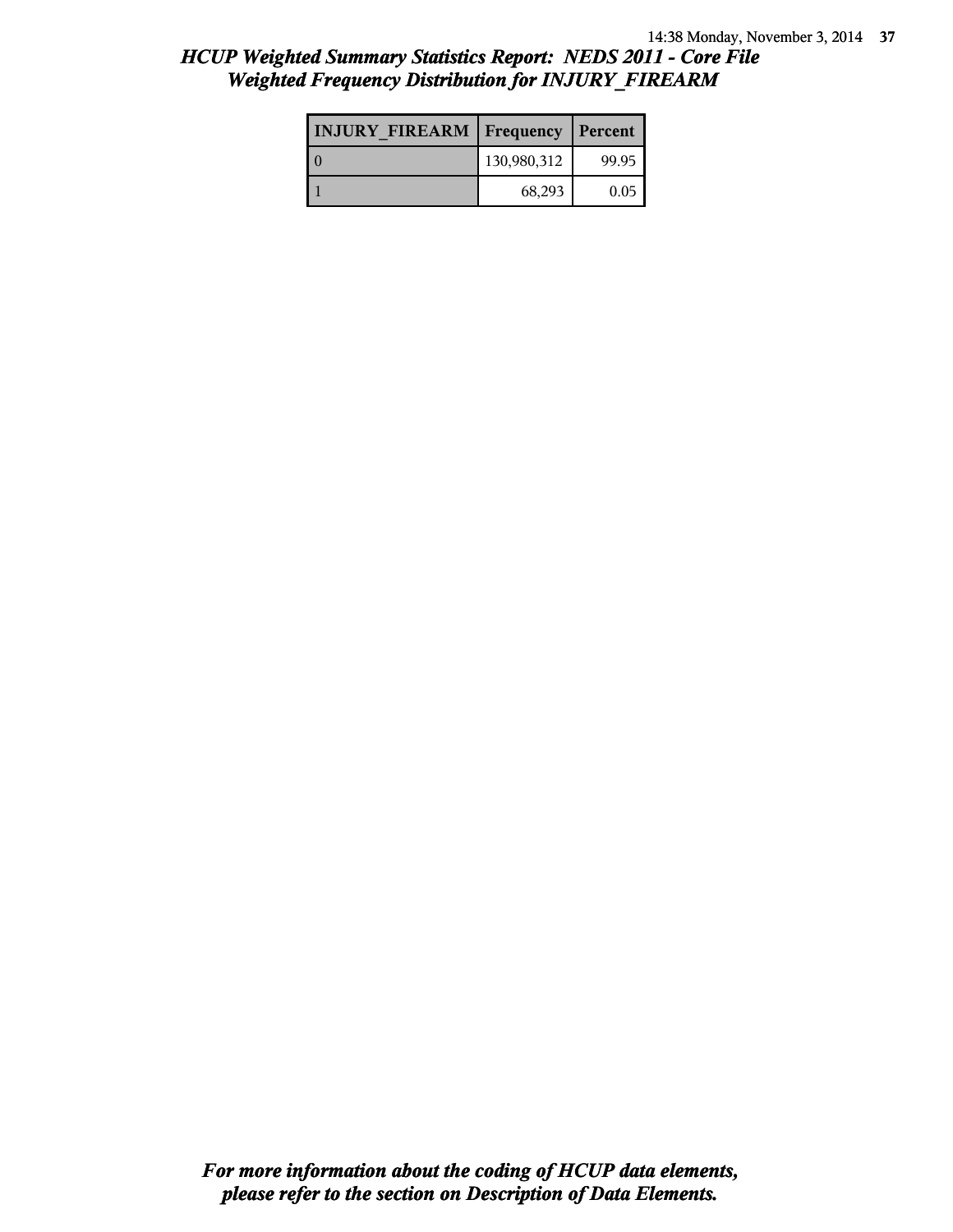| <b>INJURY MACHINERY   Frequency</b> |             | Percent |
|-------------------------------------|-------------|---------|
|                                     | 130,925,694 | 99.91   |
|                                     | 122,911     | 0.09    |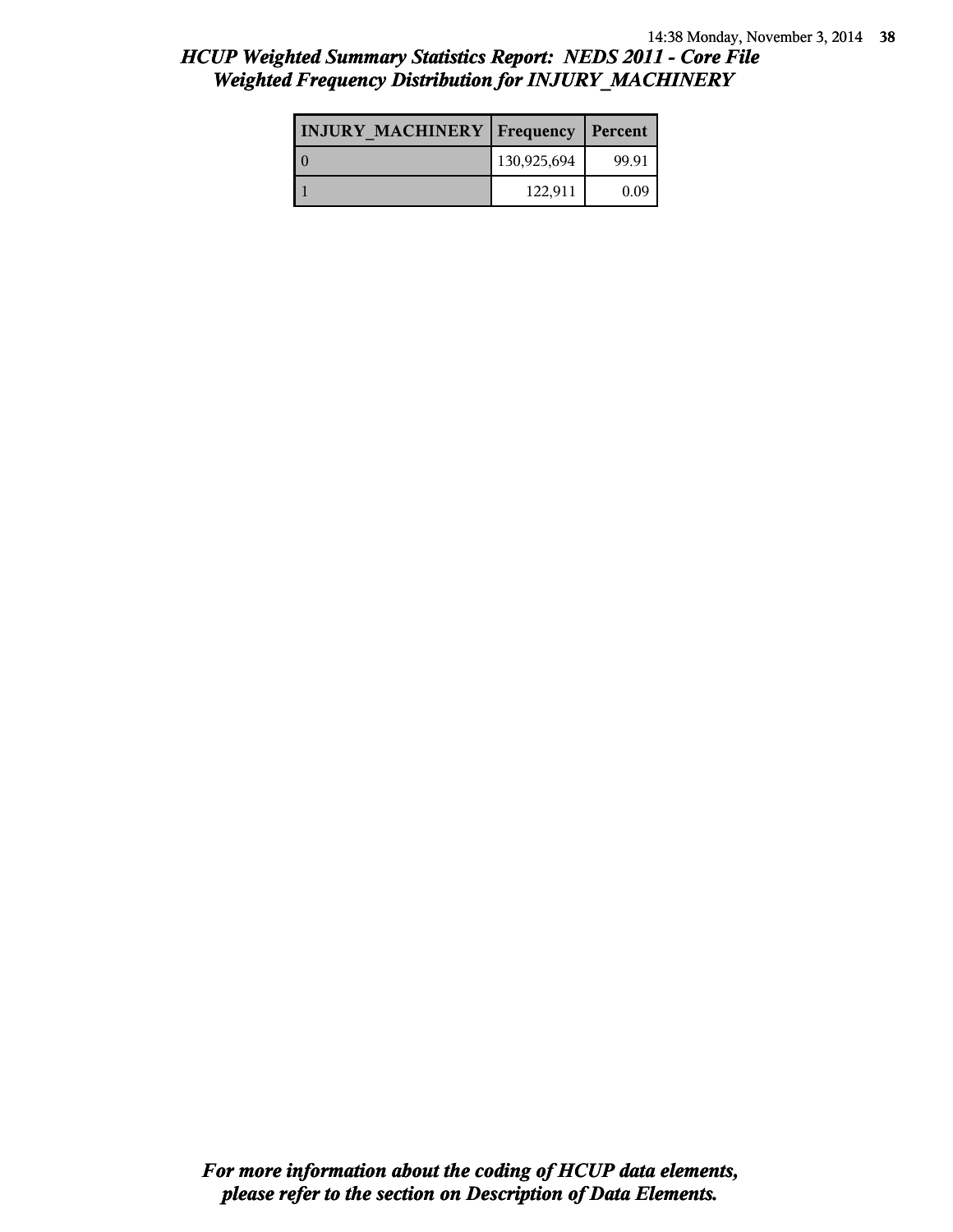| <b>INJURY MVT Frequency</b> |             | Percent |
|-----------------------------|-------------|---------|
|                             | 127,857,723 | 97.57   |
|                             | 3,190,882   | 2.43    |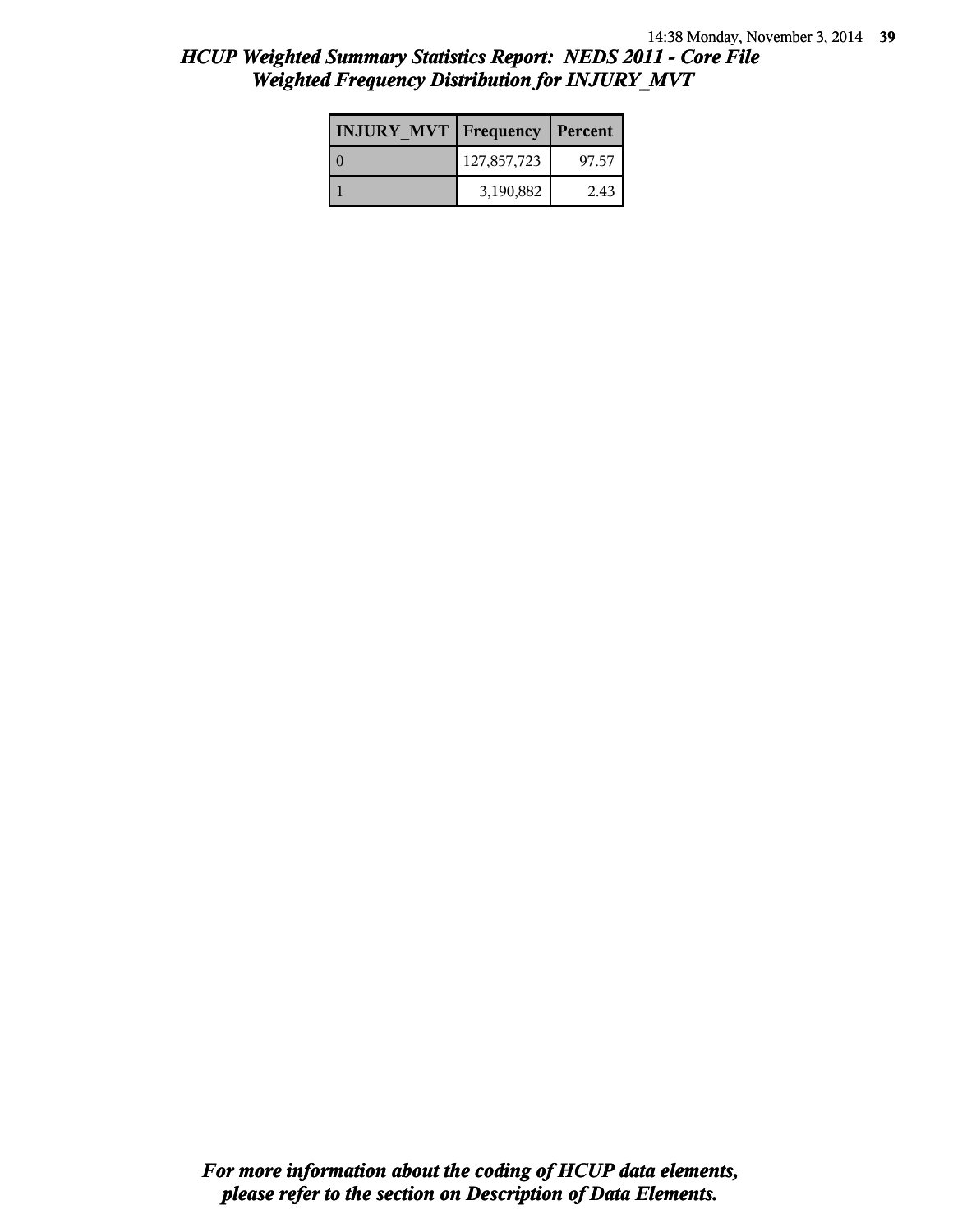| <b>INJURY NATURE Frequency</b> |             | Percent |
|--------------------------------|-------------|---------|
|                                | 129,656,209 | 98.94   |
|                                | 1,392,396   | 1.06    |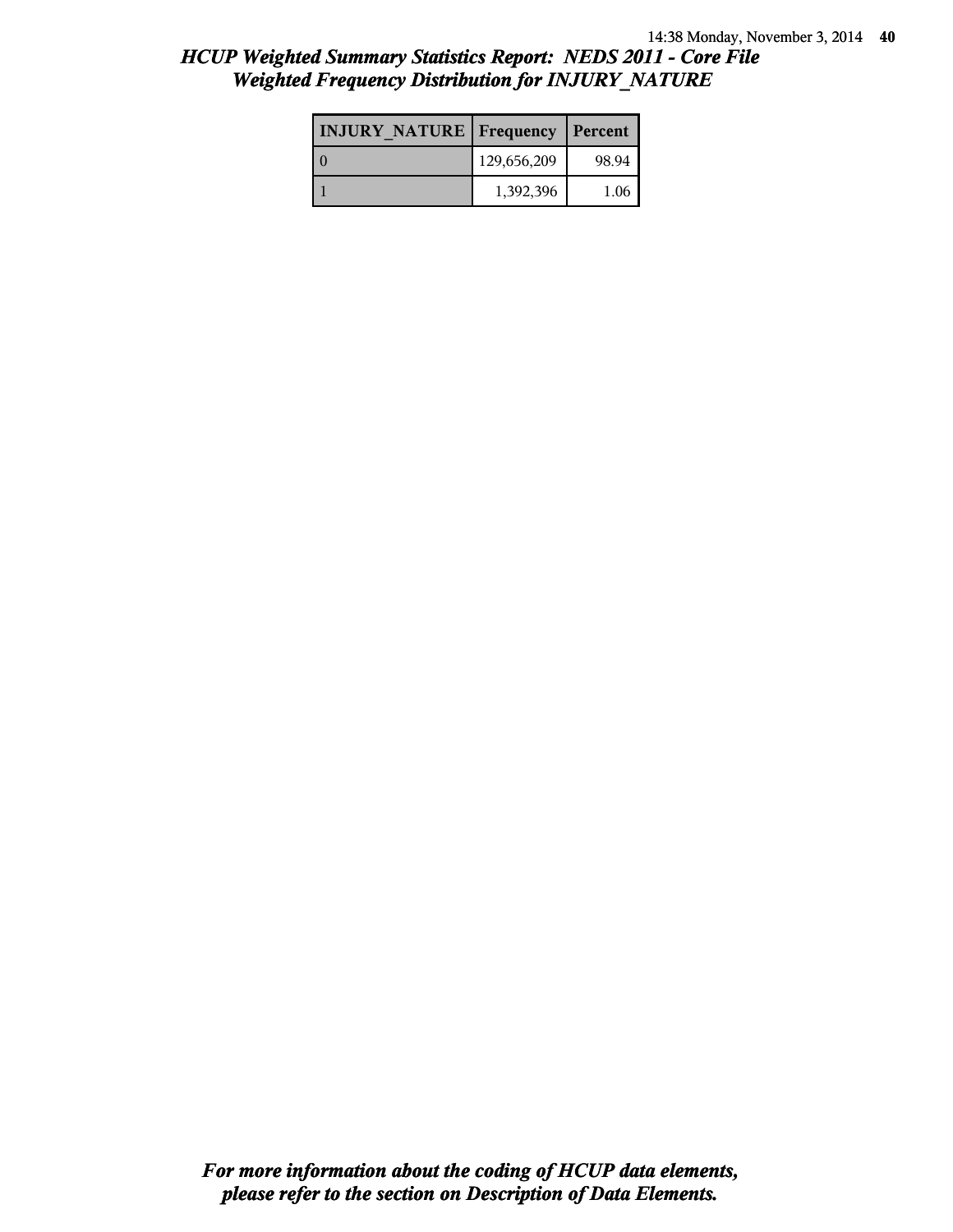| <b>INJURY POISON Frequency</b> |             | Percent |
|--------------------------------|-------------|---------|
|                                | 130,083,017 | 99.26   |
|                                | 965,588     | 0.74    |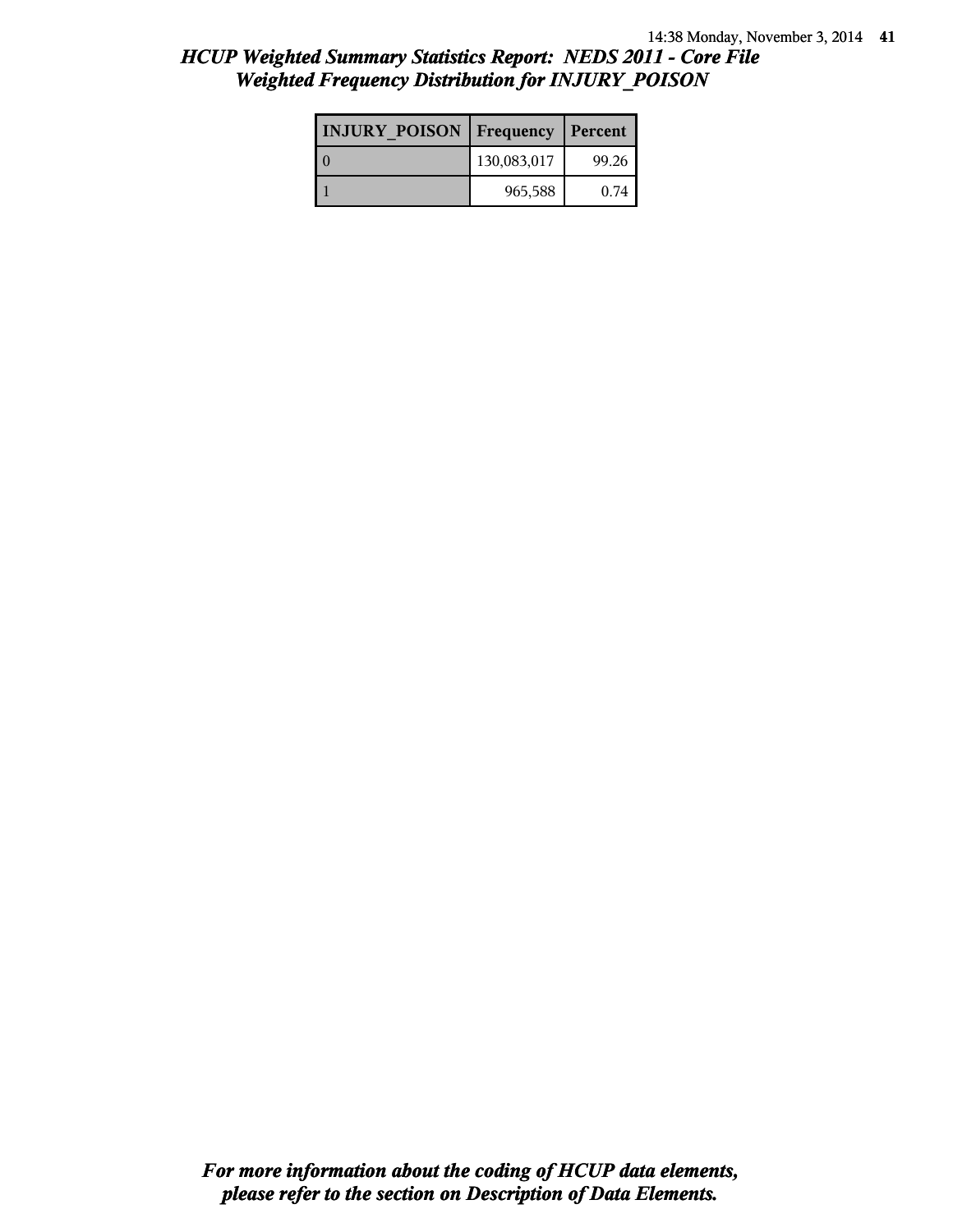| <b>INJURY SEVERITY</b>  | Frequency   | Percent |
|-------------------------|-------------|---------|
| $\overline{0}$          | 103,475,361 | 78.96   |
| $\mathbf{1}$            | 17,116,978  | 13.06   |
| $\overline{c}$          | 2,017,075   | 1.54    |
| $\overline{\mathbf{3}}$ | 248,633     | 0.19    |
| $\overline{4}$          | 4,865,421   | 3.71    |
| 5                       | 1,565,301   | 1.19    |
| 6                       | 226,705     | 0.17    |
| 8                       | 94,395      | 0.07    |
| 9                       | 591,109     | 0.45    |
| 10                      | 101,667     | 0.08    |
| 11                      | 15,358      | 0.01    |
| 12                      | 12,036      | 0.01    |
| 13                      | 47,668      | 0.04    |
| 14                      | 40,661      | 0.03    |
| 16                      | 74,928      | 0.06    |
| 17                      | 53,192      | 0.04    |
| 18                      | 11,461      | 0.01    |
| 19                      | 6,027       | 0.00    |
| 20                      | 11,341      | 0.01    |
| 21                      | 9,154       | 0.01    |
| 22                      | 13,863      | 0.01    |
| 24                      | 5,184       | 0.00    |
| 25                      | 10,014      | 0.01    |
| 26                      | 4,384       | 0.00    |
| 27                      | 3,647       | 0.00    |
| 29                      | 7,903       | 0.01    |
| 30                      | 600         | 0.00    |
| 32                      | 288         | 0.00    |
| 33                      | 516         | 0.00    |
| 34                      | 3,127       | 0.00    |
| 35                      | 526         | 0.00    |
| 36                      | 808         | 0.00    |
| 38                      | 1,070       | 0.00    |

*please refer to the section on Description of Data Elements. For more information about the coding of HCUP data elements,*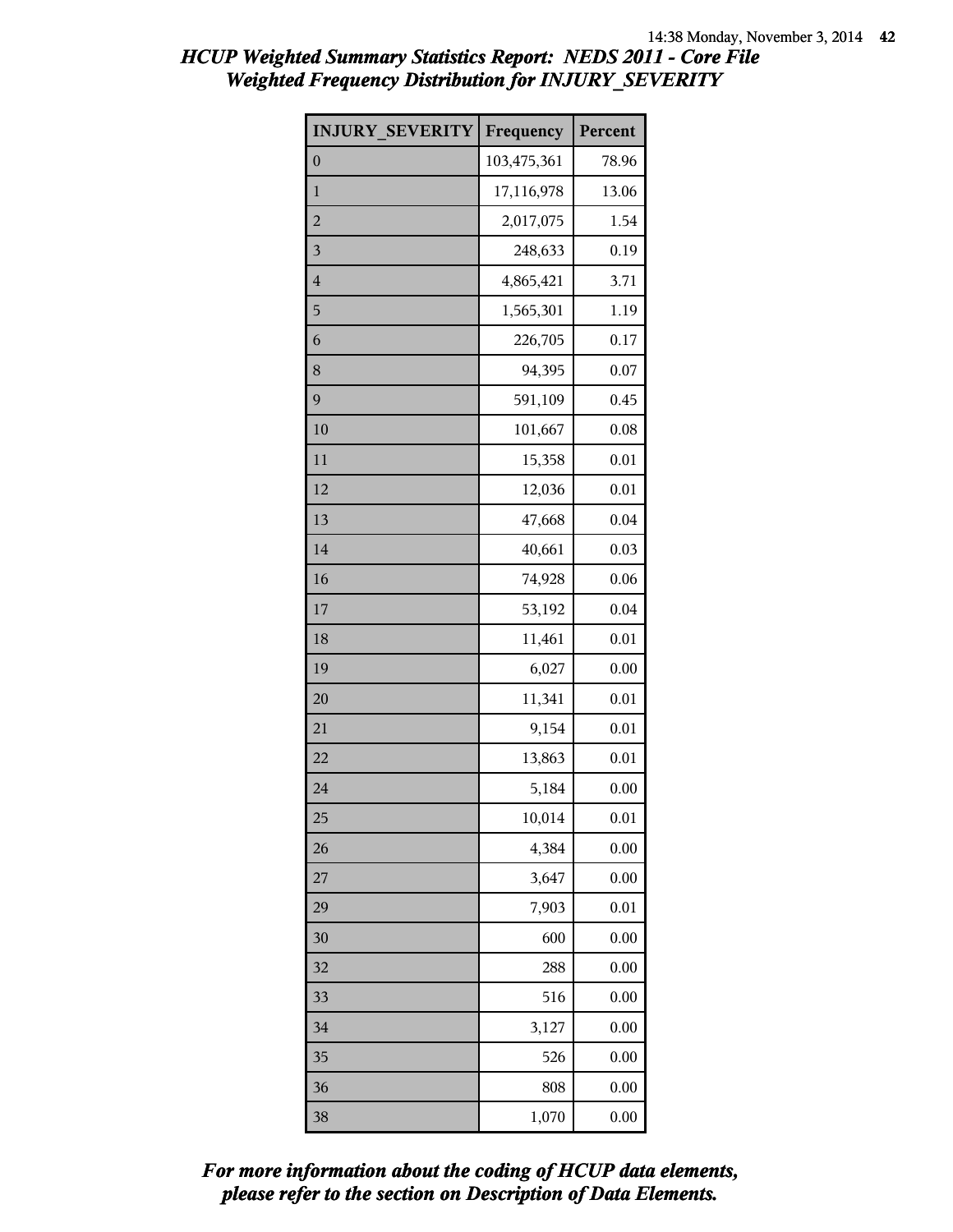| <b>INJURY SEVERITY</b> | Frequency | Percent |
|------------------------|-----------|---------|
| 41                     | 819       | 0.00    |
| 42                     | 63        | 0.00    |
| 43                     | 564       | 0.00    |
| 45                     | 254       | 0.00    |
| 48                     | 61        | 0.00    |
| 50                     | 343       | 0.00    |
| 51                     | 24        | 0.00    |
| 54                     | 31        | 0.00    |
| 57                     | 58        | 0.00    |
| 59                     | 64        | 0.00    |
| 66                     | $\leq 10$ | * **    |
| 75                     | 2,414     | 0.00    |
| 99                     | 407,499   | 0.31    |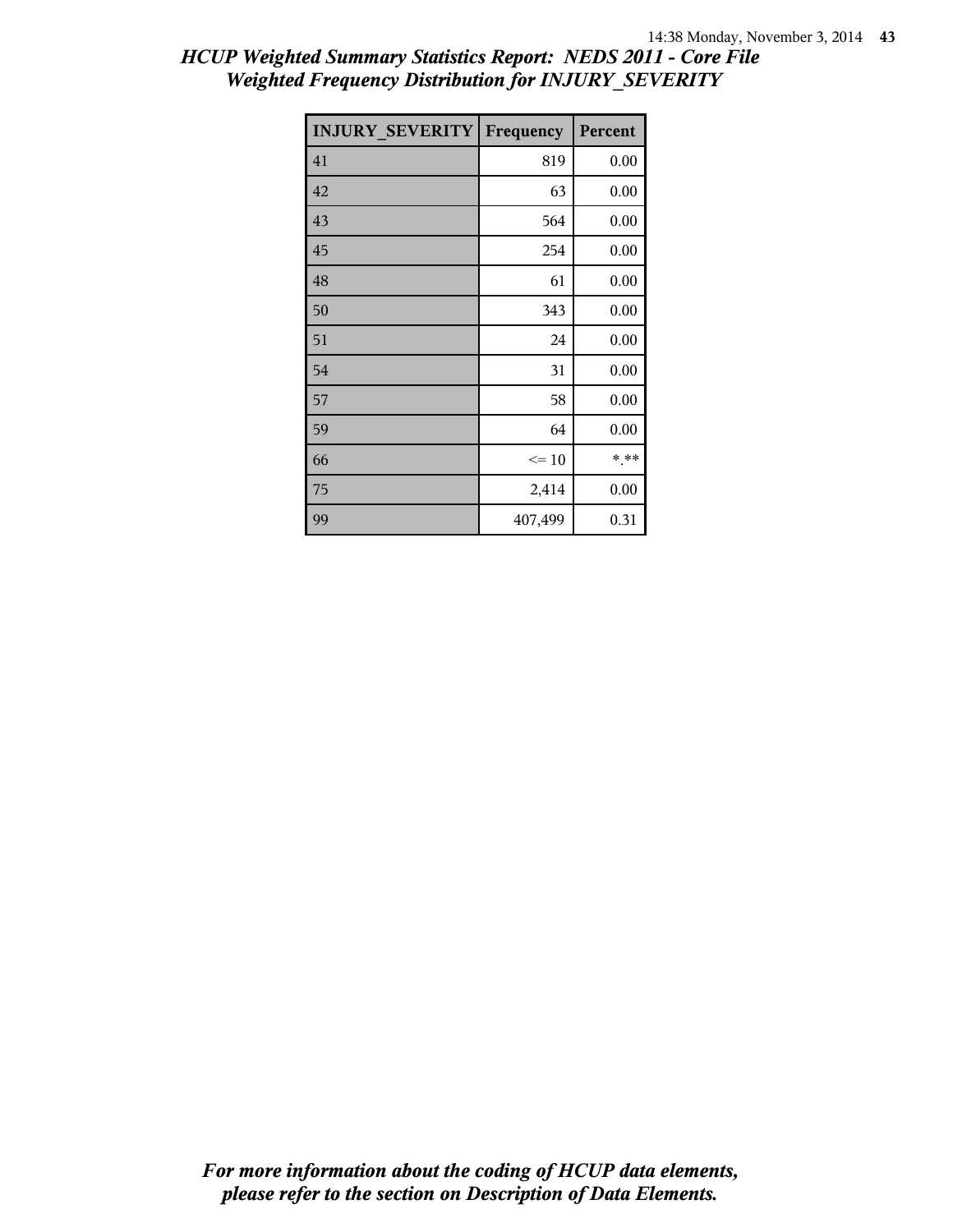| <b>INJURY STRUCK Frequency</b> |             | Percent |
|--------------------------------|-------------|---------|
| $\cap$                         | 126,837,054 | 96.79   |
|                                | 4,211,551   | 3.21    |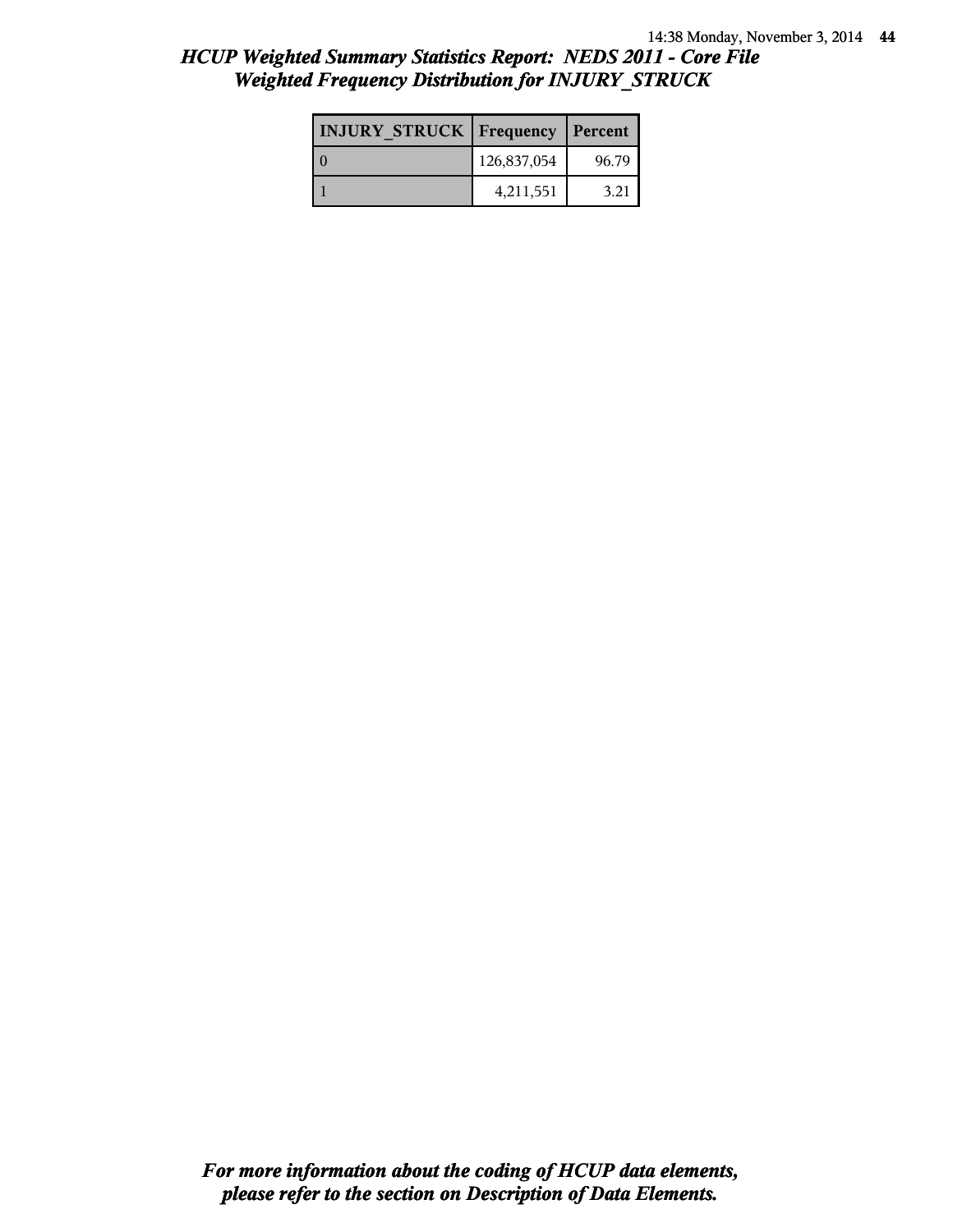| <b>INJURY SUFFOCATION   Frequency</b> |             | Percent |
|---------------------------------------|-------------|---------|
|                                       | 130,993,547 | 99.96   |
|                                       | 55,058      | 0.04    |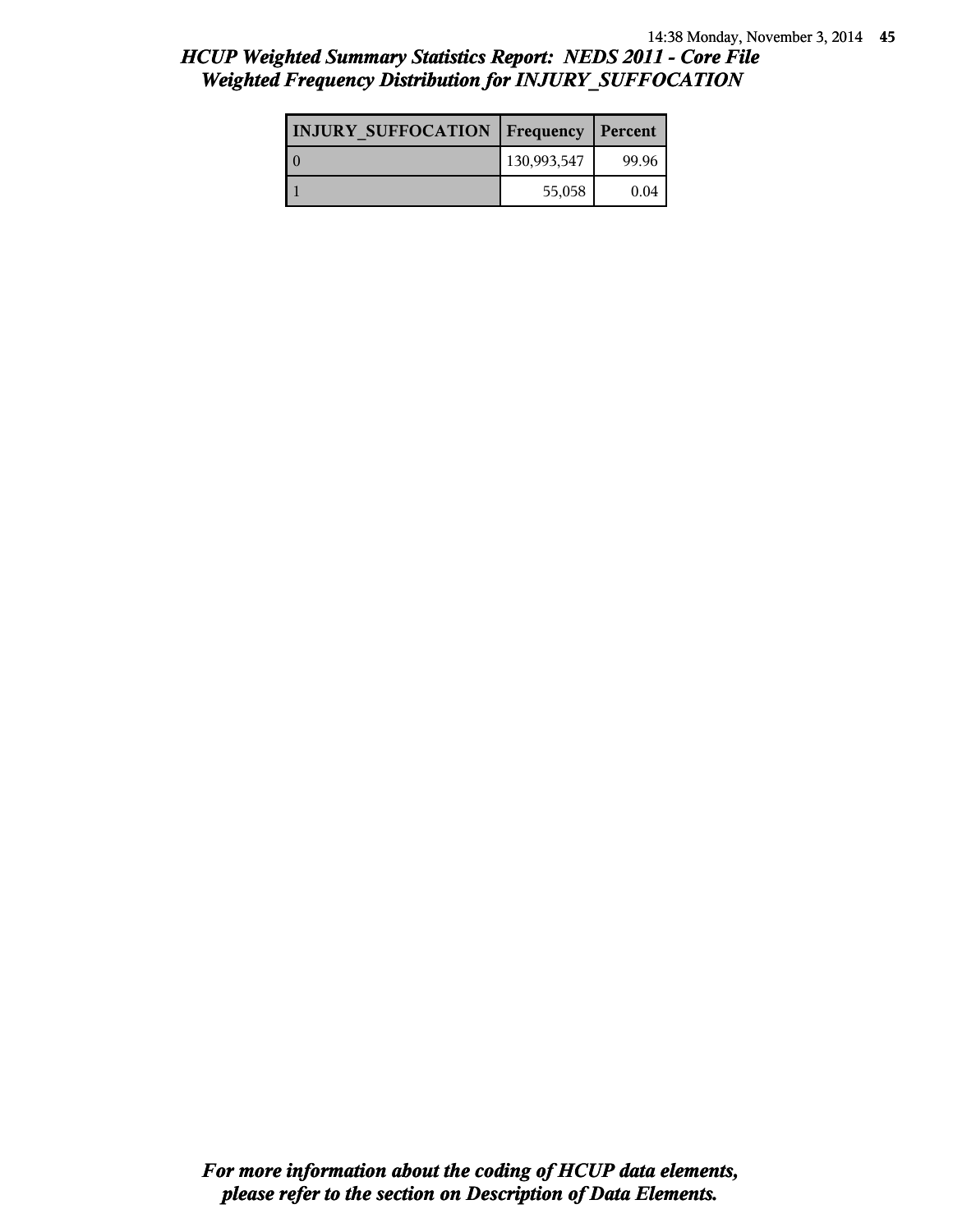| <b>INTENT ASSAULT Frequency</b> |             | Percent |
|---------------------------------|-------------|---------|
|                                 | 129,814,849 | 99.06   |
|                                 | 1,233,756   | 0.94    |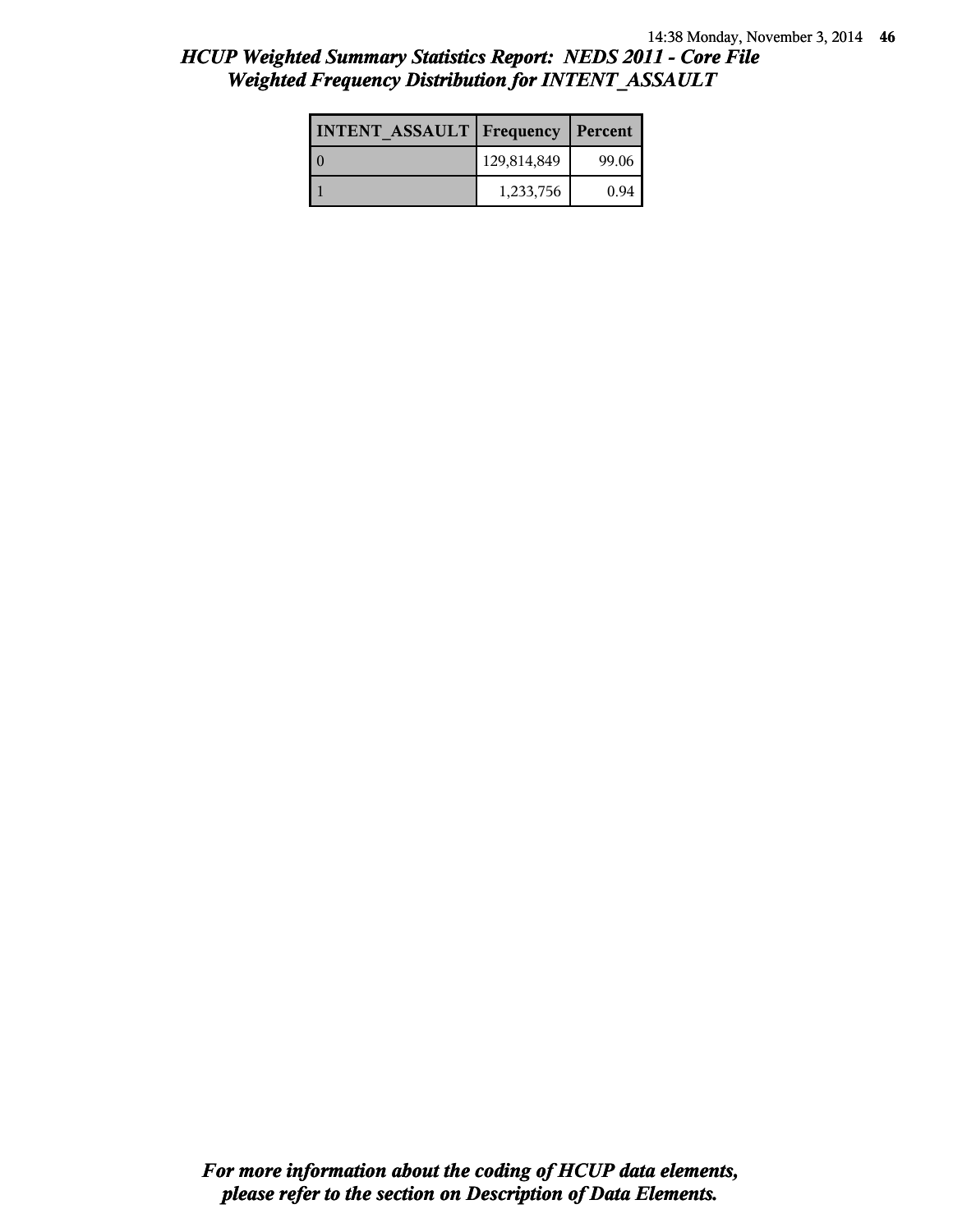| <b>INTENT SELF HARM   Frequency</b> |             | Percent |
|-------------------------------------|-------------|---------|
|                                     | 129,839,237 | 99.08   |
|                                     | 1,209,368   | 0.92    |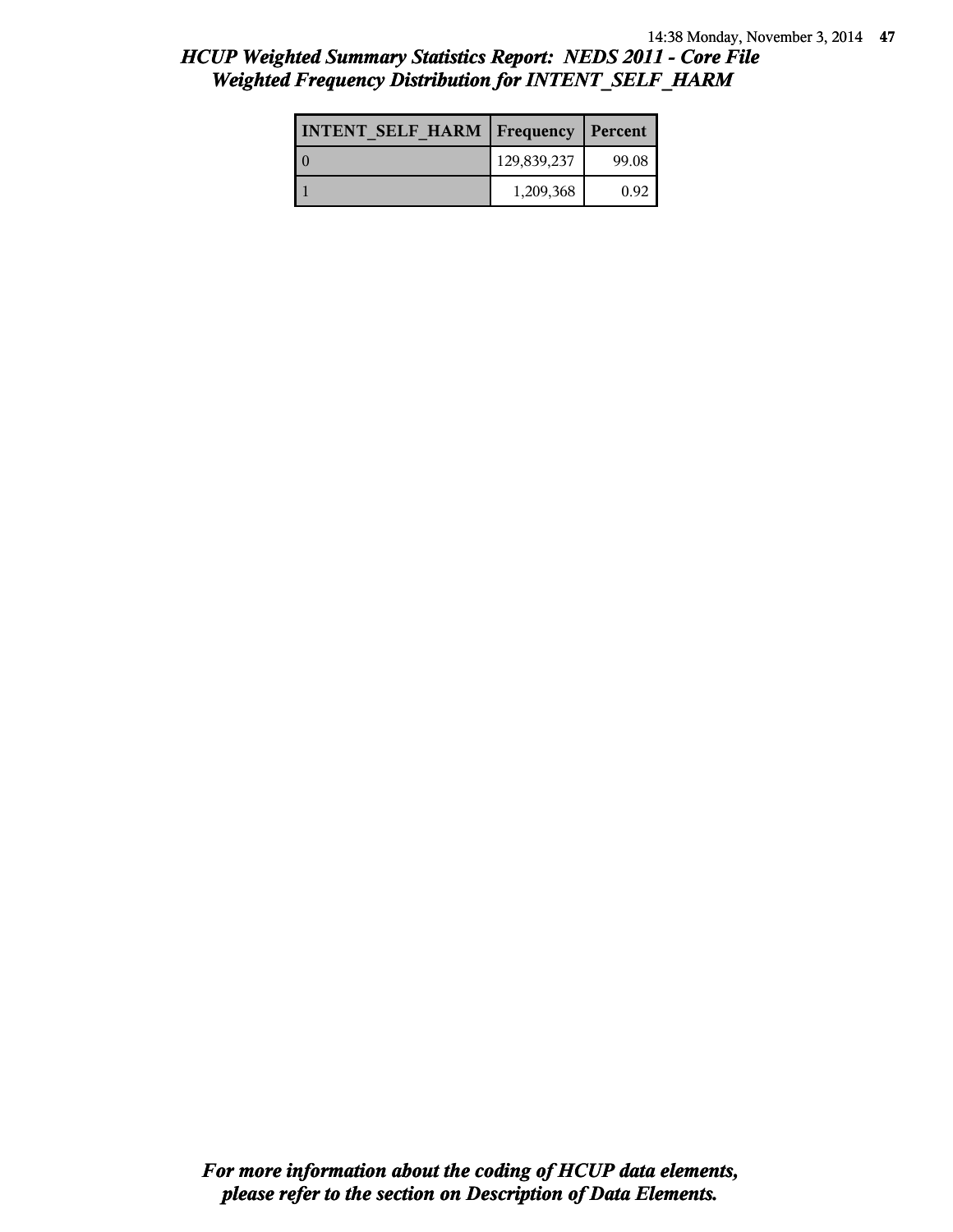| <b>INTENT UNINTENTIONAL Frequency</b> |             | Percent |
|---------------------------------------|-------------|---------|
|                                       | 101,459,959 | 77.42   |
|                                       | 29,588,646  | 22.58   |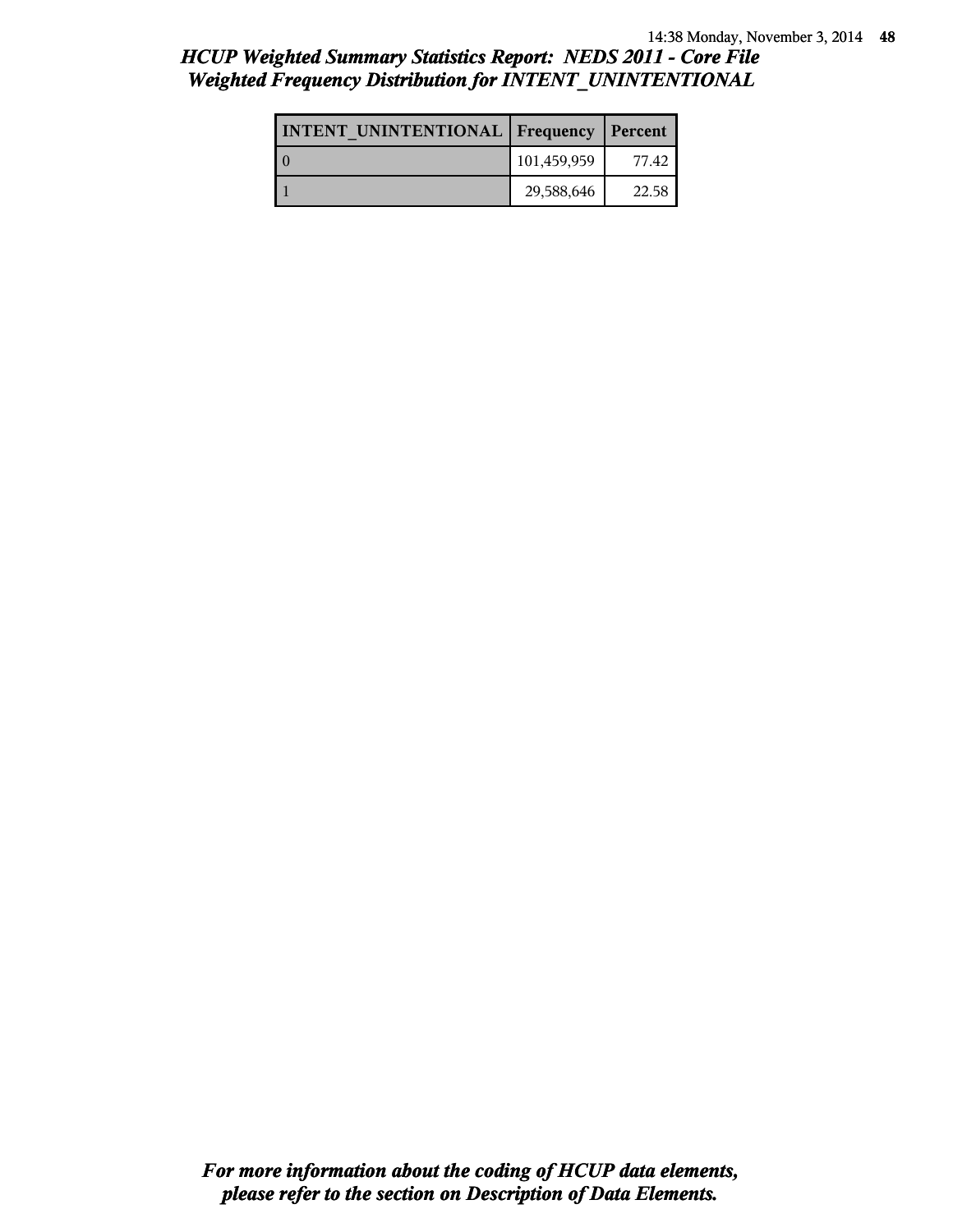| <b>MULTINJURY</b> | <b>Frequency   Percent</b> |       |
|-------------------|----------------------------|-------|
|                   | 123,665,803                | 94.37 |
|                   | 7,382,802                  | 5.63  |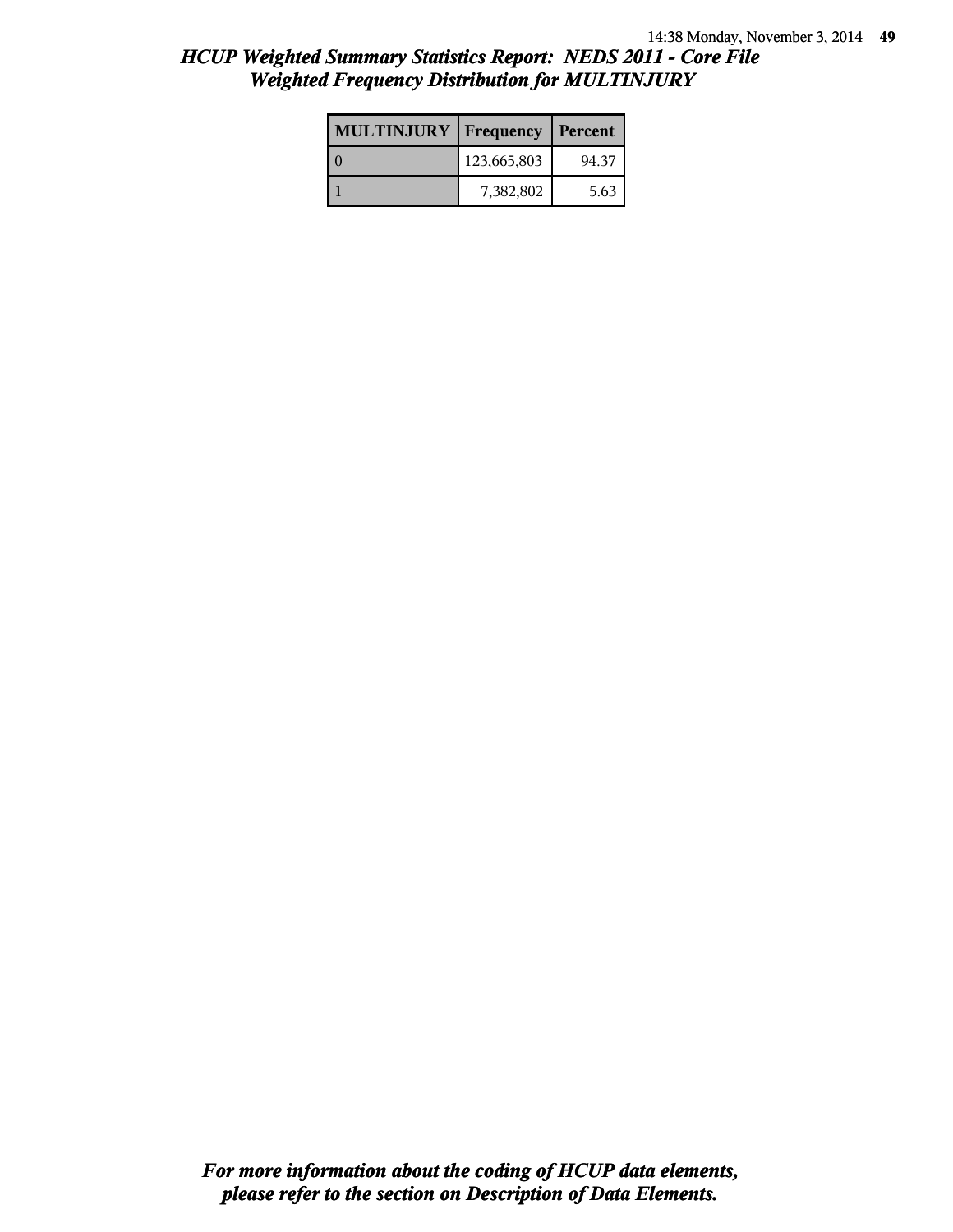| <b>NDX</b>     | Frequency  | Percent |
|----------------|------------|---------|
| $\theta$       | 46,602     | 0.04    |
| $\mathbf{1}$   | 38,859,226 | 29.65   |
| $\overline{2}$ | 28,819,810 | 21.99   |
| 3              | 17,396,961 | 13.28   |
| $\overline{4}$ | 10,954,176 | 8.36    |
| 5              | 7,291,191  | 5.56    |
| 6              | 5,357,350  | 4.09    |
| 7              | 3,831,120  | 2.92    |
| 8              | 3,023,189  | 2.31    |
| 9              | 3,048,101  | 2.33    |
| 10             | 2,181,346  | 1.66    |
| 11             | 1,532,788  | 1.17    |
| 12             | 1,308,377  | 1.00    |
| 13             | 1,143,114  | 0.87    |
| 14             | 1,048,104  | 0.80    |
| 15             | 1,522,880  | 1.16    |
| 16 or greater  | 3,684,270  | 2.81    |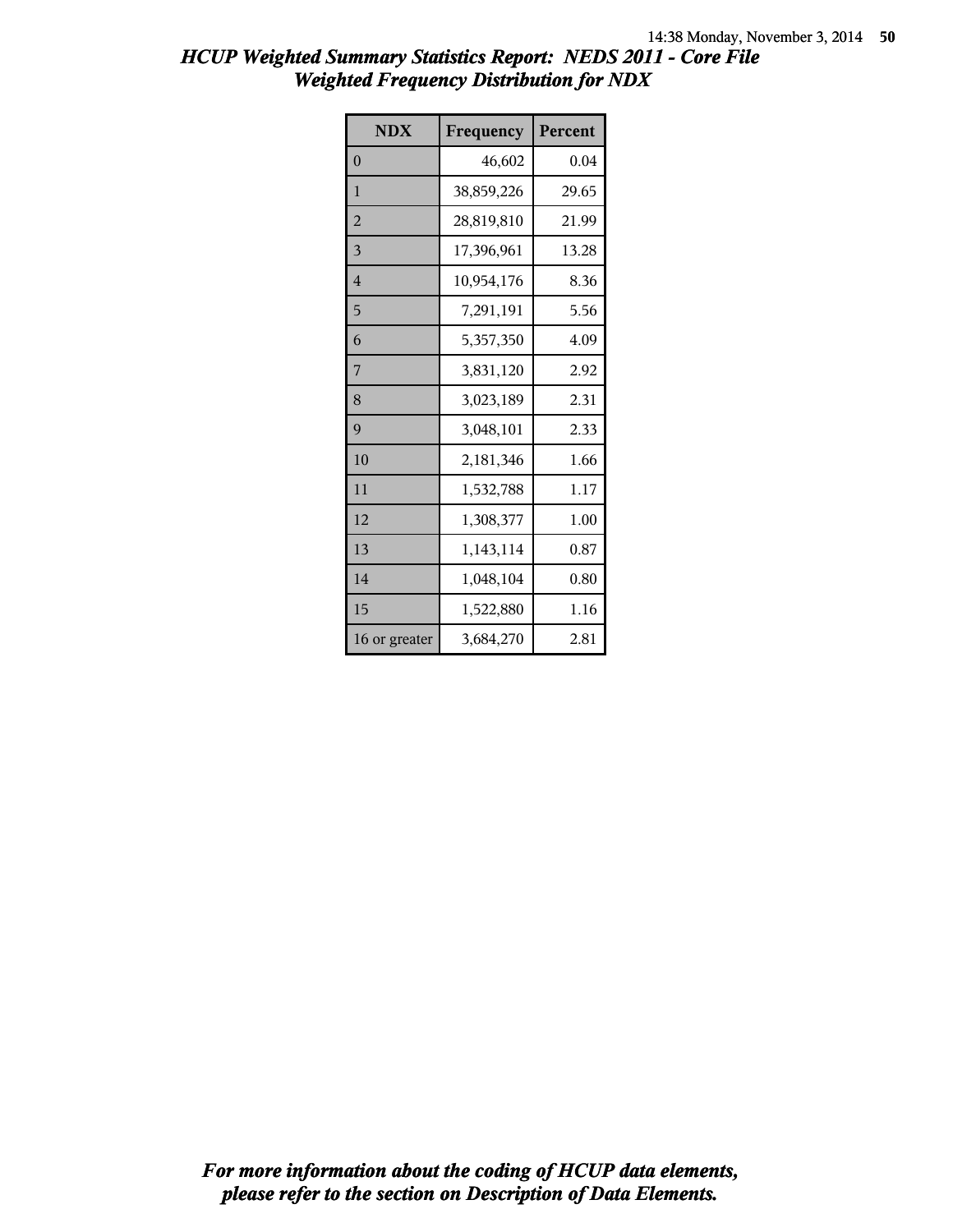| <b>NECODE</b>  | Frequency  | Percent |
|----------------|------------|---------|
| $\theta$       | 98,285,083 | 75.00   |
| 1              | 12,311,624 | 9.39    |
| $\overline{2}$ | 13,044,882 | 9.95    |
| 3              | 4,114,238  | 3.14    |
| $\overline{4}$ | 2,795,259  | 2.13    |
| 5              | 211,649    | 0.16    |
| 6              | 233,030    | 0.18    |
| 7              | 18,299     | 0.01    |
| 8              | 33,370     | 0.03    |
| 9 or greater   | 1,171      | 0.00    |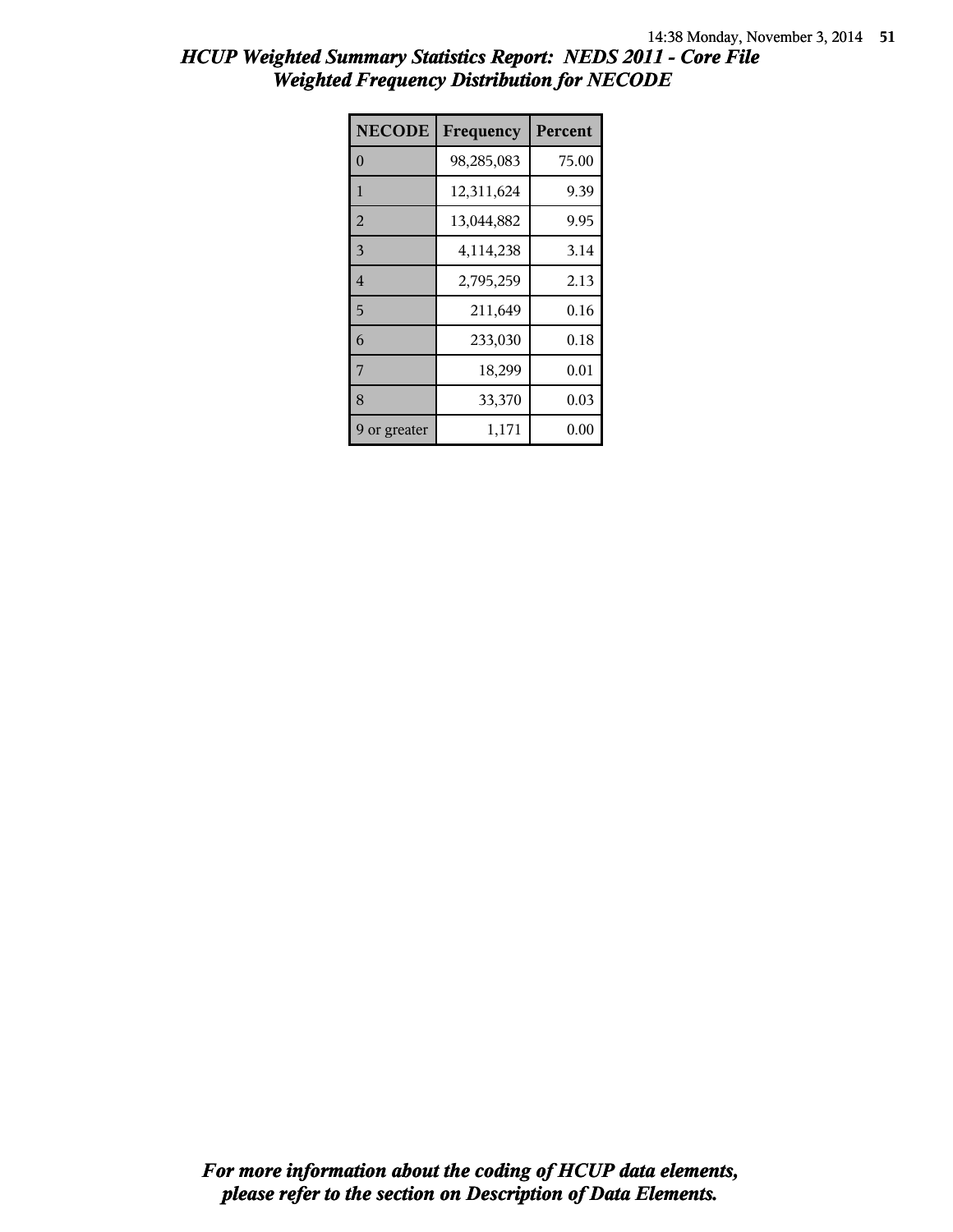| <b>HCUP Weighted Summary Statistics Report: NEDS 2011 - Core File</b> |  |
|-----------------------------------------------------------------------|--|
| <b>Weighted Frequency Distribution for PAY1</b>                       |  |

| PAY1                 | Frequency  | Percent |
|----------------------|------------|---------|
| $\therefore$ Missing | 290,539    | 0.22    |
| .A: Invalid          | 143,654    | 0.11    |
| 1: Medicare          | 28,420,940 | 21.69   |
| 2: Medicaid          | 35,948,754 | 27.43   |
| 3: Private insurance | 38,560,468 | 29.42   |
| 4: Self-pay          | 20,622,944 | 15.74   |
| 5: No charge         | 859,667    | 0.66    |
| 6: Other             | 6,201,639  | 4.73    |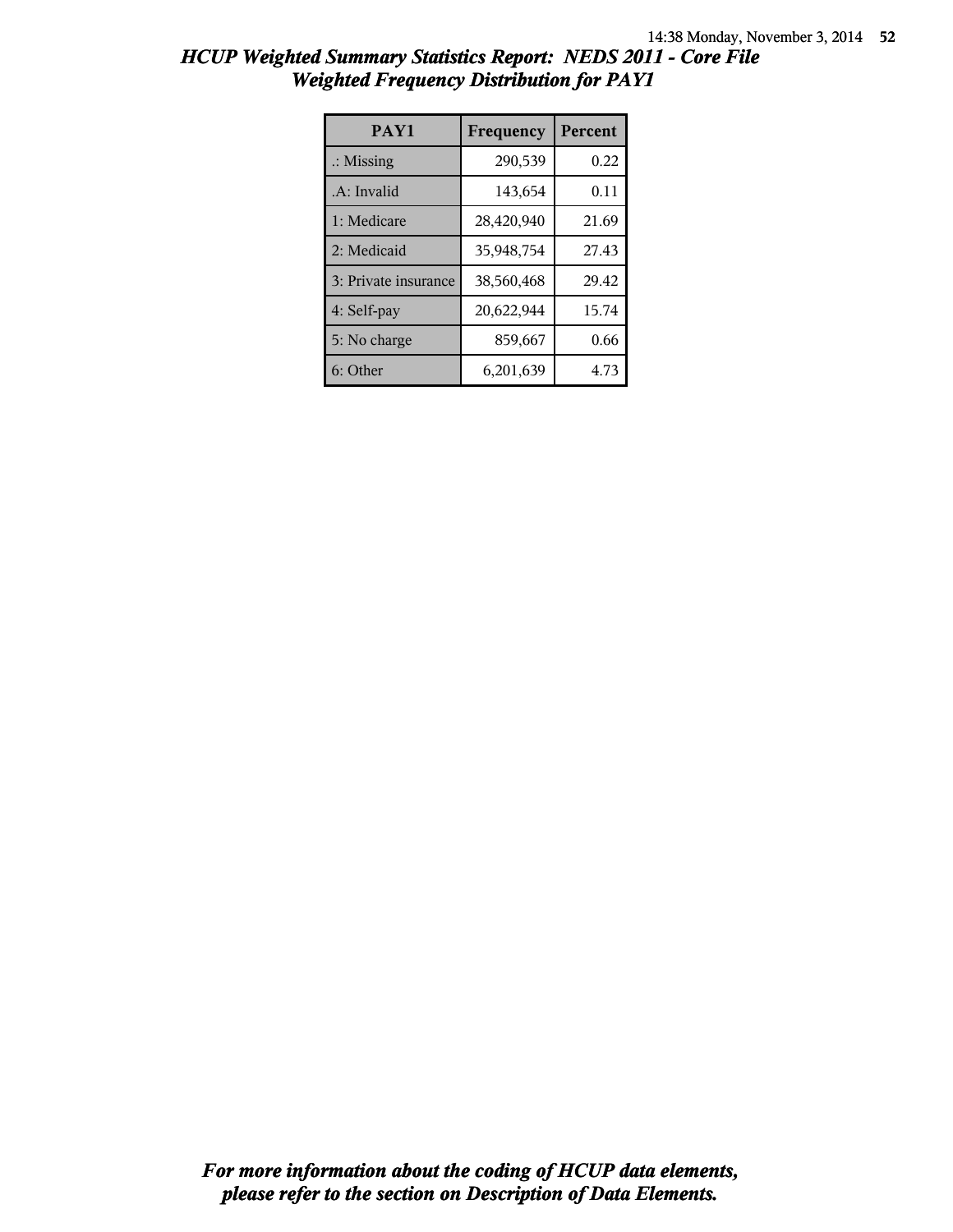| <b>HCUP Weighted Summary Statistics Report: NEDS 2011 - Core File</b> |  |
|-----------------------------------------------------------------------|--|
| <b>Weighted Frequency Distribution for PAY2</b>                       |  |
|                                                                       |  |

| PAY <sub>2</sub>     | Frequency  | <b>Percent</b> |
|----------------------|------------|----------------|
| $\therefore$ Missing | 90,968,381 | 69.42          |
| .A: Invalid          | 2,563,704  | 1.96           |
| 1: Medicare          | 3,670,149  | 2.80           |
| 2: Medicaid          | 8,129,458  | 6.20           |
| 3: Private insurance | 13,129,442 | 10.02          |
| 4: Self-pay          | 10,224,913 | 7.80           |
| 5: No charge         | 87,546     | 0.07           |
| 6: Other             | 2,275,012  | 1.74           |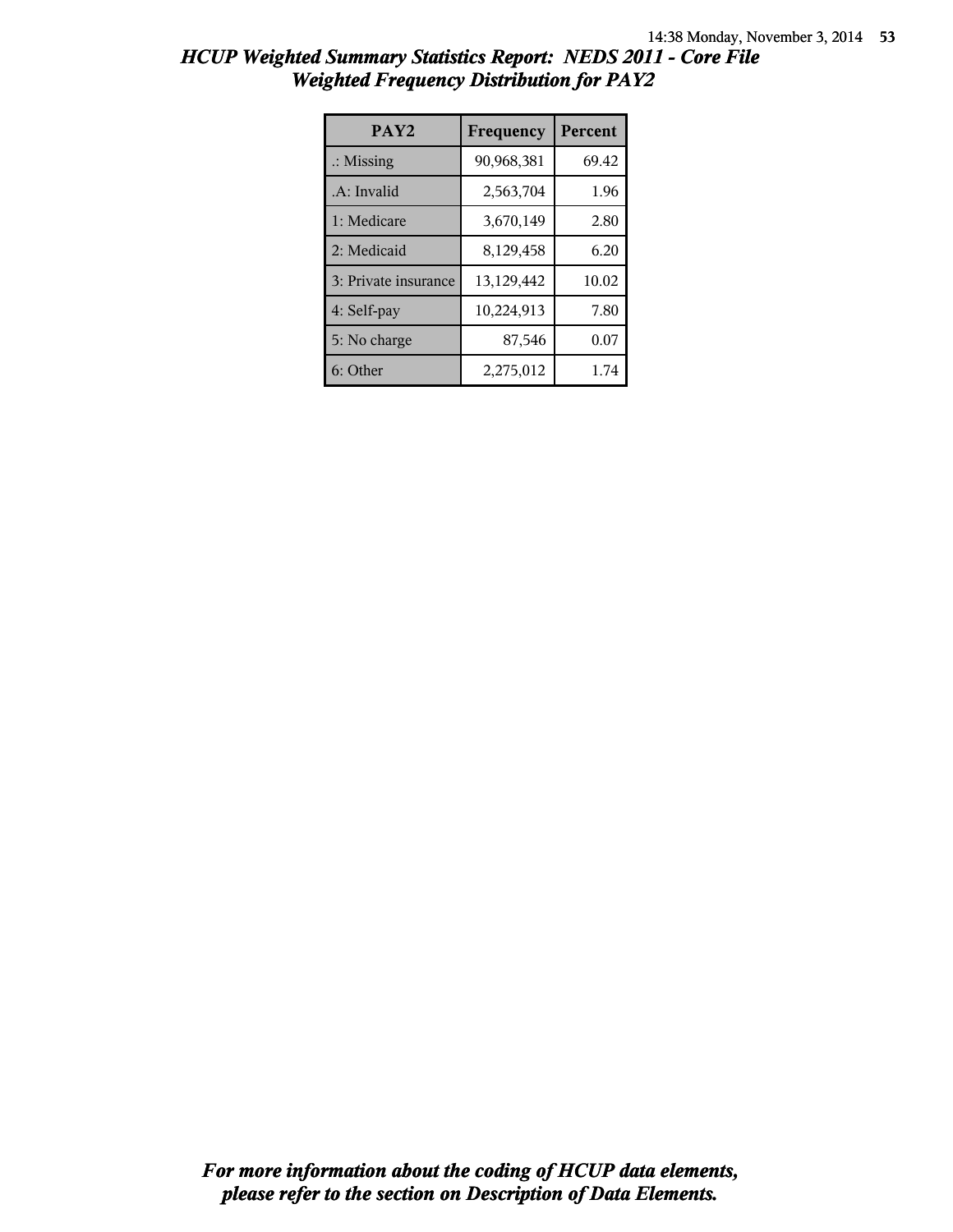| PL NCHS2006            | Frequency  | Percent |
|------------------------|------------|---------|
| $\therefore$ Missing   | 594,283    | 0.45    |
| 1: Large Central Metro | 35,896,113 | 27.39   |
| 2: Large Fringe Metro  | 29,197,353 | 22.28   |
| 3: Medium Metro        | 27,848,310 | 21.25   |
| 4: Small Metro         | 12,125,724 | 9.25    |
| 5: Micropolitan        | 15,667,065 | 11.96   |
| 6: Noncore             | 9,719,757  | 7.42    |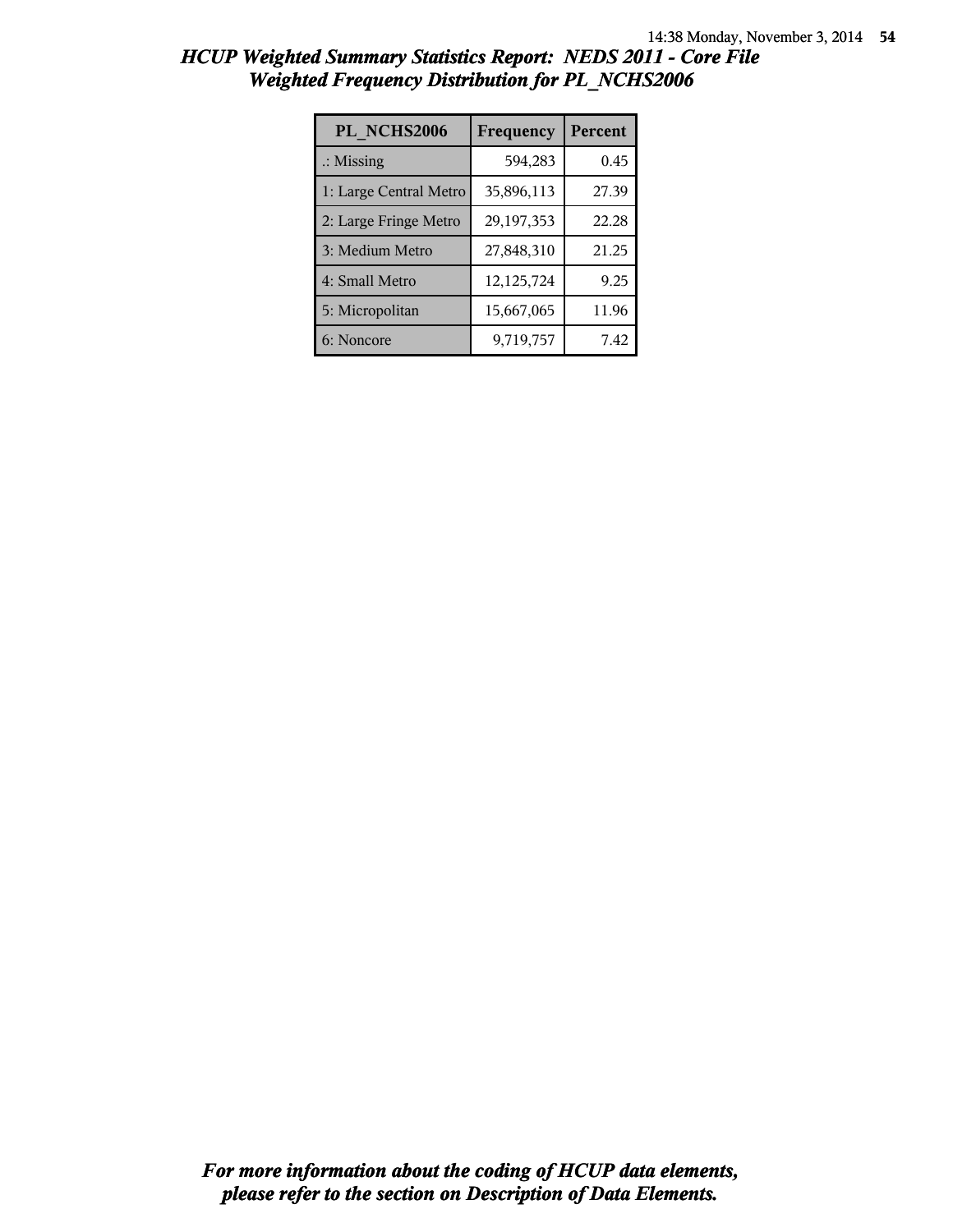| <b>TOTCHG ED</b>     | Frequency  | Percent |
|----------------------|------------|---------|
| $\therefore$ Missing | 18,787,473 | 14.34   |
| .A: Invalid          | 43,651     | 0.03    |
| .C: Inconsistent     | 745,519    | 0.57    |
| \$100-\$1,000        | 45,496,751 | 34.72   |
| $$1,001 - $5,000$    | 55,435,813 | 42.30   |
| \$5,001-\$10,000     | 7,661,766  | 5.85    |
| \$10,001-\$50,000    | 2,844,299  | 2.17    |
| \$50,001-\$75,000    | 24,786     | 0.02    |
| Over \$75,000        | 8,548      | 0.01    |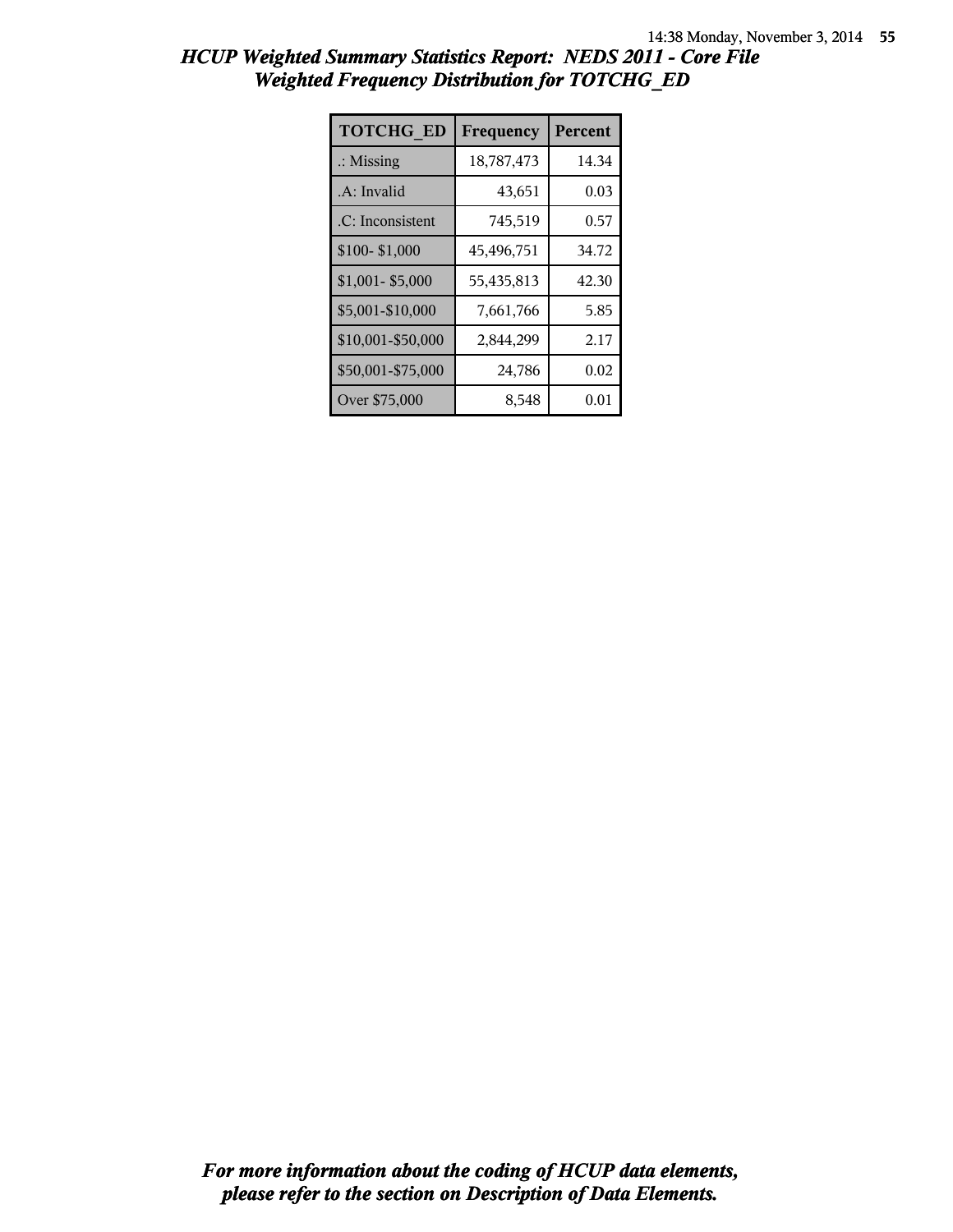|      | <b>YEAR</b> Frequency | Percent |
|------|-----------------------|---------|
| 2011 | 131,048,605           | 100.00  |